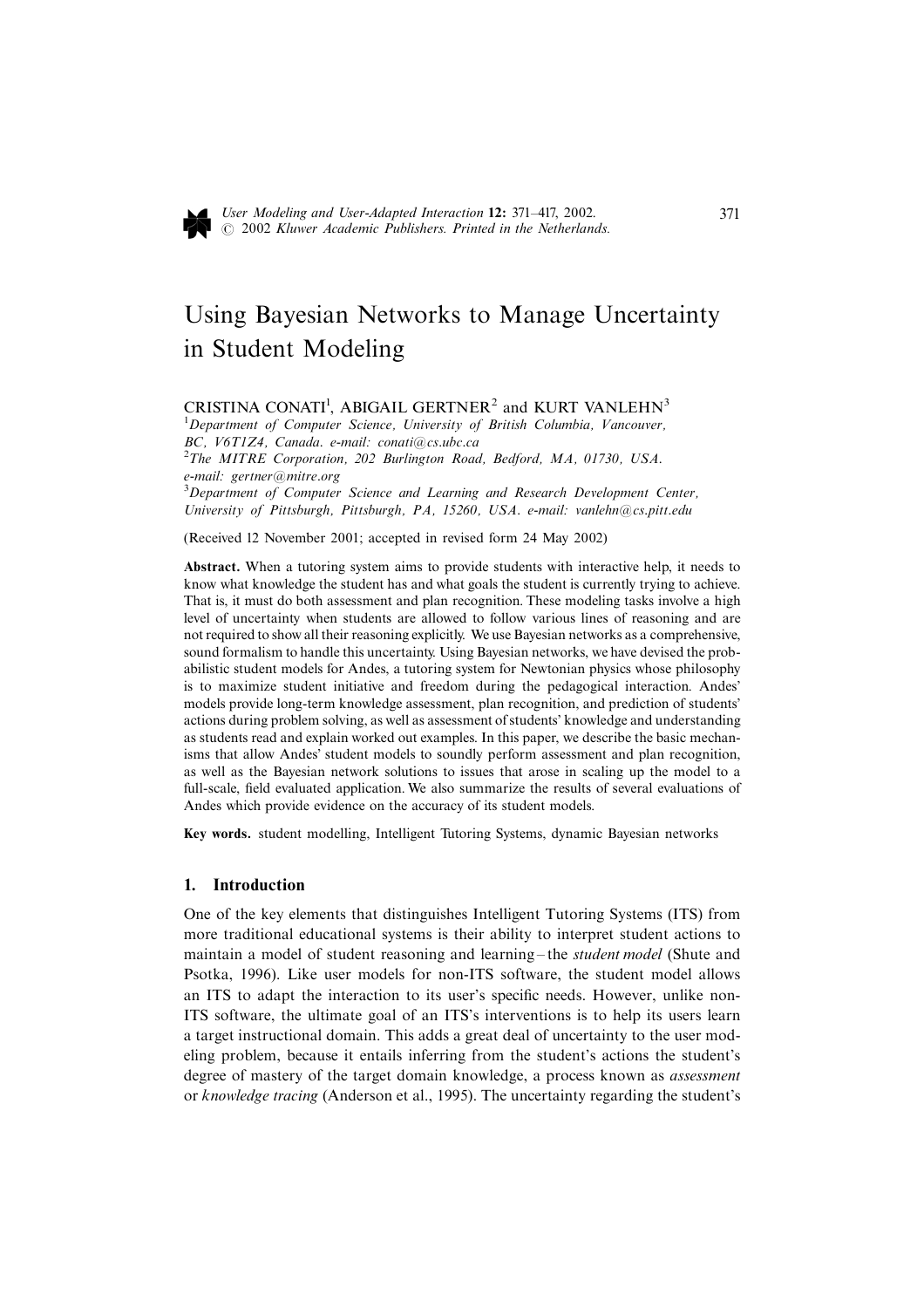domain knowledge affects the second kind of modeling common to many adaptive systems that aim to provide interactive help: *plan recognition*, or understanding what the user is trying to do. The uncertainty in assessment influences plan recognition because the student's knowledge of the underlying plans affects which goals are most likely to be the focus of the student's attention.

In this paper, we describe how we use Bayesian networks (Pearl, 1988) as a unifying framework to manage the uncertainty in student modeling.The models that we present have been implemented in Andes, an intelligent tutoring system designed to help students learn Newtonian mechanics at the university level. Beside providing tailored support during problem solving (VanLehn, 1996; Gertner and VanLehn, 2000; Schulze et al., 2000), Andes also helps students study examples effectively, a novel task that adds new sources of uncertainty to the student modeling problem (Conati and Van-Lehn, 2000; Conati et al., 1997).

Awell-known, fundamental problem of both plan recognition and assessment is the assignment of credit problem. If there are multiple explanations for a student's action, which is the most likely? That is, how much credit should be given to each explanation? This problem is exacerbated if a system does not require students to explicitly express all the steps in their reasoning, so that the actions that the system sees can be the result of a chain of inferences rather than of a single inference. Early solutions to this problem were based on heuristics or on maximizing coverage of positive evidence while minimizing coverage of negative evidence (Reggia and D'Autrechy, 1990; Polk et al., 1995). Recognizing the limitations of these approaches, other tutoring systems opted to reduce the number of cases where multiple explanations of student actions could occur. This is done by constraining students to follow a predefined line of reasoning and requiring them to make all of their reasoning explicit (Anderson et al., 1995). However, this kind of limitation of student initiative and freedom is not an option forAndes. Andes was designed in collaboration with physics professors at the US Naval Academy, who felt strongly that all possible correct solutions should be acceptable to Andes, and that their students would simply not use a system with an overly constraining interface.

One of the main contributions of Andes' student model is that it provides a comprehensive solution to the assignment of credit problem for both knowledge tracing and plan recognition, without reducing student initiative. Andes' solution scales up an approach ¢rst introduced in (Conati and VanLehn, 1996b). Because this approach uses the same Bayesian network for solving both problems, the solutions work together. Plan recognition influences assessment while at the same time assessment influences plan recognition, and these mutual influences are mathematically sound. This is crucial for accurate student modeling in Andes, because students often do not have knowledge of all the available plans.Thus, the assessment of what a student knows should influence the probability of what solution the student is following, and vice versa. Although knowledge assessment and plan recognition are thus strongly related, very little research in plan recognition has leveraged this connection (Jameson, 1996; Carberrry, 2001).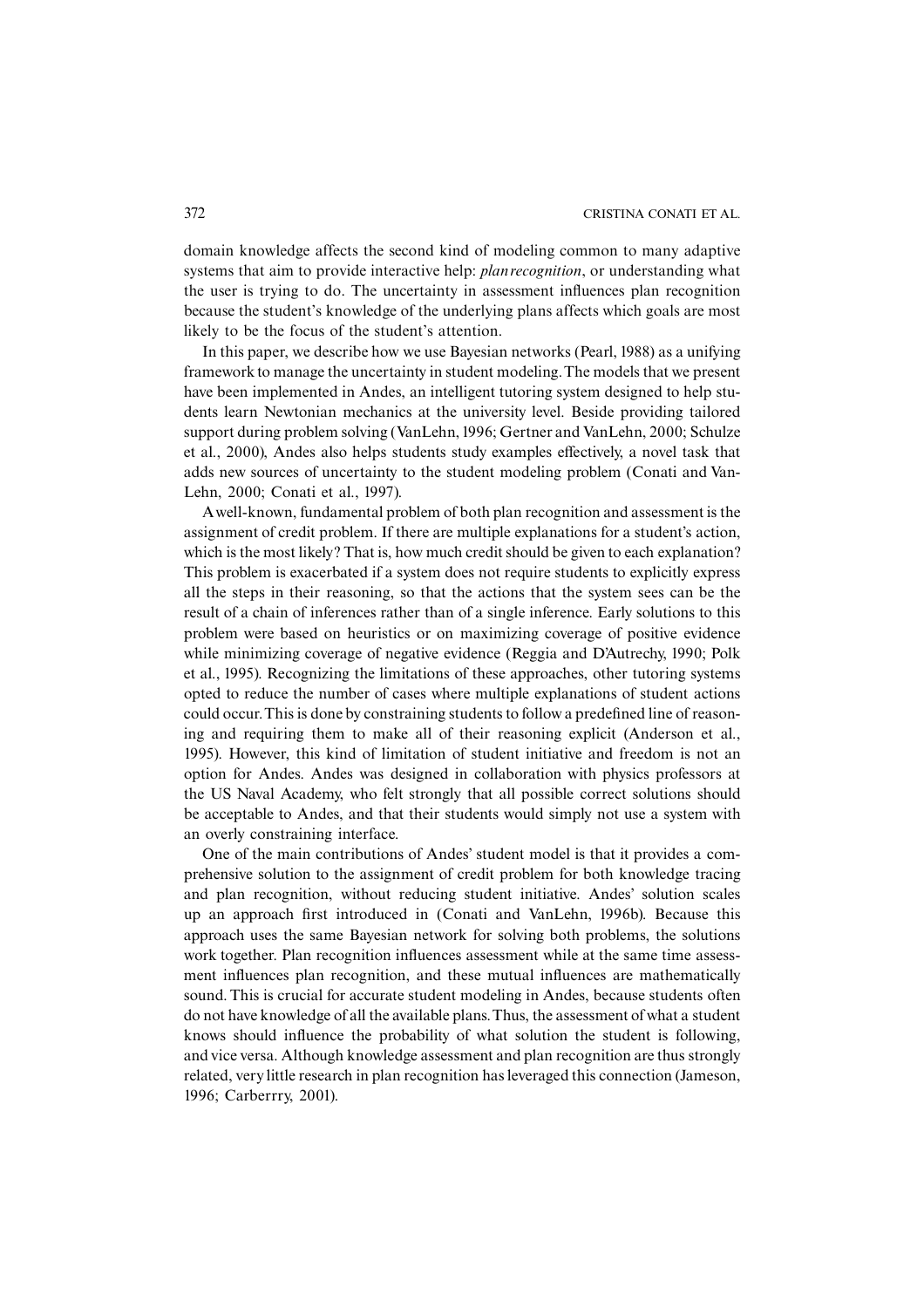A second contribution of Andes' student model is that it supports prediction of student actions during problem solving, in addition to knowledge tracing and plan recognition. Because in physics each solution can be implemented through different action orderings, being able to predict what inferences and actions a student can perform in the context of a particular solution greatly improves the help that the system can provide when the student does not know how to proceed.While several systems have used probabilistic methods to perform one or two of knowledge tracing, plan recognition and action prediction (Jameson, 1996), Andes student model has been the first to support all these modeling tasks at once.

Finally, deploying a system that supports example studying in addition to problem solving, and that covers a full-semester physics course, required finding solutions within the Bayesian network framework to several other student modeling problems. In the rest of the paper, we will show how the Bayesian network approach allowed us to devise fairly simple solutions to these problems. However, it should be stressed that Bayesian networks are just a notation, albeit a very powerful one. The real solutions to the student modeling problems we faced are certain cognitive and pedagogical hypotheses, as we will discuss. They are represented in the Bayesian network framework, but that only gives them precision and not validity. The merit of these hypotheses can only be established through extensive empirical testing and refinement. The evaluations that we describe at the end of the paper are a start in this direction.

The paper is organized as follows. First, the user interfaces of Andes are presented, followed by a brief description of the modeling problems that will be discussed. After this introduction, the main part of the paper describes Andes' Bayesian networks and how they are used for tutoring. The final part discusses evaluations of Andes, related research, some unsolved problems and proposed future work.

### 1.1. THE TASK DOMAIN AND THE STYLE OF TUTORING

The Andes system is intended to help students learn Newtonian mechanics as it is taught in introductory physics courses at the university level. Although such courses have several instructional objectives, a common one is that students learn how to solve physics problems that involve algebraic analyses of physical situations. For instance, a simple problem is

'A car starts moving with constant acceleration a at time  $T_0$  and after 30 seconds has moved D meters and reached a velocity  $V_I$  of 30 Km/h. What is the acceleration of the car?'

This problem requires knowing what 'acceleration' and 'velocity' are, and how they are related. These are the key physics concepts involved. It also requires knowing that the method to solve this problem involves the equations describing motion with constant acceleration, which in turn requires knowing the distance traveled in a given time interval as well as the initial and final velocity in that interval. However, the students must also know some mathematical principles – for instance how to operate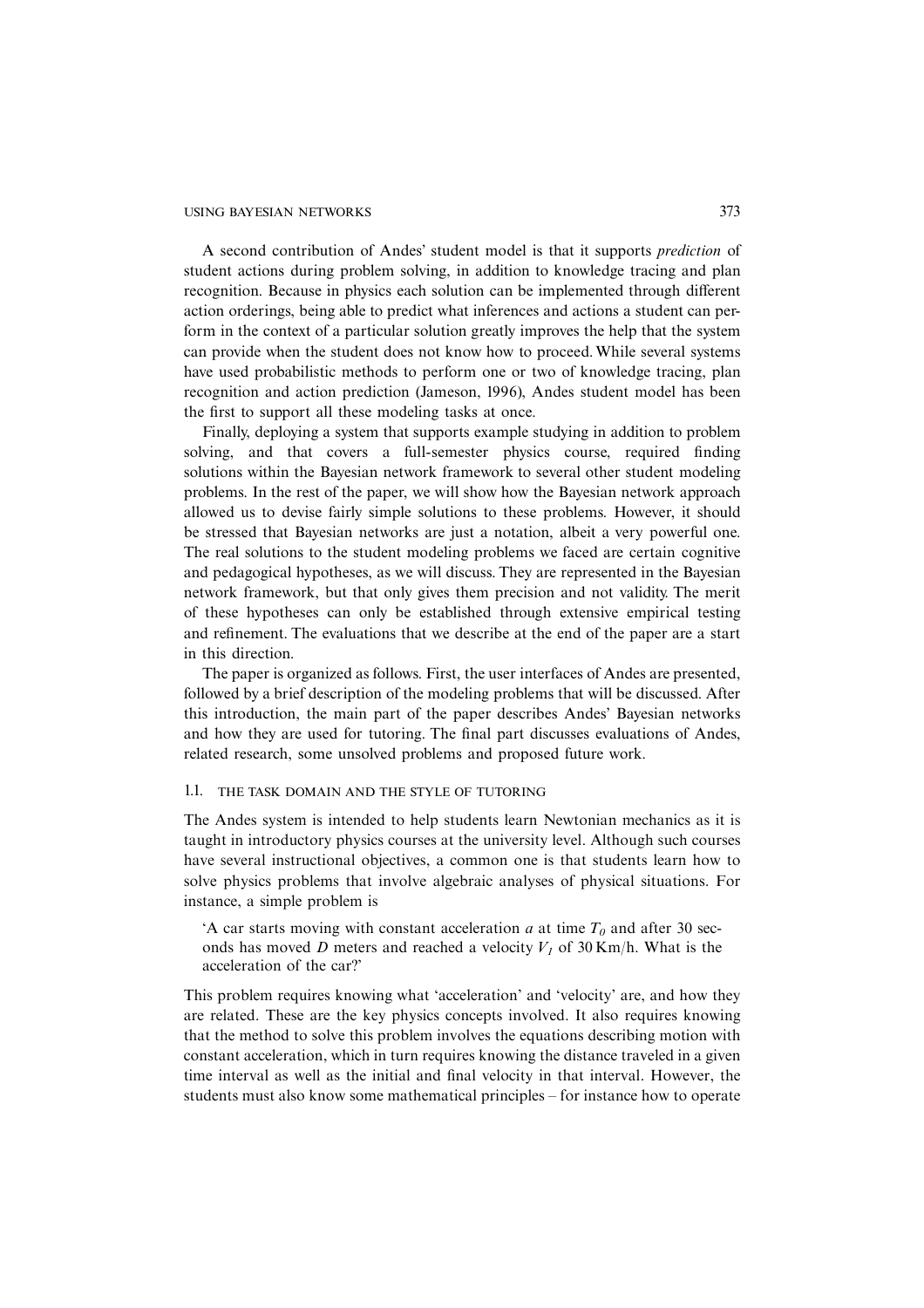with vectors. Thus, the knowledge that students must master to solve such problems is a mixture of physics principles, mathematical principles and methods for applying them. In the knowledge base that represents Andes' model of the task domain, condition-action rules are used to represent all of these different kinds of knowledge. Thus, we use 'rule' to refer to any of the relevant pieces of knowledge, regardless of whether the content is procedural or conceptual, physical or mathematical.

Andes is not designed to teach a physics course all by itself. Students must still attend all class meetings and read their textbook. Andes' role is to assist learners with two homework activities: studying solutions of correctly solved problems (examples), and solving problems. These two activities often consume the largest portion of a student's study time, so if Andes can increase students' learning during problem solving and example studying, then it should have a major positive impact on their overall learning in the course.

Because students have seen problems being solved in class, they are not completely naive when they start working with Andes.Thus, its pedagogical policy is to let students do as much of the work as possible on their own. Andes offers help only when students ask or when it sees a particularly compelling reason to offer unsolicited help.

### 1.2. ANDES' PROBLEM SOLVING INTERFACE

The Andes interface for problem solving consists of two main entry panes (Figure 1) in which students can draw vector diagrams (upper left) and enter equations (lower right), as well as the variable definitions pane, located above the equation pane, and the hint window, below the diagram pane on the left.

Andes provides two kinds of pedagogical interventions during problem solving: immediate feedback and help. Every entry the student makes in the problem solving interface, both in the diagram pane and the equation pane, receives immediate feedback by changing the color of the entry: green for correct and red for incorrect.

The two main types of help that Andes provides are:

- . Error help. Students can select an incorrect (red) entry and can click on a button labeled 'what's wrong with that?' In response, Andes generates hints suggesting what to focus on in order to fix the error.
- . Procedural help. At any time, the students can ask for a hint on what would be a good next step to take.

These types of help are designed to help the student learn. This means that they often do not directly answer a student's help request. Instead, they give a hint sequence designed to encourage the student to work out as much of the answer on her own as she can. The first hint often mentions only a goal or feature involved of the correct step. Subsequent hints become more specific. The final hint in the sequence, called the 'bottom-out hint' (Koedingerand Anderson, 1993), indicates exactly what step the student should enter.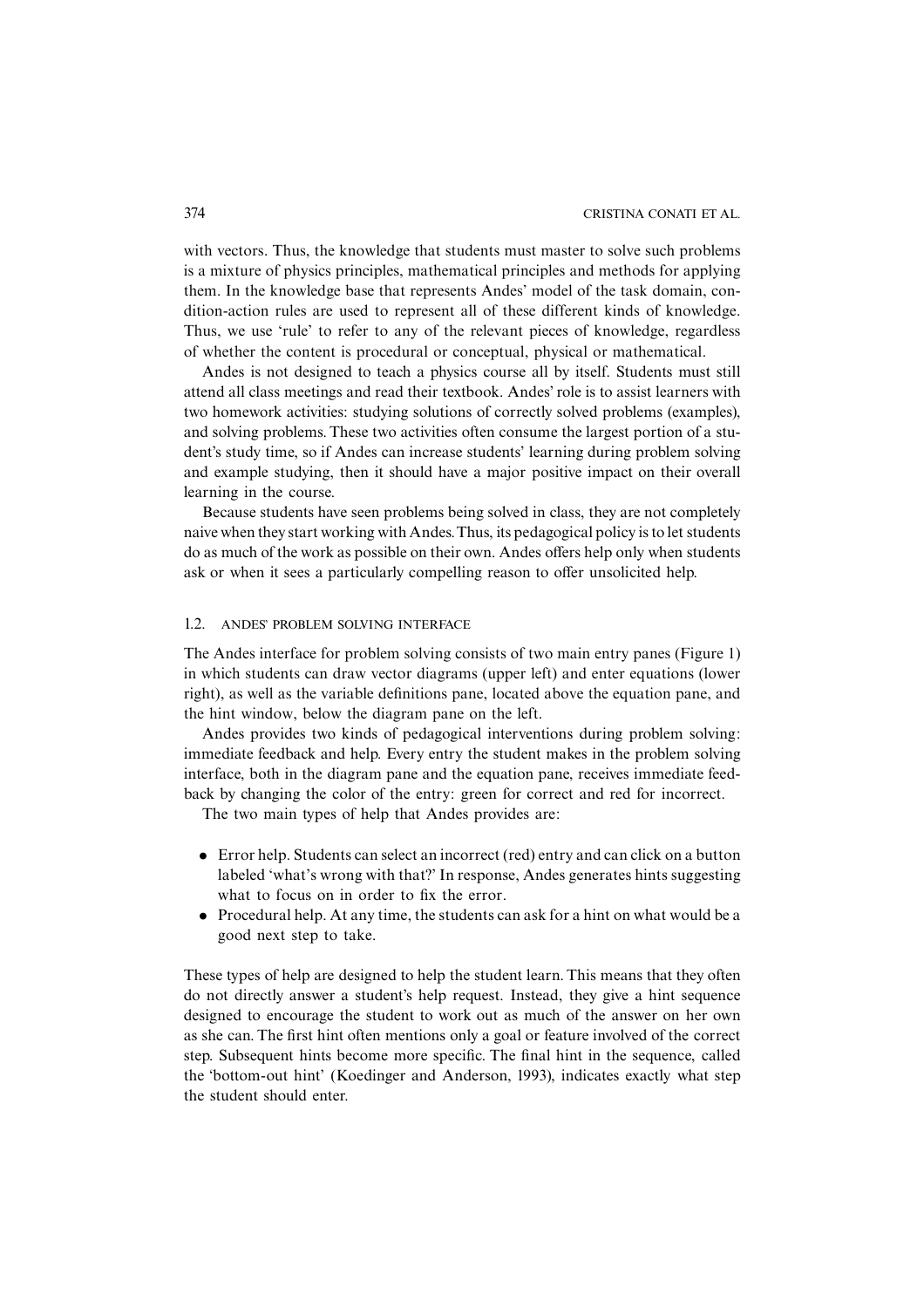

Figure 1. Andes problem solving interface.

### 1.3. ANDES' EXAMPLE STUDYING INTERFACE

In addition to the problem solving interface, Andes provides students with an interface to study examples under the supervision of the SE-Coach (Conati and VanLehn, 2000; Conati et al., 1997). The main pedagogical goal of the SE-Coach is to get students to self-explain examples, that is to clarify to themselves why and how each line of an example solution is derived. The SE-Coach is specifically designed to counteract the tendency that many students have to not self-explain, a tendency that can hinder effective learning from examples (Chi, in press). Thus, it needs to monitor whether students self-explain spontaneously and encourage self-explanation for those students who do not.

Since natural language understanding technology is still not powerful enough to reliably monitor self-explaining expressed verbally or as free text, the SE-Coach interface includes two alternative mechanisms: a masking interface to track the student's attention and a set of menu-based tools. The menu-based tools allow students to express self-explanations explicitly, if they want to. The masking interface allows the coach to measure how long the student focuses on a particular solution step. Such latency data helps the coach determine probabilistically when the student constructed a self-explanation mentally, without entering it using the menu-based tools.

Figure 2 shows one of the SE-Coach's examples (on the left) as it is presented with the masking interface (on the right).Viewing a solution step in the example requires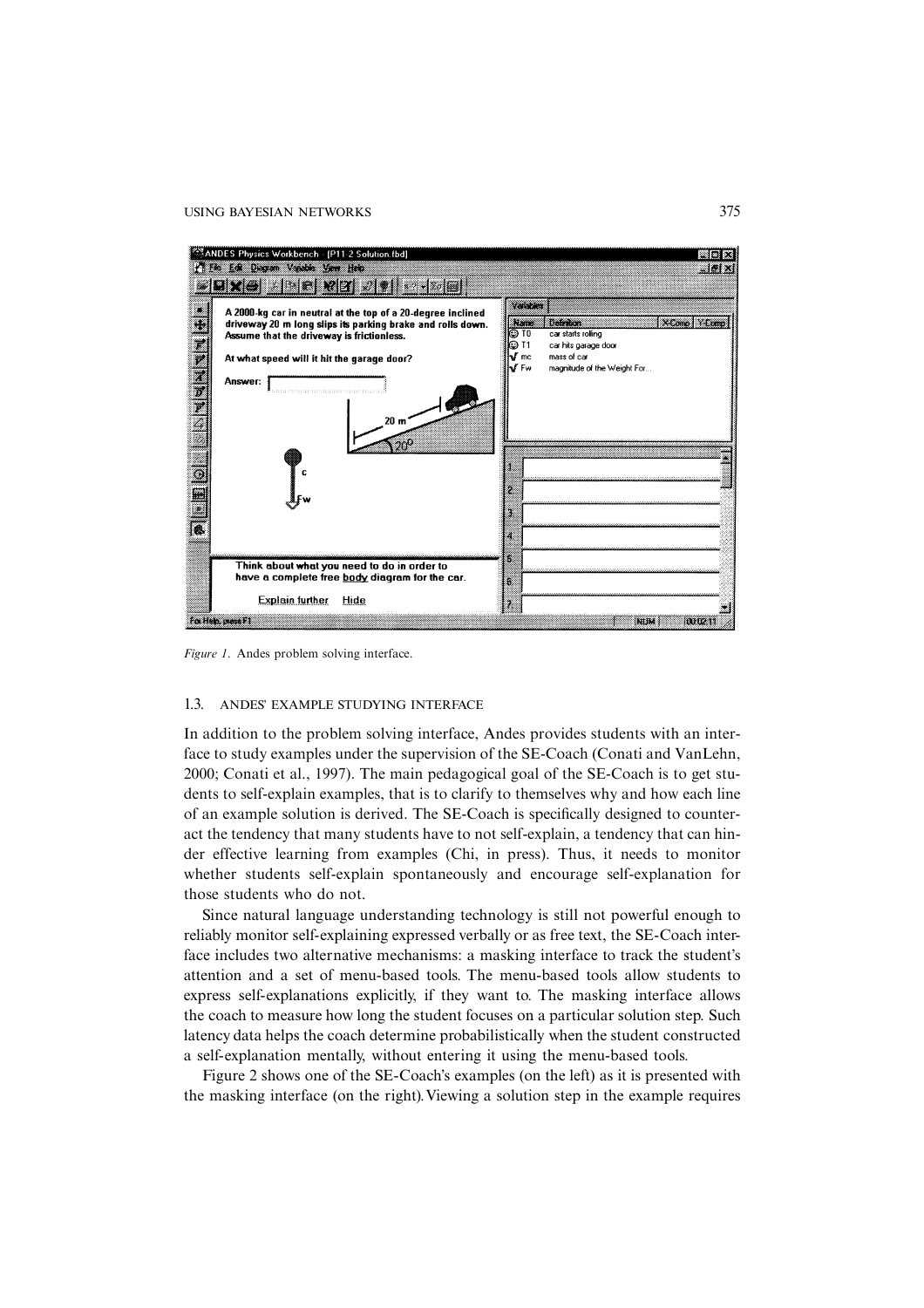

Figure 2. A physics example (on the left) as presented in the masking interface (on the right).

moving the mouse cursor over the box that covers it.When the student uncovers a step, a 'self-explain' button appears next to it, as a reminder to self-explain. Clicking on this button generates more specific prompts that suggest two kinds of self-explanations known to be highly effective for learning (Renkl, 1997):

- 1. explaining an example solution step in terms of domain principles (step correctness);
- 2. explaining the role of a solution step in the underlying solution plan (step utility).

The SE-Coach's menu-based tools are designed to help students generate these two kinds of explanations, if they have trouble doing so by themselves.

To explain step correctness, the student can activate a Rule Browser (see Figure 3a) containing the hierarchy of physics rules represented in the Andes' knowledge base, and select the rule that justifies the uncovered solution step. To explain more about the actual content of a rule, the student can activate a Rule Template. The Template contains a partial definition of the rule that has blanks for the student to fill in (see Figure 3b). This definition is in terms of preconditions and consequences of the rule application, reflecting the definition of the rule in the Andes' knowledge base. The student can complete the blanks in the definition through selection in associated menus of possible fillers (see Figure 3b).

To explain *step utility*, the student activates a Plan Browser, that displays a hierarchical tree representing the goal structure of the solution plan for a particular example. The student must try to select the plan goal that most closely motivates the uncovered solution step.

The SE-Coach's interventions during example studying include immediate feedback and explicit support on the self-explanation process. Immediate feedback is provided as a red or green marking on every student's entry in the self-explanation tools.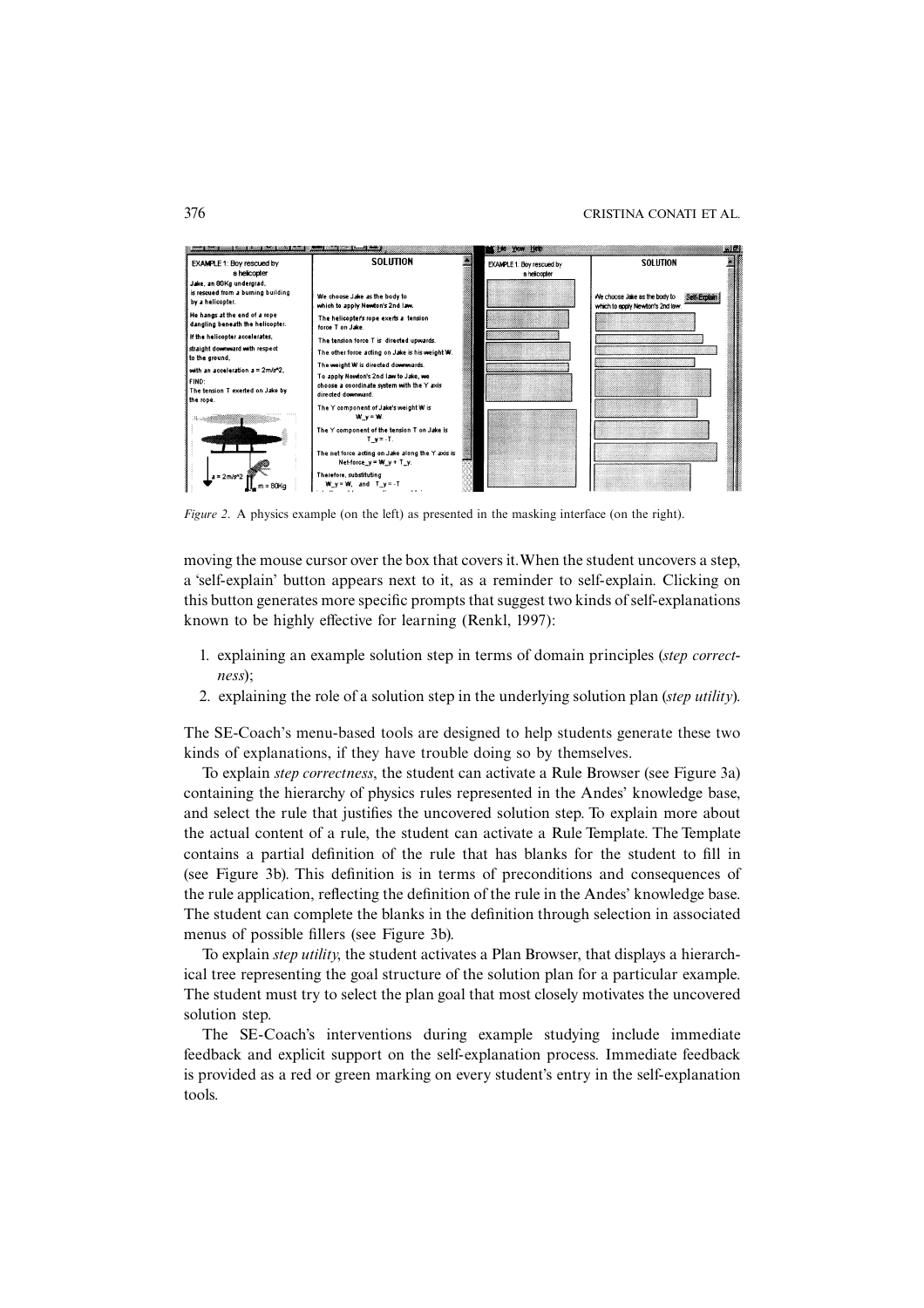

Figure 3. Rule browser and a rule template.

Explicit support for self-explanation is provided only when the student tries to leave the example. The support is given if the SE-Coach believes that the student would benefit from further explanation of some of the example's lines, either because the student does not have sufficient knowledge of the rules necessary to explain the lines or because he has not spent sufficient time reasoning about them. In this case, the SE-Coach generates a warning and highlights the appropriate masking interface boxes by coloring them pink. It also labels each box to suggest whether the student should explain step correctness or step utility or both, as an additional support for the student to explain those steps. The student is free to ignore the SE-Coach's suggestions and leave the example with no further action.

### 1.4. ANDES' BASIC APPROACH TO STUDENT MODELING

As mentioned earlier, because Andes allows students to pursue different correct solutions during problem solving, one of the main issues that Andes' student model needs to address is the assignment of credit for both plan recognition and assessment. That is, if a student action belongs to different solutions, which solution and corresponding student knowledge should be credited for it? Andes' student model handles this issue through a technique based on Bayesian networks. The technique was pioneered by the OLAE system for off-line assessment (Martin and Van-Lehn, 1995), and was extended to on-line assessment and plan recognition by the POLA student modeler, but only in prototype form (Conati and VanLehn, 1996a; Conati and VanLehn, 1996b).

In order to illustrate the basic technique, which is fundamental to the operation of the Andes' student model, consider a simple case where there are just two explanations for a particular student action. Suppose each explanation involves just one rule, and the preconditions of both rules are satisfied directly by the state immediately prior to the student's action. This would be represented with the Bayesian network shown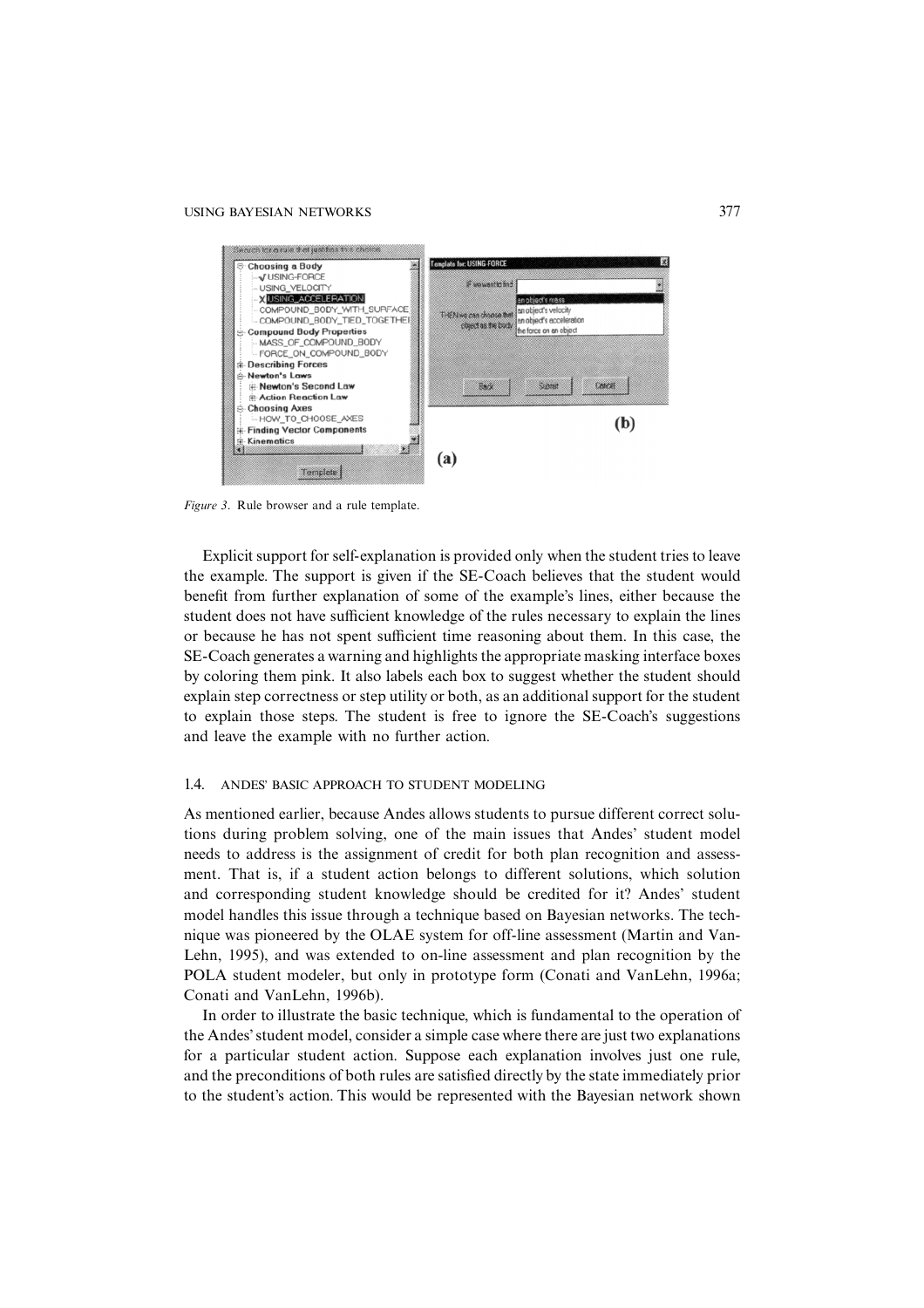

Figure 4. A simple example of a Bayesian network for assignment of credit.

in Figure 4.The two parent nodes represent the rules, and the third node represents the student's action. The two parent nodes represent binary variables: true means the student has mastered the rule, and false means the student has not. Each rule node has a prior probability of mastery, which is the system's best estimate of the student's competence prior to seeing this action. The action node is also binary, and its value represents whether the action either has or has not occurred. The action node has a conditional probability table that says, in essence, if either parent rule is mastered, then the action will probably be executed; if both parent rules are non-mastered, then the action will probably not be executed. When the action is observed to occur, the action node is clamped to its 'occurred' value, and the network is updated. This causes the two parent nodes to acquire a marginal posterior probability, which represents the system's new best guess about the student's competence. If one node has a much higher prior probability than the other then, by the Bayesian update rule, it will get most of the credit for explaining the student's action in that its posterior probability will increase more than the other node's.

This method of assigning credit is mathematically sound. Of course, whether it accurately predicts student competence depends on both the cognitive model qua network topology (e.g., are there really just two rules?) and on the prior and conditional probabilities in the nodes.

A Bayesian network can also handle the dual problem, assignment of blame. For instance, suppose that two rules must both be applied in order to produce a certain action. If the student cannot do the action, then the student is probably unable to use one or both rules. This would also be modeled by the simple network of Figure 4, except that the conditional probability table for the action node would be different: if both parents are mastered, then the action will probably be executed; if either is non-mastered, then the action will probably not be executed.<sup>1</sup> If the student is unable to perform the action, then the action node's value is clamped to 'non-occurred' and the network is updated. This causes the posterior probabilities of mastery on both rules to be less than their prior probabilities. Because the student must be ignorant of at least one of the rules, the network has 'blamed' both of them for the non-occurrence of the action. If one rule has a much lower prior probability of mastery, then

<sup>&</sup>lt;sup>1</sup>This is a simplification of Andes' actual network structure (described in Section 2.2.2), but it reflects the same basic update mechanism.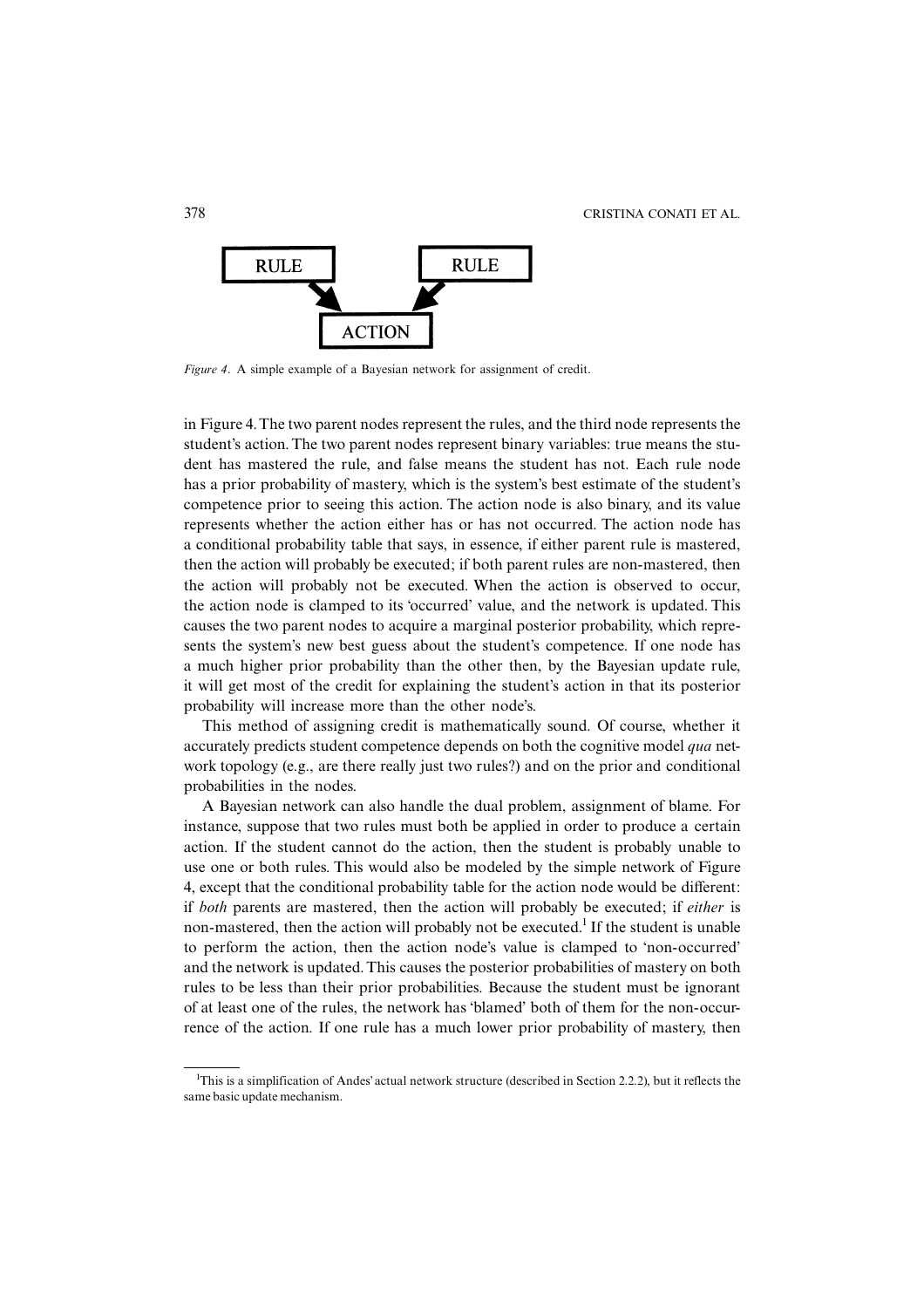it is more likely to be the missing rule, so it gets more of the 'blame.' This is a mathematically sound technique for solving the assignment of blame problem.

Although these illustrations have emphasized determining probabilities of mastery, which is the assessment part of the student modeling task, the same basic approach can be used for plan recognition. One represents possible student goals as parent nodes of observable actions, and the network will assign posterior probabilities to them that indicate the likelihood that those goals (intentions) underlie student actions.

Most importantly, such Bayesian networks cause assessment and plan recognition to interact seamlessly. Goals from explanations that involve probably mastered rules receive more credit for observed actions (and less blame for non-observed actions) than goals from explanations that involve probably unmastered rules. The mathematical soundness and the elegance of this approach motivated our adoption of it for Andes.

However, Andes is a real-world tutoring application, and thus we had to solve many technical problems to adopt the described approach for its student model. One was simply scaling the technology up. Many actions may be involved in solving a physics problem, and each action can require many rule applications to explain it. This makes the Bayesian network representing the problem solution quite large. Moreover, since the same rule can be used many times in solving a problem, each network can be highly interconnected. The size and topology of the networks could make them difficult to update in real time.

A second scaling problem is simply managing all the networks representing the many different exercises covered by Andes, and their relationships. Since the Andes system has overa 100 physics problems in it, it is not feasible to create each problem's network by hand. Moreover, the networks are all related because they all share the same rule nodes, yet it is clearly infeasible to use one monolithic network that spans all actions in all physics problems. Moreover, if even a small change in the knowledge representation is required, it can affect the networks of many problems.

In addition to these problems of scale, realistic student modeling requires interpreting much more than just problem solving actions made by students. In particular, Andes' Bayesian networks must deal with the following issues:

- 1. Context specificity: knowledge is sometimes acquired first in a more specific form then generalized, thus making near transfer (i.e., transfer to very similar application contexts) easier to obtain than far transfer (i.e., transfer to dissimilar application contexts) (Singley and Anderson, 1989). How can we track the generality of competence?
- 2. Guessing: some actions are easier to guess correctly than other actions. How should assignment of credit reflect this?
- 3. Mutually exclusive strategies: some problems have multiple, mutually exclusive solution strategies. Should evidence that the student is following one strategy be interpreted as evidence that they are *not* following the other strategy?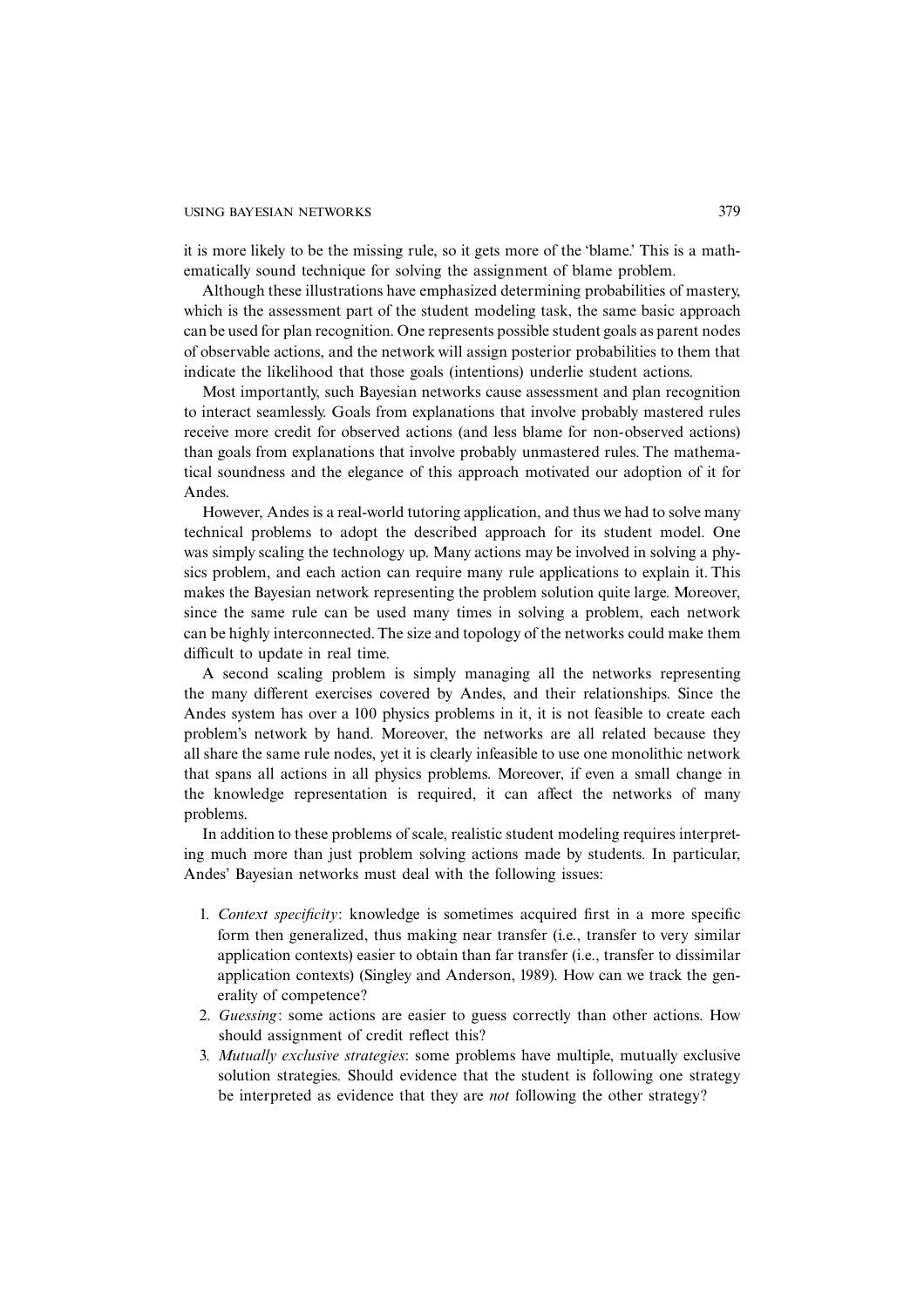- 4. Old evidence: how should evidence from earlier problems affect the interpretation of evidence from the current problem? If students learn a rule, then old evidence that they were ignorant of the rule should be ignored. Should forgetting also be explicitly modeled?
- 5. Errors: should errors of omission (missing actions) be interpreted the same way as errors of commission (incorrect actions)? When can we assume that a student does not know how to do an action?
- 6. Hints: when the student has received hints before entering a correct action, how much credit should the goals and rules that explain that action receive?
- 7. Reading latency: when students study examples, they pause longer as they read some lines than others, and this may be evidence of self-explanation. How can we properly interpret the latency of reading times?
- 8. Self-explaining ahead: some students prefer to self-explain solution steps before reading them in the example, while others prefer to read steps then self-explain them (Renkl, 1997). How should such preferences affect the interpretation of reading latencies?
- 9. Self-explanation menu selections: when students use menus to express self-explanations, they may make a few errors and get feedback from the SE-Coach on each, then enter a complete self-explanation. How should a sequence of such menu selections be interpreted for knowledge assessment?

Although Bayesian networks were adopted in order to handle the assignment of credit and blame problems, they simplified handling the problems listed above as well. By using Bayesian networks, we were able to express sensible policies for handling those issues. We do not know if the individual policies are correct – that would require testing each one in isolation – but the policies did function well enough as a group that students using Andes learned more than students using more conventional instruction, as we will illustrate in a later section.

The remaining sections first describe Andes' Bayesian networks in general, then how they are used for coaching problem solving and for coaching example studying. These technical sections are followed by a summary of our evaluation results, which have been published in more detail elsewhere. The final sections discuss what we have learned, especially about the interpretation issues listed above, and how Andes' solutions compare to others in the literature. Our overall claim is that Andes is an existence proof that sensible policies for handling tricky interpretation issues can be easily expressed in Bayesian networks and yet the networks can still be updated in real time, even when brought to the scale required by an ITS that has been used daily by hundreds of students for most of a semester.

### 2. The Networks of Andes

One of the scaling problems that Andes' Bayesian approach to student modeling presented is how to efficiently build the networks to cover the many exercises that Andes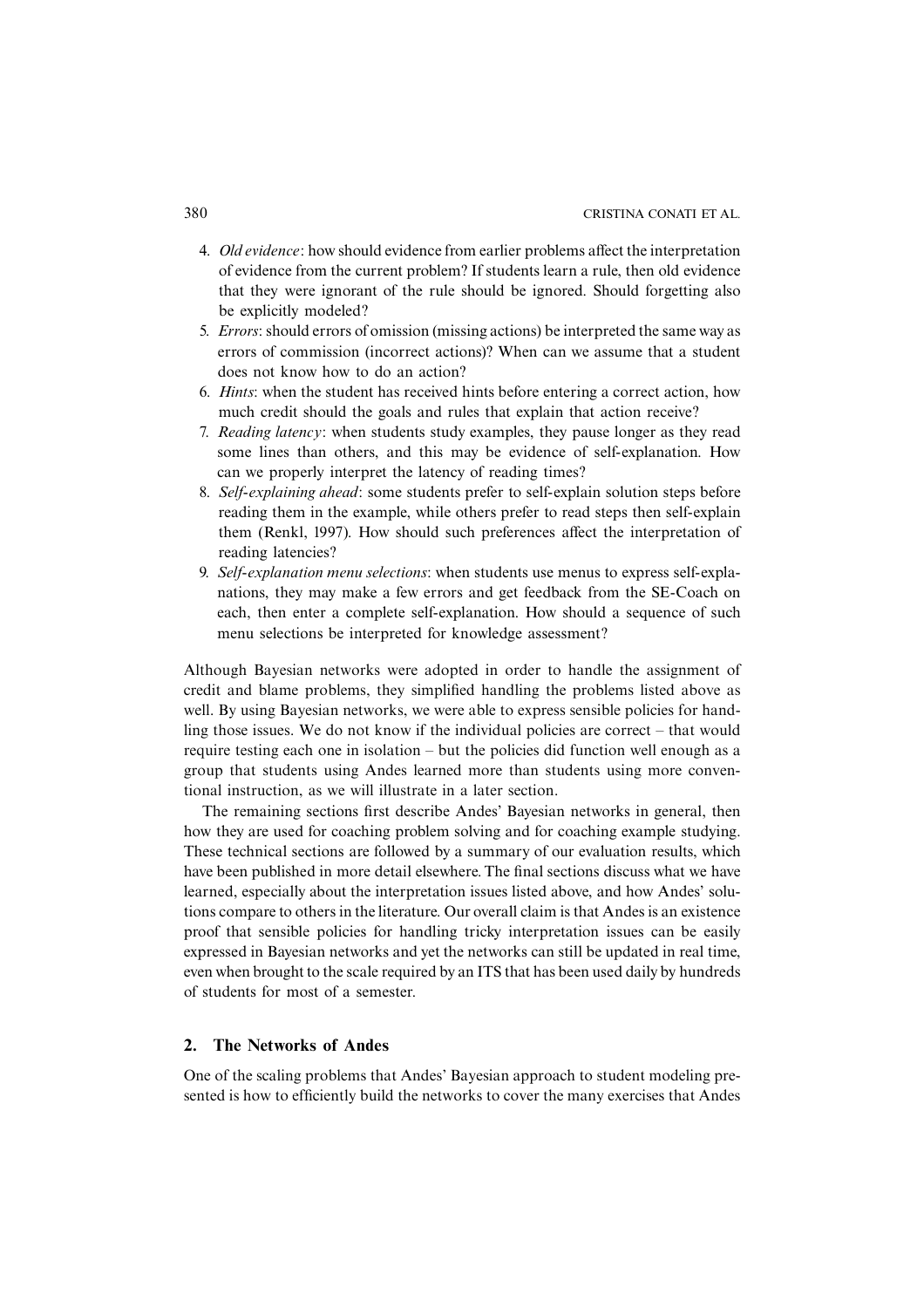provides. Rather than create a Bayesian network by hand for each problem and example, Andes' networks are created by running a problem solver that for each problem and example generates a data structure called a *solution graph*, which is then converted to a Bayesian network. Thus, Andes uses the knowledge-based model construction approach to building Bayesian networks that has been actively investigated in recent years (Martin and VanLehn, 1993; Breese, Goldman and Wellman, 1994; Huber, Durfee and Wellman, 1994; Mahoney and Laskey, 1998).

For problem solving, Andes' solution graph represents *all* the correct solution paths of a problem. For example studying, the solution graph represents the single solution path that an example describes. In the next sections, we describe how the solution graph is created and how it is converted into a Bayesian network.

### 2.1. THE SOLUTION GRAPH REPRESENTATION

The solution graph structure used by Andes' student model is generated prior to run time by a rule-based physics problem solver. The rules are being developed in collaboration with four professors from the U.S. Naval Academy (Schulze, et al., 1998). Andes' knowledge base is built in CLIPS and contains 540 rules that can solve about 120 mechanics problems. The problems cover the first 11 weeks of physics teaching at the Academy and include most topics in introductory mechanics.

Like other rule based ITSs (e.g., Anderson et al., 1995), Andes rules encode a solution approach that uses goals to focus the problem solving and qualitative reasoning to prepare for the more algebraic, quantitative reasoning. Figure 5a and Figure 5b

| R-try-Newton-2law<br>If the problem's goal is to find a force<br>then set the goal to try Newton's second Law to solve the problem                                                                          | (a) |
|-------------------------------------------------------------------------------------------------------------------------------------------------------------------------------------------------------------|-----|
| R-goal-choose-body<br>If there is a goal to try Newton's second law to solve a problem<br>then set the goal to select a body to which to apply the law                                                      | (b) |
| R-body-by-force<br>If there is a goal to select a body to apply Newton's second law<br>and the problem goal is to find a force on an object<br>then select as body the object to which the force is applied | (c) |
| R-normal-exists<br>If there is a goal to find all forces on a body<br>and And the body rests on a surface<br><b><i>then</i></b> there is a Normal Force exerted on the body by the surface                  | (d) |

Figure 5. Sample rules in the Andes' knowledge base.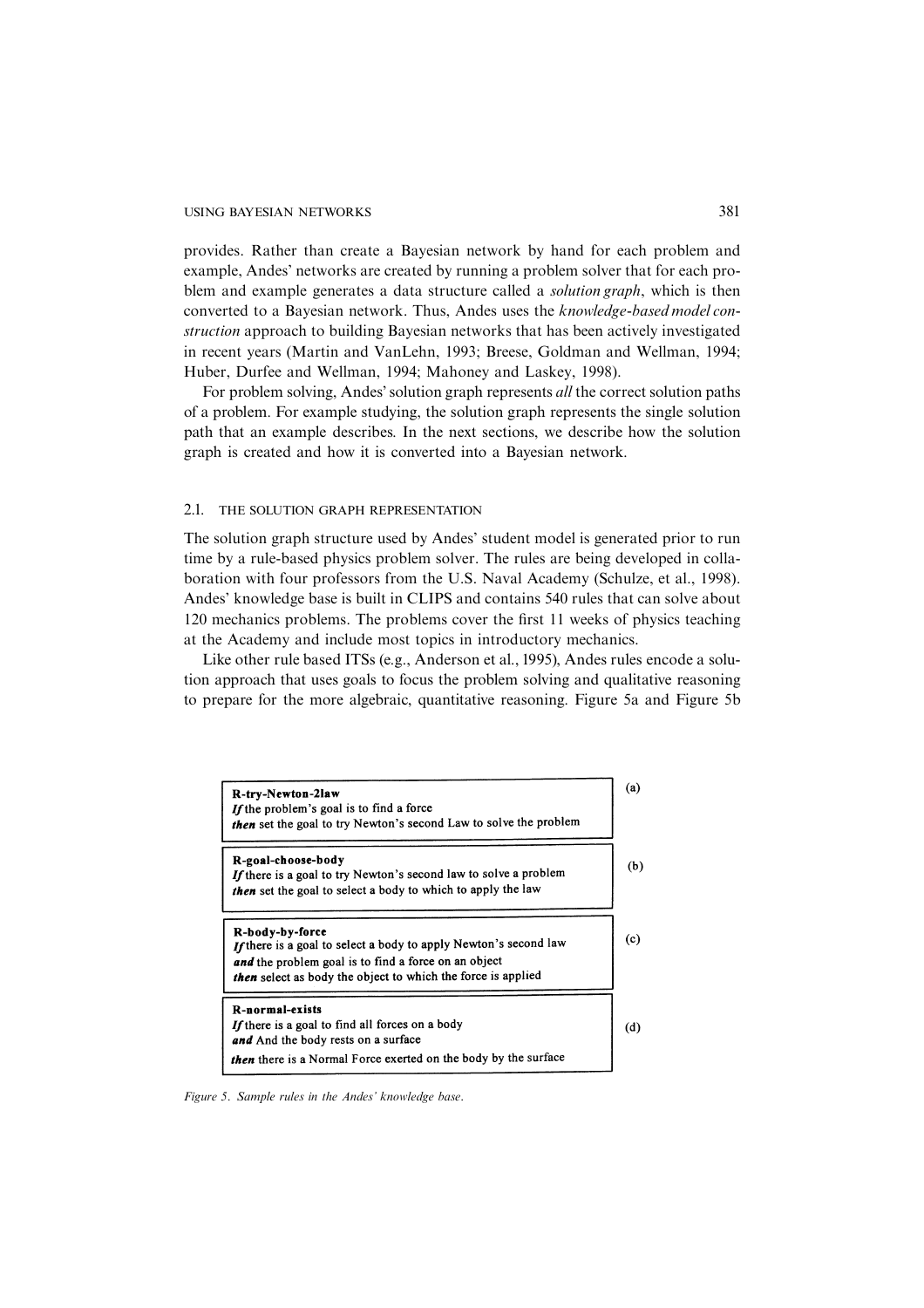show two sample rules involving goals, while Figure 5c and Figure 5d show two sample rules encoding qualitative physics principles.

When a new problem or example is created for Andes, the problem author must encode the givens for the problem in the language of the Andes problem solver. For instance, if the problem states that

A block (A) of mass 50 kg rests on top of a table. Another block (B) of mass 10 kg rests on top of block A. What is the normal force exerted by the table on block A?

the givens to the problem solver would include the proposition:

# (SCALAR (KIND MASS)(BODY BLOCK-A)(MAGNITUDE 50) (UNITS KG))

meaning that there exists a scalar quantity of type mass which is a property of block A and has a magnitude of 50 kg. The problem author also encodes the problem goal, specifying what quantity (or quantities) the problem asks the student to find:

# (GOAL-PROBLEM (IS FIND-NORMAL-FORCE) (APPLIED-TO BLOCK-A)(APPLIED-BY TABLE)(TIME 1 2))

Starting from a problem's givens and goals, the problem solver iteratively applies rules from its rule set, generating sub-goals and intermediate results until all the sub-goals have been achieved. These goals and results are then written to a solution graph, along with the connections between them (e.g., if results 1 and 2 were both used by rule 3 to generate result 4, then 1 and 2, along with rule 3, are recorded in the solution graph as being parents of 4).

For instance, consider the example problem statement given above and shown in Figure 6A. The problem solver starts with the top-level goal of finding the value of the normal force  $N_{at}$ . From this, it forms the sub-goal of using Newton's second law to find this value. Next, it generates three sub-goals corresponding to the three high-level steps specified in the procedure to apply Newton's second law  $(\Sigma \mathbf{F}_i = m^* \mathbf{a})$ :

- 1. choose a body/bodies to which to apply the law,
- 2. identify all the forces on the body,
- 3. write the component equations for  $\Sigma F_i = m^* a$ .

From here, it continues to apply rules until it generates a partially ordered network of goals and sub-goals leading from the top-level goal to a set of equations that are suf ficient to solve for the sought quantity. When the solution graph is generated for a problem, it encodes all the alternative plans and solutions that are acceptable to solve the problem, so that Andes can monitor and support the student in the development of any of these solutions. When the solution graph is generated for an example, it encodes only the solution that the example presents, because this is the solution that the student needs to understand.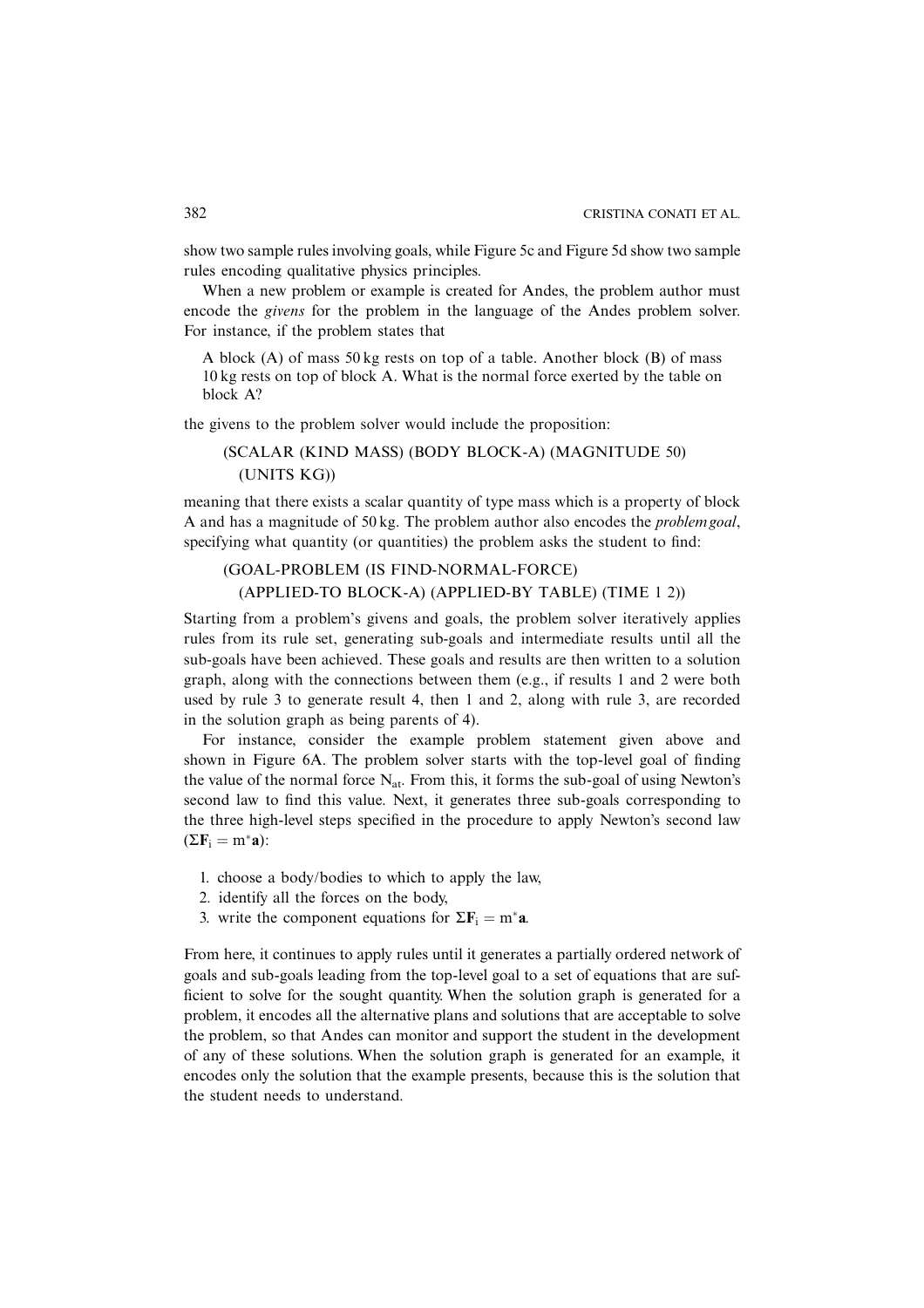

Figure 6. A physics problem and a segment of the corresponding solution graph. Some nodes are omitted for readability. Node prefixes (R, RA, G, F) indicate the type of the node, which will be discussed in detail in Section 2.2.2.

Figure 6B shows a (simplified) section of the solution graph for the problem in Figure 6A, involving the application of Newton's second law to find the value of the normal force. Each node in the solution graph represents a particular type of information (fact, goal, rule, rule application), as indicated by the node prefixes. These node types will be discussed in detail in the next section.We will use the example in Figure 6 to show how the solution graph is automatically converted into a Bayesian network, and describe the different types of nodes in the network and the relationships between them.

### 2.2. STRUCTURE OF ANDES' BAYESIAN NETWORKS

Andes' Bayesian networks encode two kinds of knowledge: (1) domain-general knowledge, encompassing general concepts and procedures that define proficiency in Newtonian physics, and (2) task-specificknowledge, encompassing knowledge related to a student's performance on a specific problem or example.

The part of the Bayesian network encoding domain-general knowledge is built when the Andes knowledge base is defined, and its structure is maintained across problems and examples. At any time, the marginal probabilities in this network represent Andes' assessment after the last performed exercise.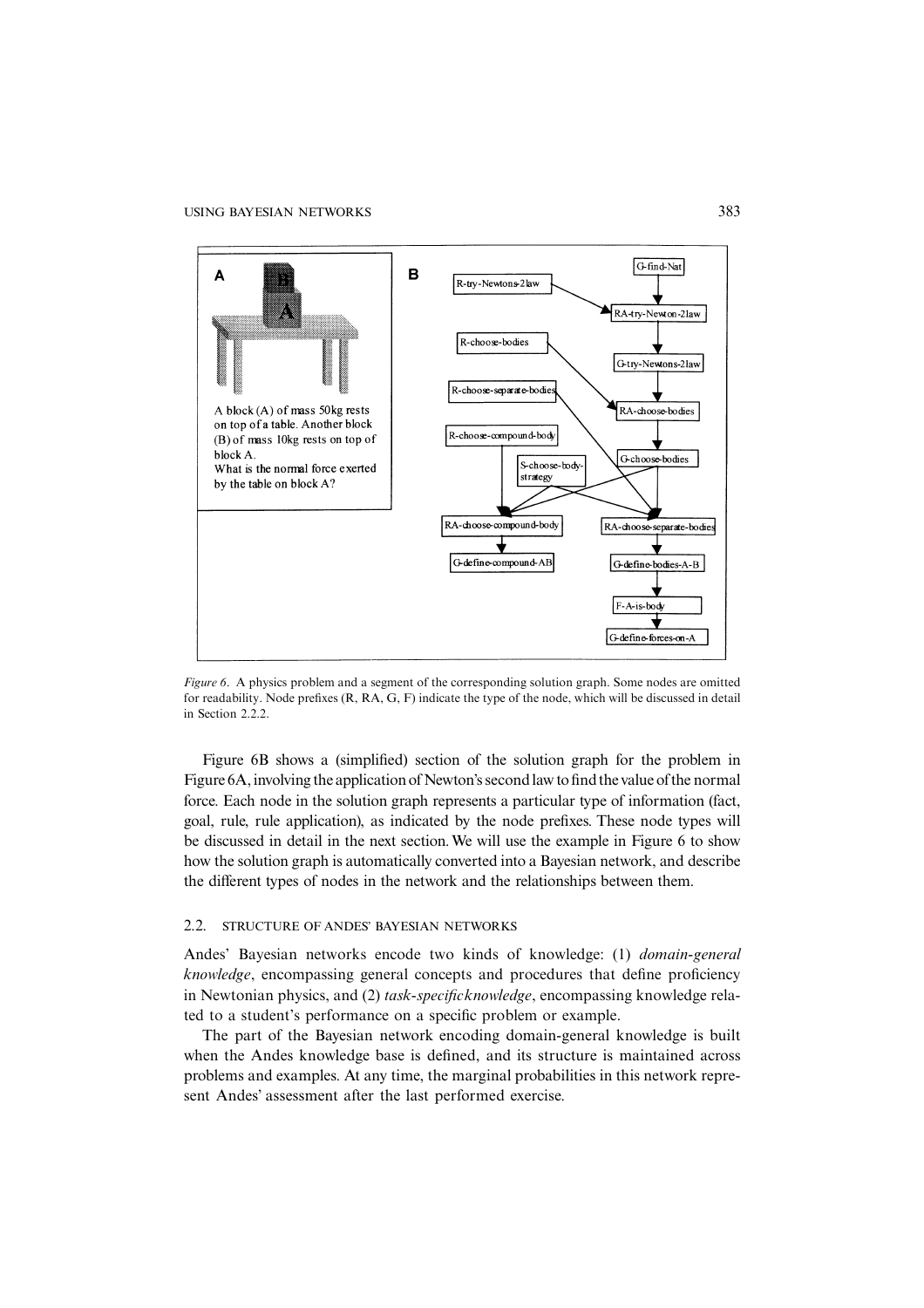The part of the network encoding task-specific knowledge is automatically generated from the solution graph of each problem or example when the student begins to work on it. When the student has finished the current exercise, the task-specific part of the network is discarded, and the updated domain-general marginal probabilities are 'rolled-up' as priors for the next exercise. That is, Andes uses a dynamic belief network (Dean and Kanazawa, 1989; Russell and Norvig, 1995), to solve a second scaling problem of its student modeling approach: how to maintain a network of manageable size that still accurately represents the complete history of a student's interaction with the system. The following sections describe the structure of the networks, how roll-up is done, and how the conditional probabilities in the networks were determined.

### 2.2.1. The Domain-general Part of the Bayesian Student Model

The domain-general part of the network represents student long-term knowledge, via two different types of nodes: Rule and Context-Rule. Every node has two values, mastered or unmastered. For Rule nodes, mastery means that the student should be able to apply that piece of knowledge correctly whenever it is required to solve a problem, i.e., in all possible contexts. However, this simple mastered/unmastered distinction is only a crude model of human learning. Even when learning just a single fact, humans find it easier to remember the fact if the context of recall matches the context in which it was learned (Tulving and Thomson, 1973). When people learn a whole skill, many studies (reviewed in (Singley and Anderson, 1989)) have found that they can solve problems similar to the ones they were trained on (near transfer)long before they can solve problems that are dissimilar (far transfer). In short, as a general rule of thumb, knowledge is first acquired in a specific form then gradually generalized, an issue we referred to as *context specificity* in Section 1.4.

Andes uses the distinction between Rule nodes and Context-Rule nodes in order to model the context specificity of student knowledge. A Rule node represents a piece of knowledge in its fully general form. A Context-Rule node represents mastery of a rule in a specific problem solving context.

In order to represent the relationship between the general and specific versions of a piece of knowledge, every Context-Rule node has one parent, the Rule node representing the corresponding general rule (see Figure 7). This structure is similar to the one used by Hydrive (Mislevy and Gitomer, 1996), where the parent rules represented general knowledge (e.g., hydraulics) and the child rules represented applications of the knowledge in specific, named contexts  $(e.g., the landing gear; the cockpit canopy)$ .

The conditional probability table of a Context-Rule given its parent Rule is defined as follows:

- P(Context-Rule<sub>i</sub> = Mastered| Rule = Mastered) is always equal to 1, because by definition  $P(Rule = Mastered)$  means that the student can apply the rule in every context.
- P(Context-Rule<sub>i</sub> = Mastered|Rule = Not mastered) represents the probability that the student can apply the general rule in the corresponding context even if she cannot apply it in all contexts.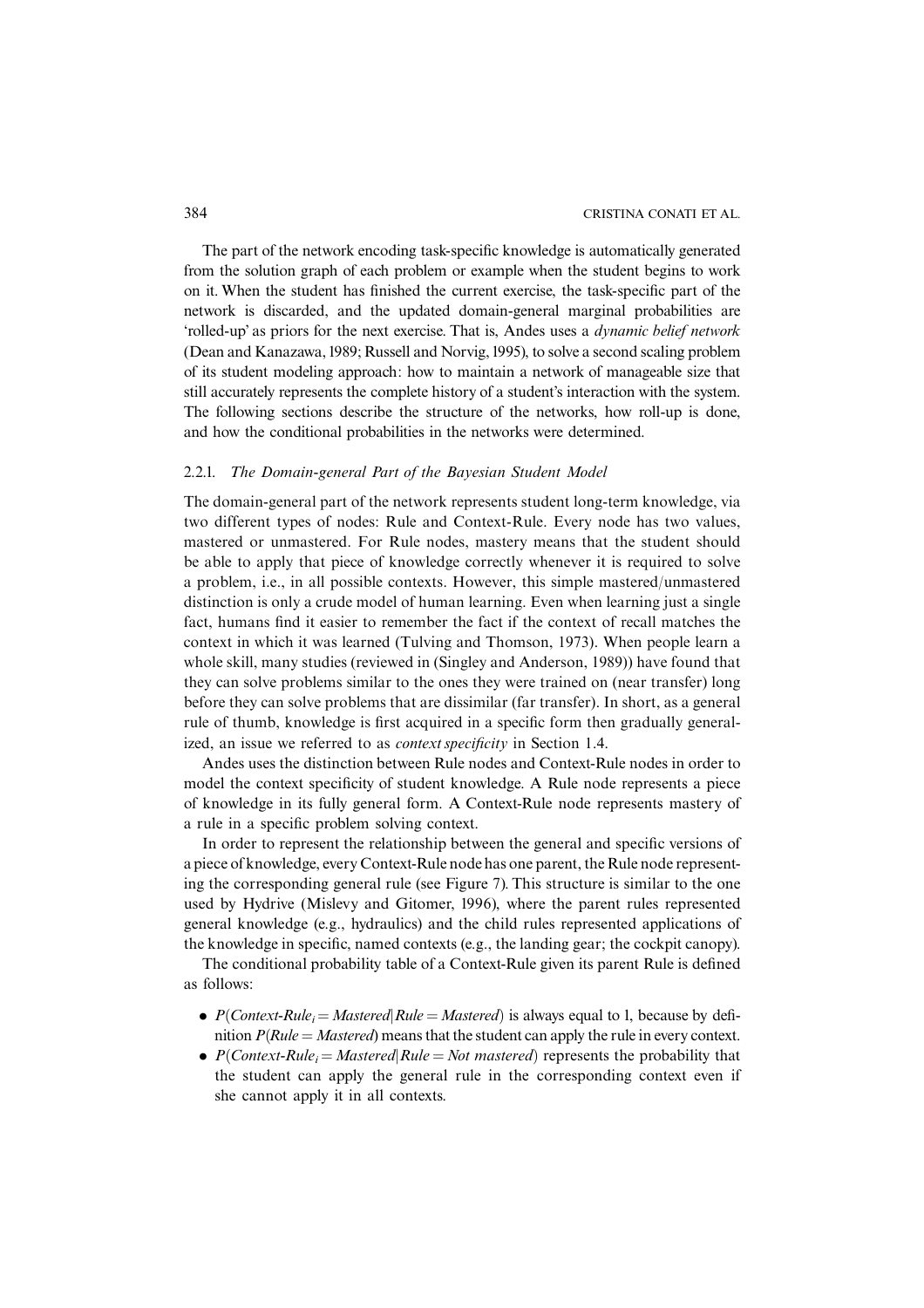

Figure 7. Relation between rule and Context-Rule nodes.

This network structure represents a hypothesis about transfer. Rule nodes in the domain-general part of the network are never directly observable, so sibling Context-Rules are always conditionally dependent. This means that user interface actions that increase the probability of mastery of one Context-Rule will tend to increase the probability of the parent Rule and thus increase the probability of mastery of sibling Context-Rules. This is an empirically testable hypothesis about physics learning. In particular, results on transfer could be used to adjust the conditional probabilities in the Context-Rules, or even the topology of the network. Thus, the network provides a particularly simple, precise representation of a'mini-theory'of transfer, which invites testing but does not replace it.

### 2.2.2. The Task-specific Part of the Bayesian Student Model

The task-specific part of the Bayesian student model contains Context-Rule nodes and four additional types of nodes: Fact, Goal, Rule-application and Strategy nodes. All the nodes are read into the network from the solution graph for the current problem or example when the student opens it. The structure of the solution graph already encodes the inferential structure of the problem solutions and therefore is preserved isomorphically in the Bayesian network. For instance, a segment of the Bayesian network created for the problem in Figure 6A corresponds exactly to the solution graph segment in Figure 6B, where Context-Rule, Fact, Goal, Rule-Application and Strategy nodes are labeled respectively by the prefixes  $R_1$ ,  $F_2$ ,  $G_3$ ,  $R\ddot{A}$ and S-.

2.2.2.1 Fact and Goal nodes. Fact and Goal nodes (collectively called Proposition nodes) look the same from the point of view of the Bayesian network. They both represent information that is derived while solving a problem by applying rules from the knowledge base. The difference between Goal and Fact nodes is in their meaning to Andes' help system: the probabilities of Goal nodes will be used to construct tutorial interventions focused on the planning of the solution, while the probabilities of Fact nodes will be used to provide more speci¢c interventions on the actual solution steps.

Proposition nodes have a binary value indicating whether they are inferable. If a node has the value T, it represents that the student either has already inferred that fact/goal or can infer it given her current knowledge.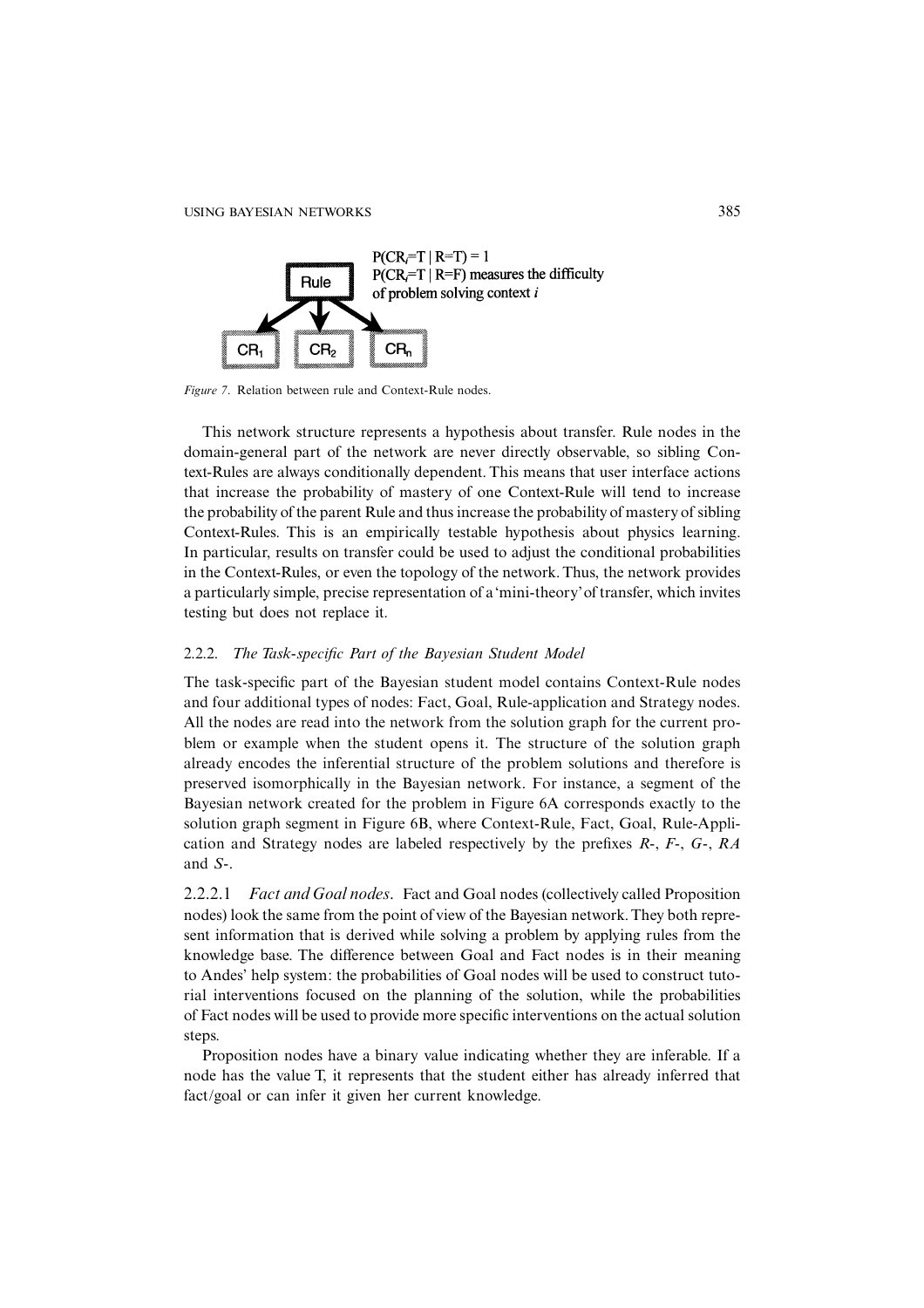

Figure 8. Probabilistic relations among nodes in the task-specific part of the Bayesian network.

Proposition nodes have as many parents as there are ways to derive them. Thus, if there are two different rule applications that conclude the same fact, then the corresponding Fact node will have two parents. This is the basic structure that Andes networks use to handle the apportion of credit problem.

The conditional probabilities between Proposition nodes and their parents are described by a Leaky-OR relationship (Henrion, 1989), as shown in the lower part of Figure 8. In a Leaky-OR relationship, a node is true if at least one of its parents is true, although there is a non-zero probability  $\beta$  of a 'leak,' i.e. that the node is true even when all the parents are false.

The leak probability  $\beta$  is Andes' solution to the *guessing* problem mentioned in Section 1.4. It represents the likelihood that the student obtains the proposition via guessing, asking a friend for help, or some other method that is not modeled by the network. The leak probability can be adjusted to represent how easy it is to correctly guess a fact. For instance, a fact that asserts that an object's acceleration is constant is easier to guess than one that asserts the acceleration's direction, because acceleration is either constant or non-constant, whereas there are many more possibilities for its direction. Thus, our Bayesian framework allows us to concisely express a precise hypothesis about guessing, although empirical work is required to test it.

2.2.2.2. Rule-application nodes. Rule-application nodes connect Context-Rule nodes, Proposition nodes, and Strategy nodes (described later) to new derived Proposition nodes. The parents of each Rule-application node include exactly one Context-rule, some number of Proposition nodes corresponding to the Contextrule's preconditions (see Figure 8) and, optionally, one Strategy node.

Rule-application nodes have a binary value indicating whether the student is capable of applying the rule or not. A Rule-application node's value is T if the student has applied or can apply the corresponding Context-Rule to the propositions representing its preconditions. The probabilistic relationship between a Rule-application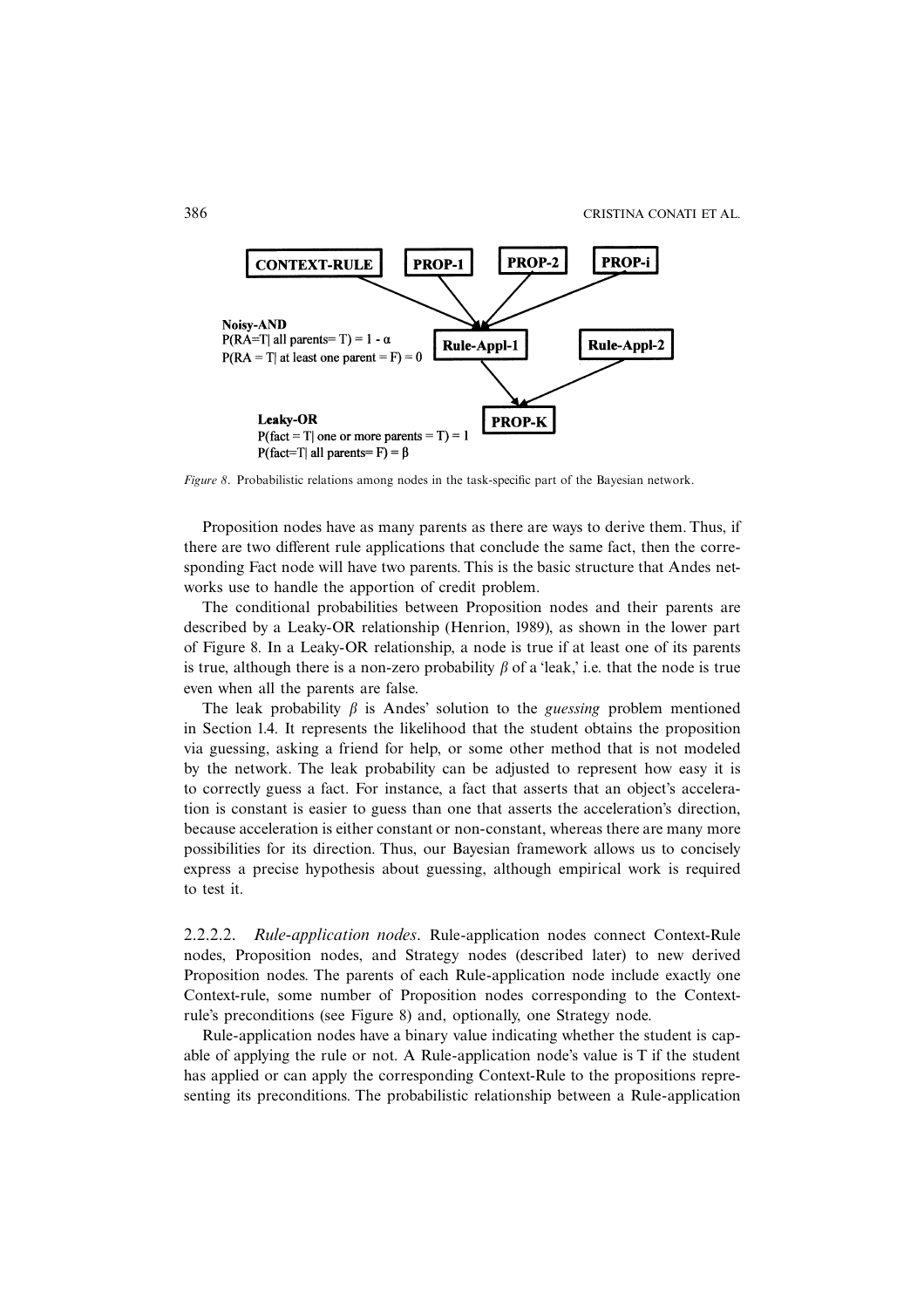node and its parents is a Noisy-AND (Henrion, 1989). The Noisy-AND relation models the following assumptions

- . in order to apply a rule to derive an element in a problem or example solution, the student needs to know the rule and all of the solution elements corresponding to the rule preconditions.
- $\bullet$  there is a non-zero probability  $\alpha$ , the *noise* in the Noisy-AND, that the student will not apply the rule even if the rule and all its preconditions are known.

The noise parameter  $\alpha$  represents the fact that even if a Context Rule is mastered and all its preconditions are known, a student may fail to apply it sometimes, a phenomenon referred to as a *slip* (Norman, 1981). Thus,  $\alpha$  should be viewed as part of the de¢nition of mastery, because it represents the expected frequency of slips. Once again, the network allows us to precisely represent a testable hypothesis.

2.2.2.3. Strategy nodes. Because Andes allows students to follow different correct solutions to a problem, it needs to deal with the issue we labeled as *mutually exclusive* strategies in Section 1.4. Suppose we have the simple situation shown in Figure 9, in which there are two rule applications, both achieving the same goal as part of two different solutions. Suppose somewhere beneath the left rule application, an action occurs. This raises the posterior probability of both the left rule application and the goal. However, the credit flowing to the goal also raises the posterior probability of the right rule application. If the two rule applications are actually mutually exclusive means for achieving that goal, then raising the posterior probability of one should lower the posterior probability of the other. In order to model this, the network topology was augmented with Strategy nodes, extending a solution first proposed in (Conati and VanLehn, 1996a).

A Strategy node is paired with a Goal node when there is more than one mutually exclusive way to address the goal. The children of Strategy nodes are the Ruleapplication nodes that represent the implementation of the different strategies. In Figure 6B, for instance, the Strategy node S-choose-body-strategy is paired with the goal of choosing a body, and points to the application nodes representing the decisions to choose block A and block B as separate bodies (node RA-choose-separate-bodies



Figure 9. A simple Bayesian network illustrating the lack of mutual exclusion.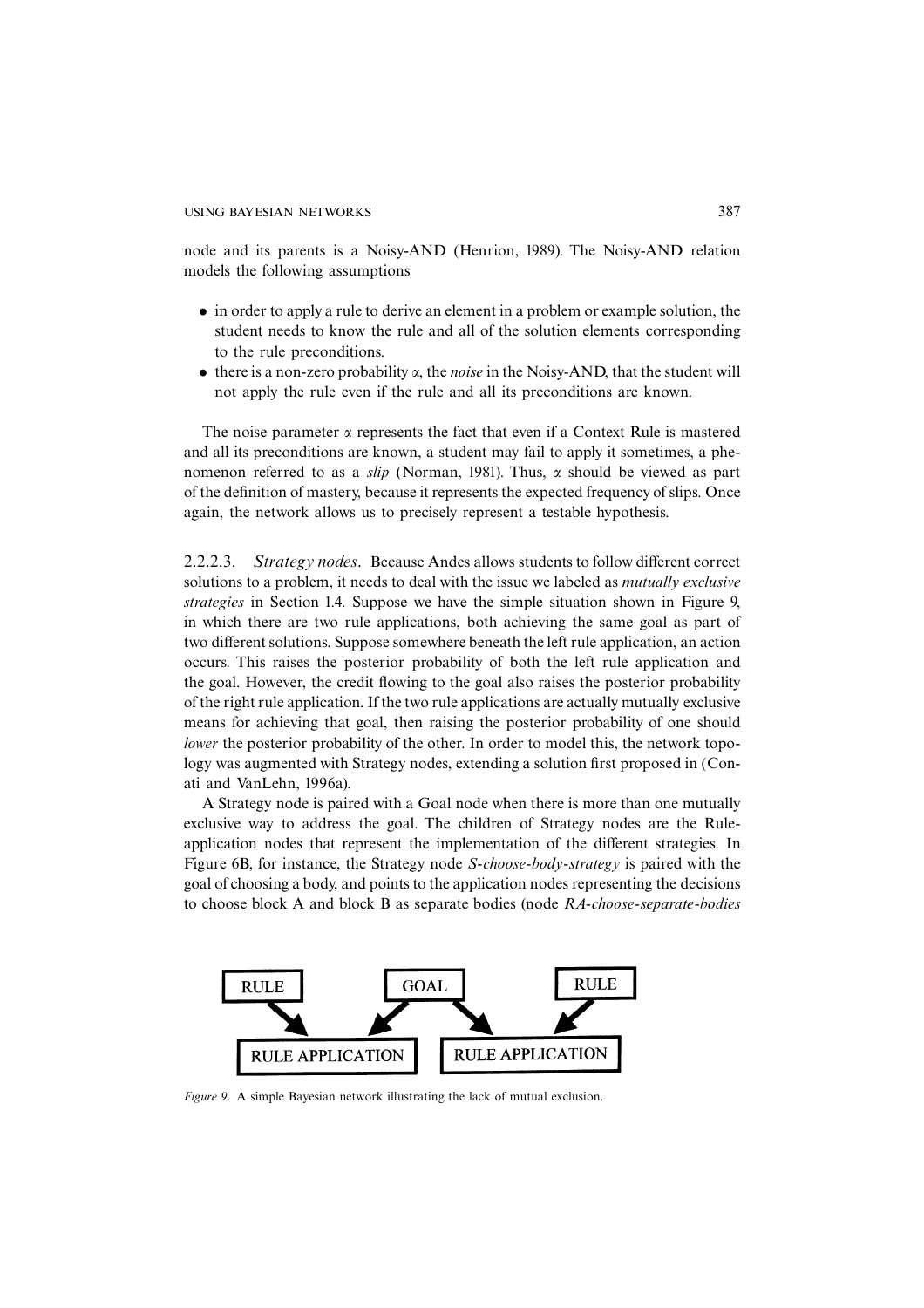in Figure 6B) and to choose as a body the compound of the two blocks (node RAchoose-compound-body in Figure 6B).

A Strategy node has two or more values, one for each of its children. The prior probabilities of these values indicate the frequency with which students tend to choose the corresponding strategies. A rule application node that is the child of a Strategy node has a 1.0 probability of applying if the Strategy node has the value corresponding to it, and a zero probability of applying otherwise. In short, the mutual exclusion of strategy node values is used to enforce the mutual exclusion of rule applications.

### 2.2.3. Calibration: Determining Prior Probabilities

Every node in a Bayesian network has a conditional probability table whose numbers must be determined before the network can be used. As the earlier discussion indicated, many of these numbers calibrate hypotheses about the context specificity of learning, guessing and so on, and thus the numbers ought to be determined via experimentation designed to test these specific hypotheses. Because the same parameters appear many times in the network, there are many fewer parameters to estimate than there would be if the network were not constrained by these hypotheses and every cell in every conditional probability table had to be determined separately. Moreover, the parameters have meaning apart from their occurrence in the network. For instance,  $\alpha$  represents the frequency of slips for a mastered rule. When a parameter cannot be estimated from data, having a specific meaning makes it possible to base estimates for it on results from the literature. Even subjective estimates are probably improved when the parameters have well-defined meanings.

Although the hypotheses cover most of the conditional probabilities in the network, they do not cover the probabilities of the Rule nodes. Since a Rule node has no parents, its conditional probability table represents the prior probability of the student's mastery of the rule. Such priors are especially important, because, as illustrated earlier, when two rules compete to explain evidence, the rule with the higher prior probability receives more credit, all other things being equal. Similarly, rules with lower priors get more blame for missing actions. Data from multiple-choice tests were used to set the prior probabilities on 66 of the Rule nodes (VanLehn et al., 1998). The other 474 rules did not apply in the problems on the test, so we could not set their prior probabilities empirically. Their priors were set to 0.5.

Even though we had to use subjective judgments to set most of the parameters in the network, this is still an advance over a purely heuristic approach since at least the structure of the network is theoretically grounded and the calculations are sound. We have conducted an evaluation of the sensitivity of the networks'assessment to their parameters, and the results are summarized in a later section.

### 2.2.4. Rollup: Summarizing Past Evidence

Although the interpretation of a student's actions should be affected by all the evidence seen so far from the student, it is not practical to use one huge Bayesian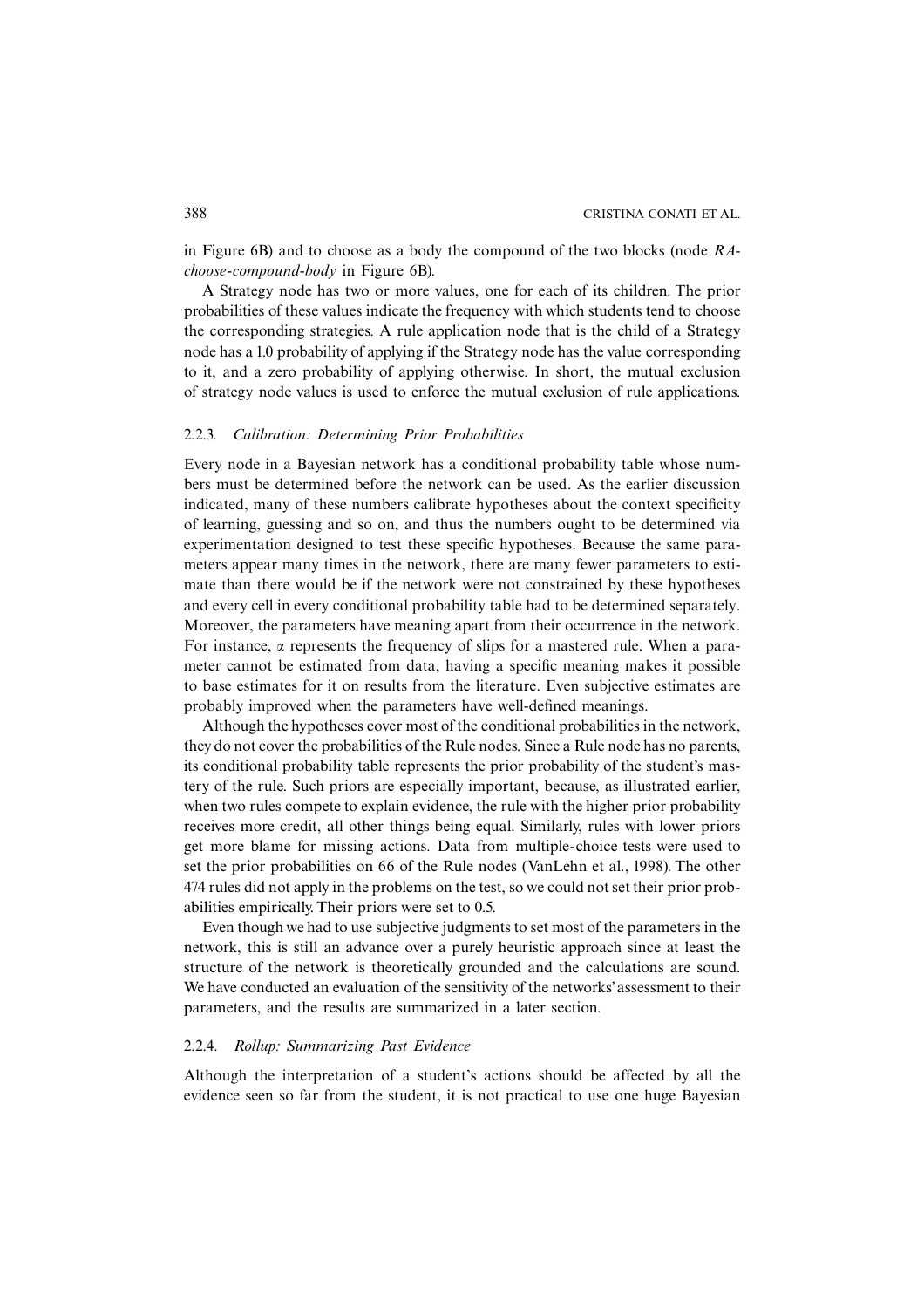network that spans all the problems that the student has worked on. As mentioned earlier, we use Dynamic Bayesian Networks (Dean and Kanazawa, 1989; Russell and Norvig, 1995) to reduce the size of the network that models each individual interaction with Andes. The roll-up mechanism in dynamic Bayesian networks allows one to periodically summarize the constraints imposed by older data, then prune away the network that interpreted that data. In particular, Andes keeps the structure of the domain-general part of the network intact over all exercises, but it prunes away the task-specific part of the network as soon as that task is exited by the student. However, the posterior probability of each Rule node in the task-specific network for the last solved exercise is 'rolled-up' in the domain-general network, to become the prior probability of that Rule node in the task-specific network for the next problem or example that uses it.<sup>2</sup>

If one had a vast Bayesian network where actions in all problems were children of the same rule nodes, then evidence from past problems would have the same weight as evidence from recent ones. However, students may learn or forget rules. Thus, recent evidence should count more than old evidence when determining which rules are currently mastered. For instance, one could use an explicit 'window,' so that only evidence that is recent enough to fit in the window are used to update the probabilities of mastery. Corbett and Anderson (Corbett and Anderson, 1995) have developed a simple model of learning that makes transition to rule mastery at time T a function of both the evidence and the probability of mastery at time  $T-1$ . Basically, given the same evidence, the probability of a rule being mastered at time T is higher if it was mastered at time  $T-1$  than if it was not mastered at time  $T-1$ . This represents hypotheses about the relative rates of learning and forgetting. We achieve the same effect in Andes by using the simple roll-up mechanism of changing posterior marginal Rule probabilities to priors. This causes rules with high posterior probability of mastery at time  $T-1$  to attract slightly more credit for the evidence at time  $T$ , thus causing them to have slightly higher probability of mastery at time  $T$  than they would have it they had had low posterior probability of mastery at time  $T-1$  and the same evidence were present. Thus, the old evidence still has some influence, although the rise in probability of mastery is determined mostly by the strength of the new evidence. Mislevy and Gitomer (Mislevy and Gitomer, 1996) propose essentially the same solution to modeling learning, but appear not to have implemented it.

<sup>&</sup>lt;sup>2</sup> This simple roll-up mechanism loses any dependency among rules encoded in the task-specific part of the network. For instance, if two rules both explain an action (as in Figure 4), they are conditionally dependent in the task-specific network.When the task-specific network is pruned away, the conditional dependency is lost. This loss of information problem can be addressed by determining the main conditional dependencies among pairs of Rule nodes with a Chi-squared technique, then installing new nodes in the domain-general part of the network, whose conditional probability tables encode the strengths of the dependencies (Martin and VanLehn, 1994). However, experimentation with OLAE suggested that in our task domain, the conditional dependencies are usually not very strong. Thus, Andes does not currently use this more sophisticated roll-up technique.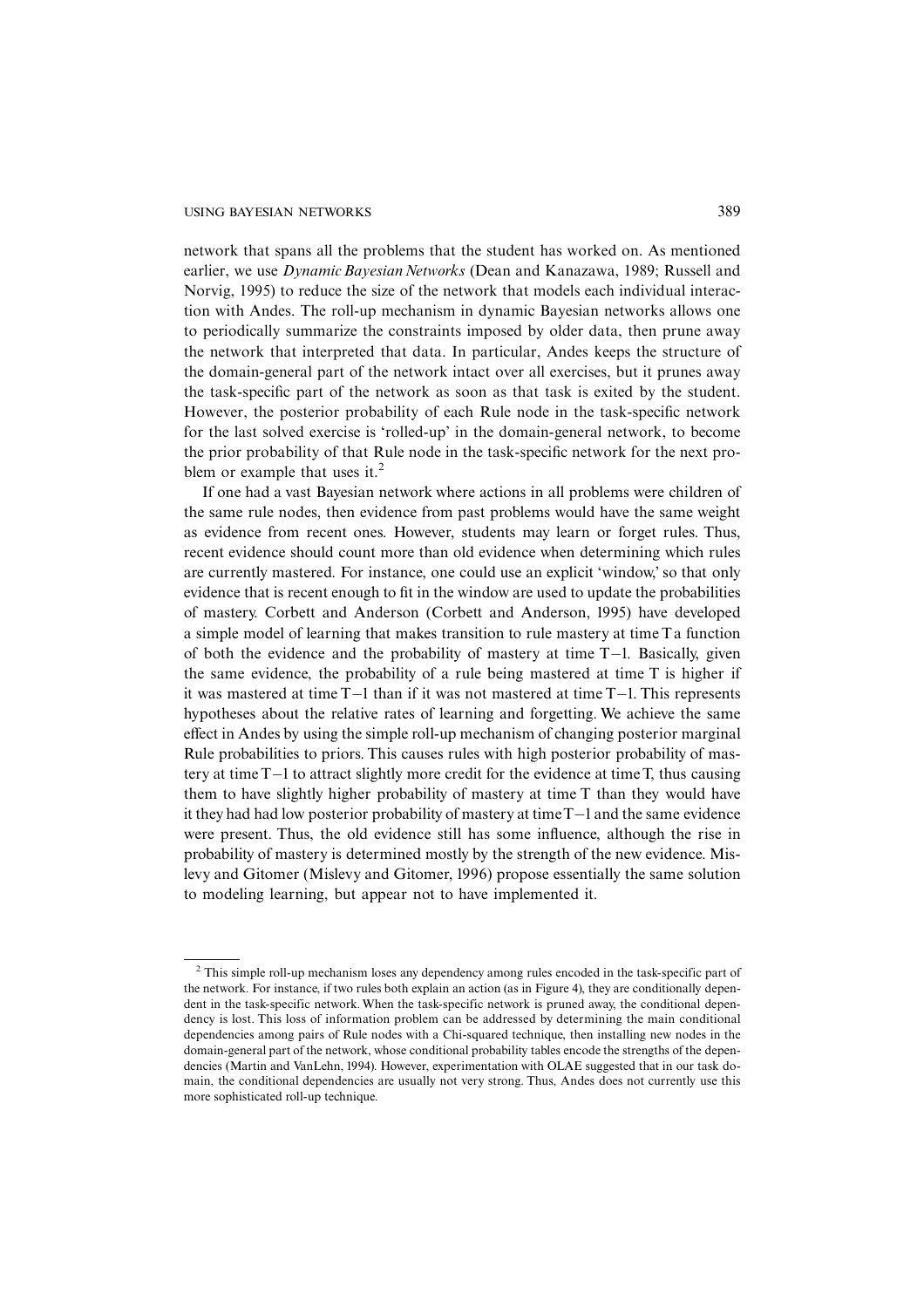### 3. Probabilistic Student Modeling for Problem Solving

The preceding section discussed some basic aspects of Andes networks that are the same for both problem-solving and example-studying. This section discusses how the network is used during problem solving. It also describes a few structural details that are unique to the problem-solving networks. The next section presents a similar discussion for the example-studying phase.

### 3.1. EXAMPLE OF PROPAGATION OF EVIDENCE IN THE STUDENT MODEL FOR PROBLEM SOLVING

In order to illustrate the operation of Andes' student model during problem solving, suppose that a student is trying to solve the problem in Figure 6A and that her first action is to select block A as the body. In response to this action, the fact node F-A-is-body is clamped to T. Figure 10 shows the marginal probabilities in the network before and after the action (probabilities on RA nodes have been omitted



Figure 10. The network before and after observing A-is-a-body. The first number given for each node shows the probability of that node before observing A-is-a-body. The second number shows how the probability changes after observing A-is-a-body.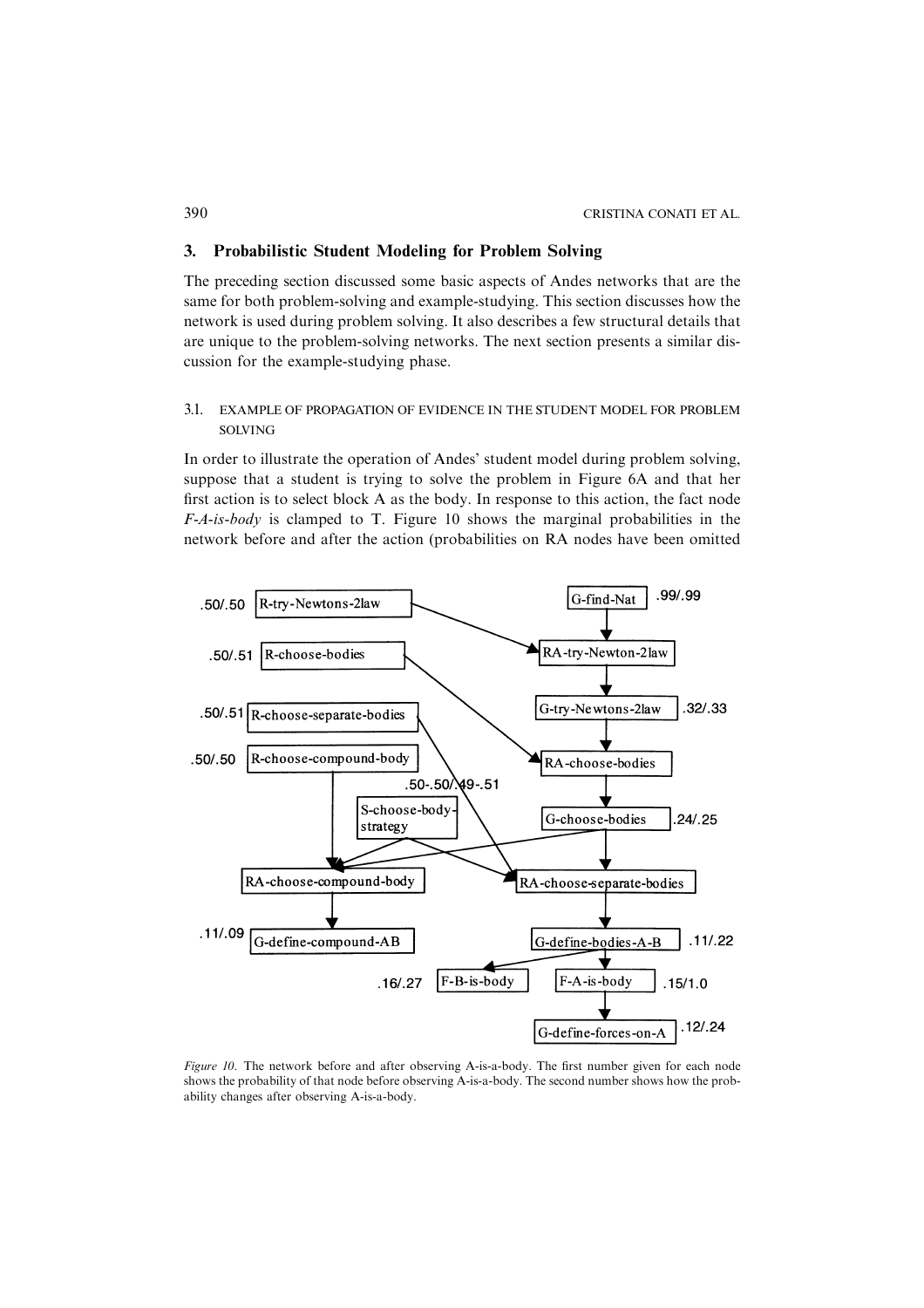for simplicity). Before the evidence is entered, these marginal probabilities reflect the prior probabilities on the rule nodes (0.5 each), the high prior probability of the given Goal node (G-find-Nat), and the priors on the Strategy node, which indicates that the two strategies are equally likely a priori.

After the evidence is entered, the marginal probabilities of the non-given Fact and Goal nodes involved in deriving the observed action may seem rather low. However, for each proposition, the network evaluates the probability that it was derived vs. guessed. The more rules involved in deriving a proposition, the lower the likelihood that it was derived, since lack of mastery of any one of the rules would prevent its derivation. The likelihood that a proposition is guessed is proportional to the parameter  $\beta$  in its leaky-OR conditional probability table. In this example, all the rules have rather low prior probabilities, so their products are even lower, thus giving more credit to the possibility of guessing and keeping the posterior probabilities of the corresponding propositions low.

These remarks are just a crude summarization of what actually happens when the network is updated. Nonetheless, they suggest how complicated it would be to do the same interpretation without Bayesian computations.

In addition to changing the probability of the ancestor nodes of an observed action, updating the network also changes the probabilities of non-ancestor nodes, thus predicting what inferences the student is likely able to make after that action. In particular, the relationship enforced by the Strategy node S-choose-body-strategy on its children will slightly diminish the probability of the Goal node  $G$ -define-compound-AB and increase the probability of the Goal node G-define-bodies-A-B. This last change will propagate downward to increase the probability of the Fact node  $F-B-is-body$ , while the increased probability of the Fact node A-is-a-body will slightly increase the probability of the Goal node G-define-Forces-on-A, as shown in Figure 10. Using the sound Bayesian propagation algorithm to predict the probability of student inferences is one of the several advances that Andes' student model brings to the basic Bayesian approach adopted by its predecessors OLAE and POLA. It provides the problem solving coach with a more principled, albeit still heuristic, mechanism to provide its help, as we will illustrate in a later section.

### 3.2. INTERPRETATION PROBLEMS THATARE UNIQUE TO THE PROBLEM SOLVING COACH

### 3.2.1. Errors of Omission and Errors of Commission

Whenever a student enters a correct action, the corresponding Fact node is clamped to T, indicating that the student is capable of doing that action. What should the tutor do when the student's action is incorrect (an error of commission) or missing (an error of omission)? Should a Fact node be clamped to F?

Let us first consider the interpretation of errors of omission. If the tutor required that a certain action be done, and the student did not do it, then the Fact node corresponding to that action should be clamped to F. However, due to Andes' philosophy of allowing students to perform steps in any order and even to skip steps, there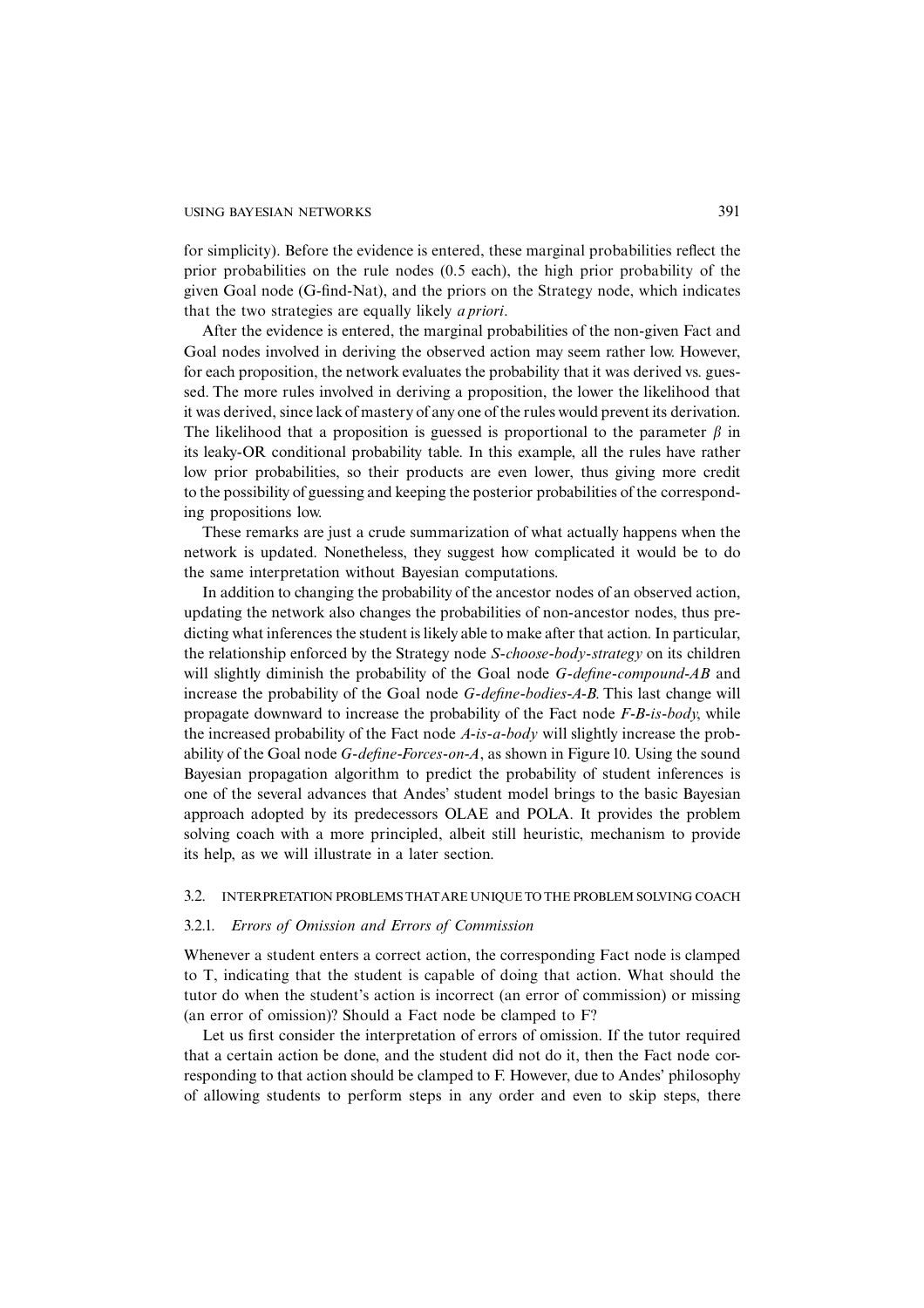are only a few actions that Andes explicitly requires. In most cases, if the student has not done an action, she may still be able to do it. Indeed, she may even have done the action mentally oron a piece of scratch paper. Thus, Andes rarely clamps nodes to false due to missing actions.

For errors of commission, where the student makes an incorrect action, there are two cases. If the error implies that the student disbelieves a certain correct fact, then the corresponding Fact node is clamped to F. For instance, if the correct fact is that a vector is horizontal, and the student draws the vector pointing straight up, then the student undoubtedly believes that the vectoris not horizontal so Andes clamps the horizontal Fact node to F. This first case, where the error implies disbelief in a specific correct fact, is relatively uncommon. The more common case is that the student's error is not inversely associated with a correct Fact. For instance, if a student enters an incorrect equation, it is often not clear what correct equation the student is trying to enter. A contradiction must be quite blatant (e.g., a vector cannot point both horizontally and vertically at the same time) before we can confidently infer that belief in one side of the contradiction implies disbelief in the other side. Thus, only in a few cases will Andes clamp nodes false due to errors of commission.

### 3.2.2. Updating the Student Model After a Hint

An ITS must take into account the hints that it has given when interpreting student actions and updating the student model. Typically, a student will ask for hints down to a certain level of specificity before taking the action suggested by the hint. Thus, the student model should interpret student actions taken in response to a hint differently depending on the hint's specificity.

This problem has been solved differently in different ITSs. For instance, the CMU Cognitive Tutors (Anderson et al., 1995) do not count actions that are preceded by hints for the purposes of knowledge tracing. The probabilities of mastery rise only when the student enters an action without help from the tutor. Perhaps the most elaborate and potentially accurate method of interpreting hints is used by the SMART ITS (Shute, 1995), which uses a non-linear function derived from reports by experts to boost the level of mastery by different amounts, depending on the specificity of the hint and the level of mastery before the hint was given.

Ourapproach implements a simple theory of hints directly in the Bayesian network. The theory is based on two assumptions: first, hints are worded so as to remind the student of the requisite knowledge, rather than teach it. (Teaching missing pieces of knowledge is handled by the Conceptual Help system (Albacete and VanLehn, 2000), which is not discussed here.) Thus, procedural hints do not directly cause students to master knowledge. Second, a strong hint increases the chance that the student can guess the next action rather than derive it from knowledge. Thus, a hint can cause an entry directly. In other words, hints affect actions directly but not domain knowledge.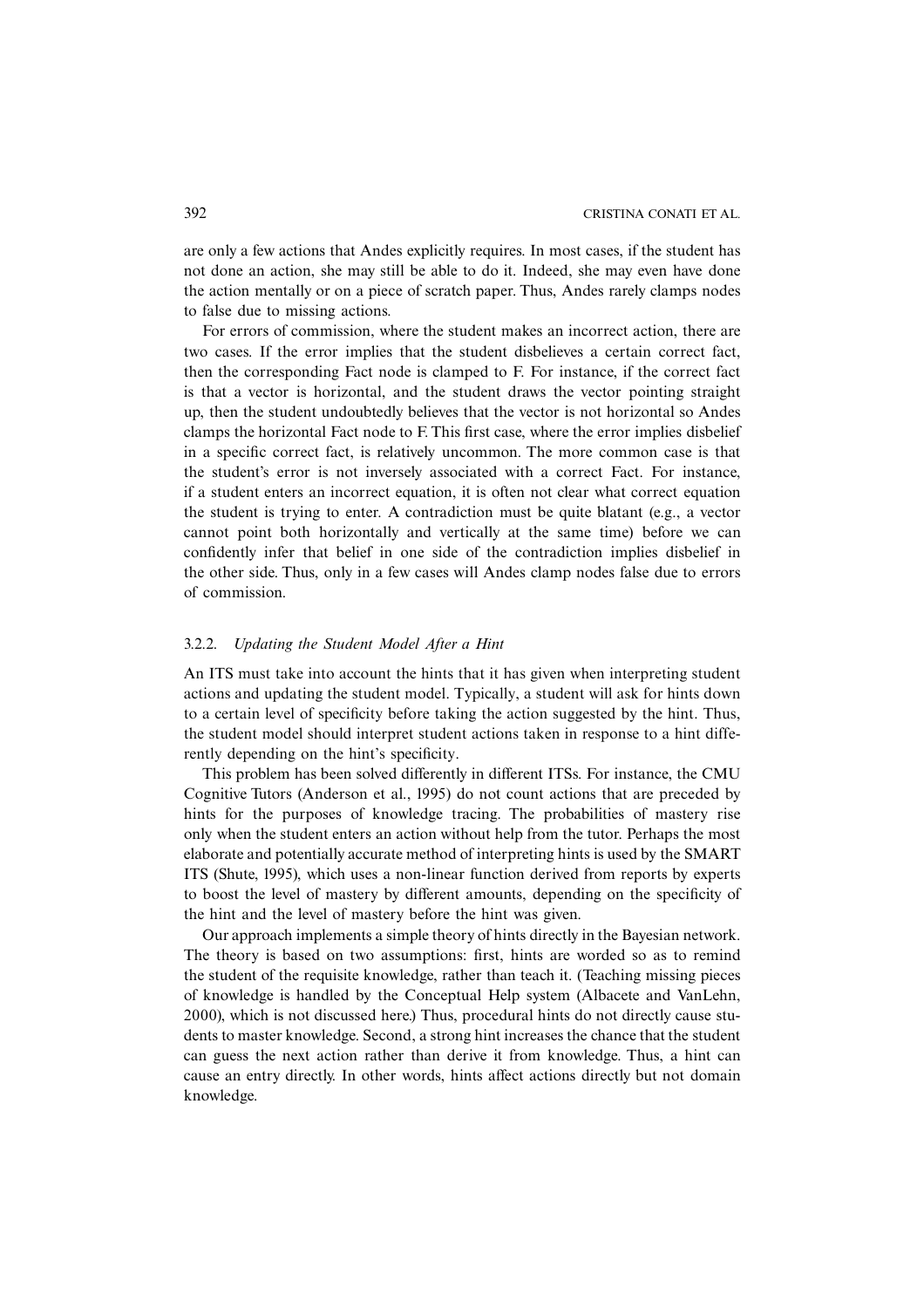This mini-theory of hints is encoded in the Bayesian network as follows.Whenever a hint has been given for a Proposition node, a new node is added as its parent, representing the fact that a hint was given. The conditional probability table of the Proposition node is modified so that the node may be true if it was derived either via the application of a known rule, or via guessing based on the hint. Moreover, the higher the specificity level of the hint, the more likely it is that the target node is true. In operation, this means that when the student makes the corresponding entry, the hint node 'explains away' some of that evidence, so the probability of mastery of the requisite knowledge is not raised as much as it would be if the student made that entry without receiving a hint.

### 3.3. USING THE NETWORK TO GENERATE HELP

Although the focus of this paper is on the construction of Andes' student model, it is worth a moment to explain how the student model is used to provide support during problem solving. Because Andes' policy is to help students solve problems their own way, rather than in a predefined optimal way, when a student asks for help Andes needs to figure out what goal the student is probably trying to achieve (plan recognition) and which is the action the student is stuck on because of lack of the appropriate knowledge (action prediction).

Thus, after a help request, the procedure for selecting a hint topic (Gertner, Conati and VanLehn,1998) starts from the most recentlyobserved nodein the Bayesian network and searches upward, looking for a goal that the student is most likely to be pursuing. It then searches downward from that goal node, looking for a rule application with a low probability of being performed. Such a rule application is probably where the student is stuck for lack of knowledge, so it becomes the focus of the coach's hint.

The search through the network is necessary because the semantics of aTvalue on a Goal node do not indicate whether the goal has been achieved yet or whether the student intends to achieve that goal next. It only indicates that the goal can be derived by the student at this time. As a consequence, when Andes is searching for a goal that the student is probably trying to achieve, it must explicitly check whether all the actions beneath the goal have probably been done. If so, that goal has probably been achieved already, and Andes should search for a different goal. This is an uncertain decision, as students are allowed to skip actions and do them mentally. Thus, even if some of the actions beneath a goal have not actually been done, the goal might still be considered achieved by the student. This uncertainty is currently handled by heuristics in the search algorithm rather than by the Bayesian network itself.

The Bayesian network is also used to decide whether the student should be given instruction on a rule. If Andes selects a certain rule application for a hint, and the posterior probability of the corresponding Rule node is below a set threshold, then it calls another coaching module, the Conceptual Helper, to give a mini-lesson on that rule (Albacete and VanLehn, 2000). Otherwise, it just gives hints designed to jog the students' memory and refocus their attention.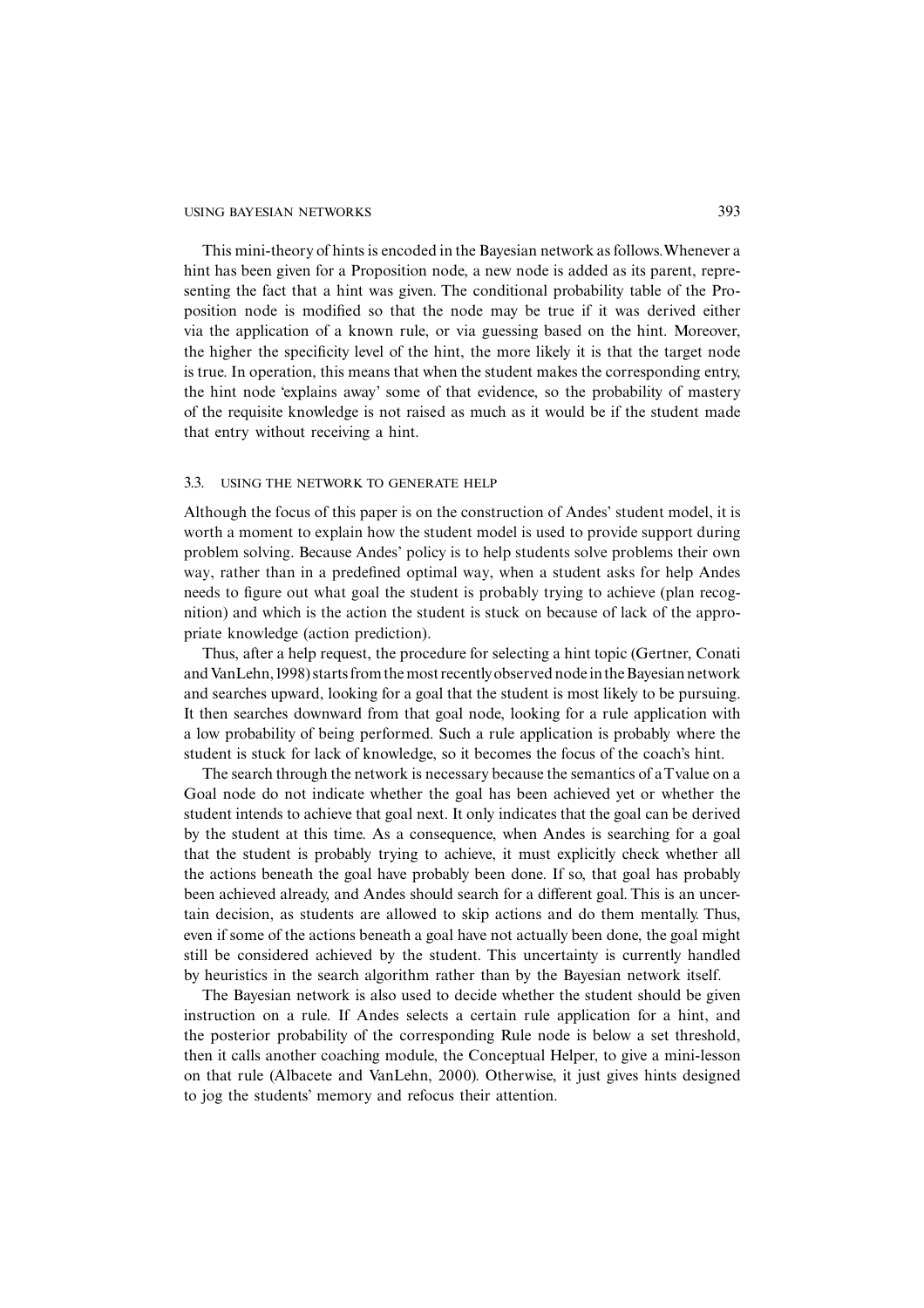The posterior probabilities on the rules could also be used to guide the selection of exercises for the student. In particular, Andes could choose a problem that involves only a few rules that the student has not yet mastered, on the theory that such problem would be challenging but not too difficult, and thus would maximize the change of learning the unmastered rules. However, when Andes was evaluated at the US Naval Academy, we decided to have Andes assign the same problems to all students so that the evaluation would be more controlled.

### 4. Probabilistic Student Modeling for Example Studying

In order to help students study examples more effectively via self-explanation, the Andes' student model for example studying needs to assess how well a student is self-explaining the current example and to identify those parts that may benefit from further self-explanation.

This modeling task involves challenging new student modeling issues. First, the student model must be able to assess whether and how students self-explain even when the students do not build their explanations with the SE-Coach interface. This must, be done using only limited data on students' attention and estimates of the students domain knowledge. Second, because some students tend to 'self-explain ahead' parts of the examples that they have yet to uncover (Renkl, 1997), attention to a given example line can indicate not only self-explanation of that line, but also of subsequent lines. Third, because the SE-Coach menus provide strong scaffolding to build selfexplanations, it is unclear how much credit a student's physics knowledge should get for a correct self-explanation that the student produced through these menus.These are the issues that were labeled, respectively, reading latency, self-explaining ahead and self-explanation menu selection in Section 1.4. In the following sections, we describe how we extended Andes' Bayesian networks for problem solving to handle the additional interpretation challenges related to these issues.

### 4.1. THE BAYESIAN NETWORK FOR EXAMPLE STUDYING

The task-specific part of the Bayesian network for example studying is derived from an example's solution graph using the same mechanism that we described in Section 2.2. For the SE-Coach, this network represents a model of correct self-explanation (SE model) for that example. In particular, because Rule-application nodes in the Bayesian network encode how solution steps in the example derive from physics and planning rules, they represent exactly the self-explanations for correctness and utility that the SE-Coach targets, and that we introduced in Section 1.3:

- . how a solution step can be explained in terms of domain rules (step correctness)
- . what goal each solution step achieves in the example solution plan (step utility).

For instance, Figure 11b shows the segment of SE model for the part of the example shown on the left of the figure. The Rule-application node  $RA-body-by-force$  in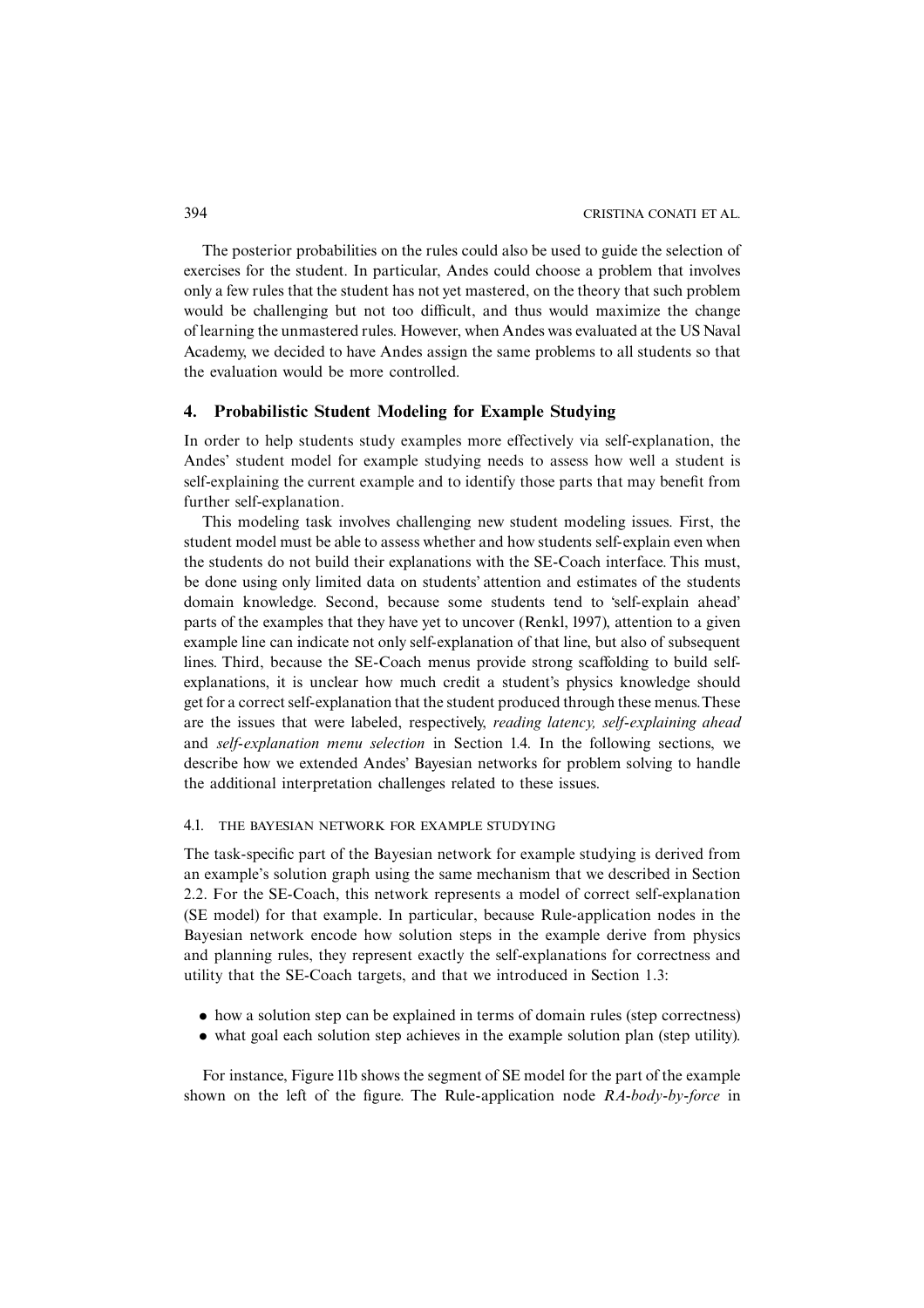

Figure 11. Segment of student model for the portion of example shown to the left. Part (b) of the figure shows the model structure before any student's action. The two numbers under each node indicate the node probability before and after the student's actions, represented by the nodes in part (a). The letters labeling some of the links are used to refer to the links in the text.

Figure 11b encodes the explanation that Jake is chosen as the body because a physics rule says that if we want to find a force on an object, that object should be selected as the body to which to apply Newton's 2nd law. The node RA-goal-choose-body encodes the explanation that choosing Jake as the body fulfills the first subgoal of applying Newton's 2nd law, i.e., selecting a body to which to apply the law.

This interpretation of the task-specific part of the Bayesian network as a model of correct self-explanation for the current example requires a semantics that differs from the semantics in the networks for problem solving. The Boolean values of Proposition nodes in the Bayesian networks for example studying represent the probability that the student is aware of the corresponding facts or goals. The Boolean values of Rule-application nodes represent the probability that the student has self-explained the corresponding derivations. In particular, the probability

$$
P(RA = T | all parents = T) = 1 - \alpha
$$
\n(1)

(where  $\alpha$  is the noise parameter in the Noisy-And relation for Rule-application nodes, described in Section 2.2.2.2) is used in the student model to address the issue of self-explaining ahead. This probability represents a student's tendency to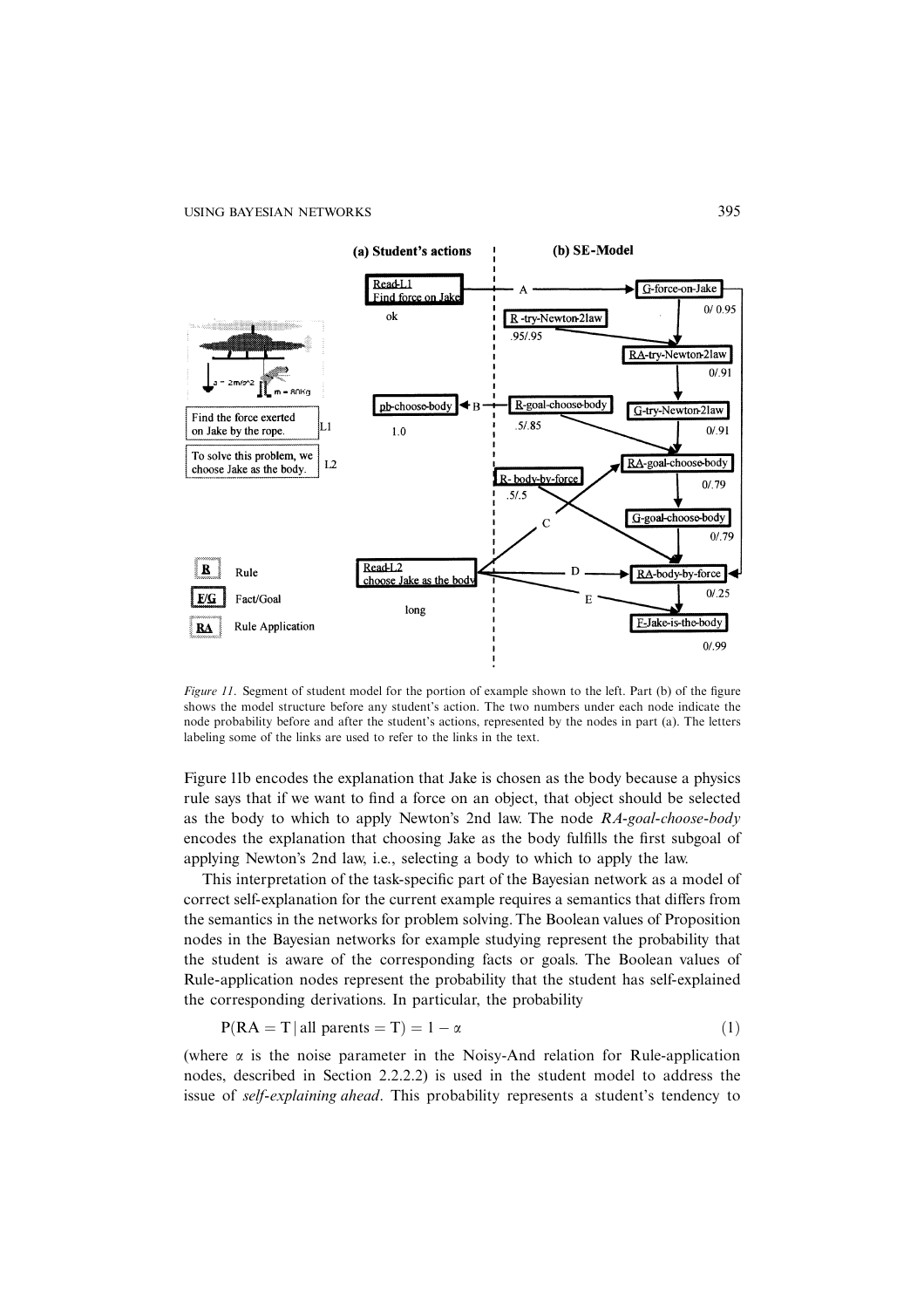self-explain an inference as soon as she has the knowledge to do so (Renkl, 1997). Hence, a student who tends to self-explain ahead will be characterized by a low  $\alpha$ in the Noisy-AND relationship, while a student who tends to self-explain a line only upon reading it in the example will be modeled by a high value of  $\alpha$ . Although the value of  $\alpha$  generally depends on the student only,<sup>3</sup> it can sometimes also depend on the particular Context-rule in question. For instance, most students taking introductory physics understand whether they need to apply Newton's 2nd law as soon as they read a problem's statement. Thus, the Context-rule R-try-Newton-2law in Figure 11b is generally associated with a low  $\alpha$ .

Prior probabilities of root Proposition nodes in the Bayesian network, representing the example given, are set to 0 until the student starts reading the example text (see for instance the first number under the node  $G$ -force-on-Jake in Figure 11b). As a student performs reading and self-explanation (SE) actions in the SE-Coach interface, the initial Bayesian network is dynamically updated with nodes representing these actions. Figure 11a, for instance, shows the nodes that are added to the network after a student

- 1. viewed the example line'Find the force exerted on Jake by the rope' long enough for reading it (node Read-LI);
- 2. viewed the line 'To solve this problem, we choose Jake as the body' somewhat longer (node Read-L2).
- 3. self-explained 'To solve this problem, we choose Jake as the body' with the Plan Browser (node pb-choose-body).

The second number under each node in Figure 11b shows the updated probability of that node after the student's actions in Figure 11a. In the next sections, we describe how Andes student model uses the Bayesian network formalism to interpret reading time and use of the self-explanation menus.

### 4.1.1. Interpreting the Student's Reading Time

As mentioned earlier, one of the main problems for the SE-Coach student model is how to interpret student reading latency to assess self-explanation. The basic hypothesis we implemented in the student model is that the probability of self-explaining a rule application is a function of both the time a student spends studying an example line derived from that rule application and the probability that the student knows the rule and its preconditions. This section describes how that hypothesis is encoded in the Bayesian network.

Read nodes (nodes with prefix Read in Figure 11a) are dynamically added to the student model to represent viewing example lines in the SE-Coach masking interface. The values of Read nodes are LOW, OK or LONG. They reflect the duration of viewing time, and are assigned by comparing the total time a student spent viewing

 $3$ This parameter could be set, for instance, by observing how a student studies a test example.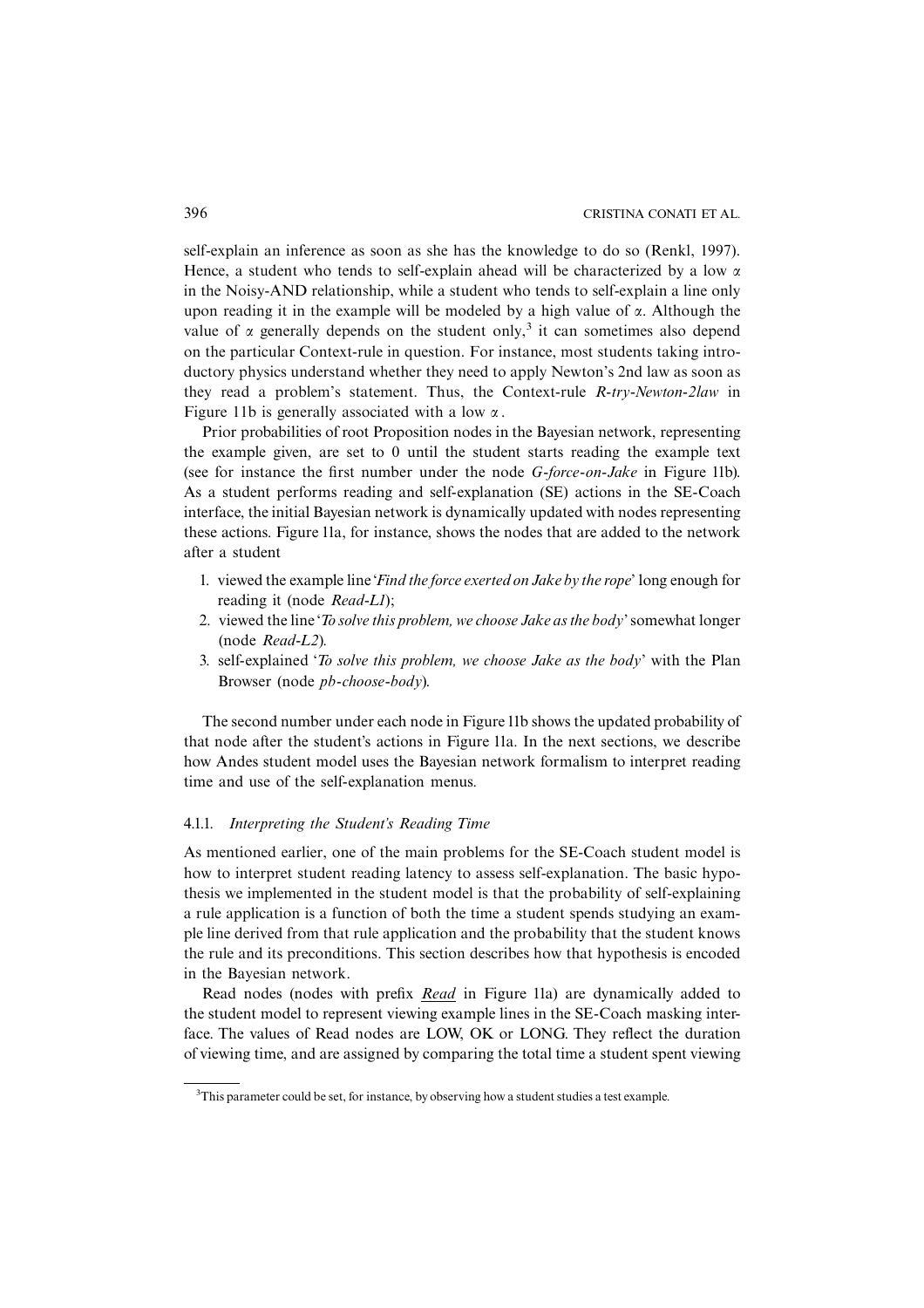an item (TVT) with the minimum time necessary to read that item (MRT).We currently compute the MRT for each item by assuming 3.4 words per second, which is the reading speed of an average-speed reader<sup>4</sup> (Just and Carpenter, 1986). Depending upon the result of the comparison, the value of a Read node can be LOW (TVT  $\ll$  MRT, time insufficient for reading), OK (TVT  $\approx$  MRT, time sufficient for reading only) or LONG (TVT  $\gg$  MRT, time sufficient for self-explanation).

Each Read node connects to the Proposition node reflecting the semantic content of the viewed item (e.g., link A and E in Figure 11). These links indicate that viewing time influences the probability of being aware of the related content. When a Proposition node has input from *both* a Read node and a Rule-application node (e.g.,  $F$ jake-is-the-body in Figure 11b), then a student can acquire the corresponding proposition *either* by reading it in the example *or* by deriving it from rules and previous propositions.

This relationship is represented in the conditional probability table for Proposition nodes (seeTable 1). If the parent Rule-application node is T (i.e., the student explained the corresponding derivation), the proposition node is T (i.e., known by the student). Otherwise, the numbers in the table indicate that the probability of knowing the Proposition node depends on reading time: it is small if reading time is LOW, high when the time is OK, and even higher when the reading time is LONG.

Some Proposition nodes in the Bayesian network may not be connected to a Read node, even after the student has viewed all the elements in the example solution. This happens when the worked out solution omits some of the solution steps. In Figure 11, for instance, the nodes  $G$ -try-Newton-2law and  $G$ -goal-choose-body cannot have any Read node pointing to them, because these goals are not explicitly mentioned in the example solution. A student can become aware of unmentioned propositions only by deriving them.

The fact that the student viewed an example item does not necessarily mean that the student self-explained it. However, the longer the student viewed an example item, the higher the probability that the student self-explained it, provided that the student has sufficient knowledge to do so.<sup>5</sup>

This relationship is encoded in the student model by linking the Read node that represents viewing an example line with the Rule-application nodes that represent self-explanation for correctness (e.g., link C in Figure 11) and self-explanation for utility (e.g., link  $D$  in Figure 11) for that line. The conditional probability table for these Rule-application nodes is modified to take reading time into account, as shown in

<sup>&</sup>lt;sup>4</sup>More accurate values for this parameter could be obtained by explicitly testing the reading speed of individual students before they start using the SE-Coach. <sup>5</sup>

 $^5$ This relationship between probability of self-explanation and viewing time relies on the assumption that viewing time reflects time spent thinking about a given example line. This assumption is of course not always true, especially because we are currently measuring viewing time indirectly through the time a line stays uncovered. The assumption would be more accurate if we had a way to track the student's gaze to measure the student's reading patterns more accurately, or if the probability of self-explanation was also conditioned on a node representing a student's tendency to self-explain, determined a priori. We plan to explore these extensions in future versions of the SE-Coach.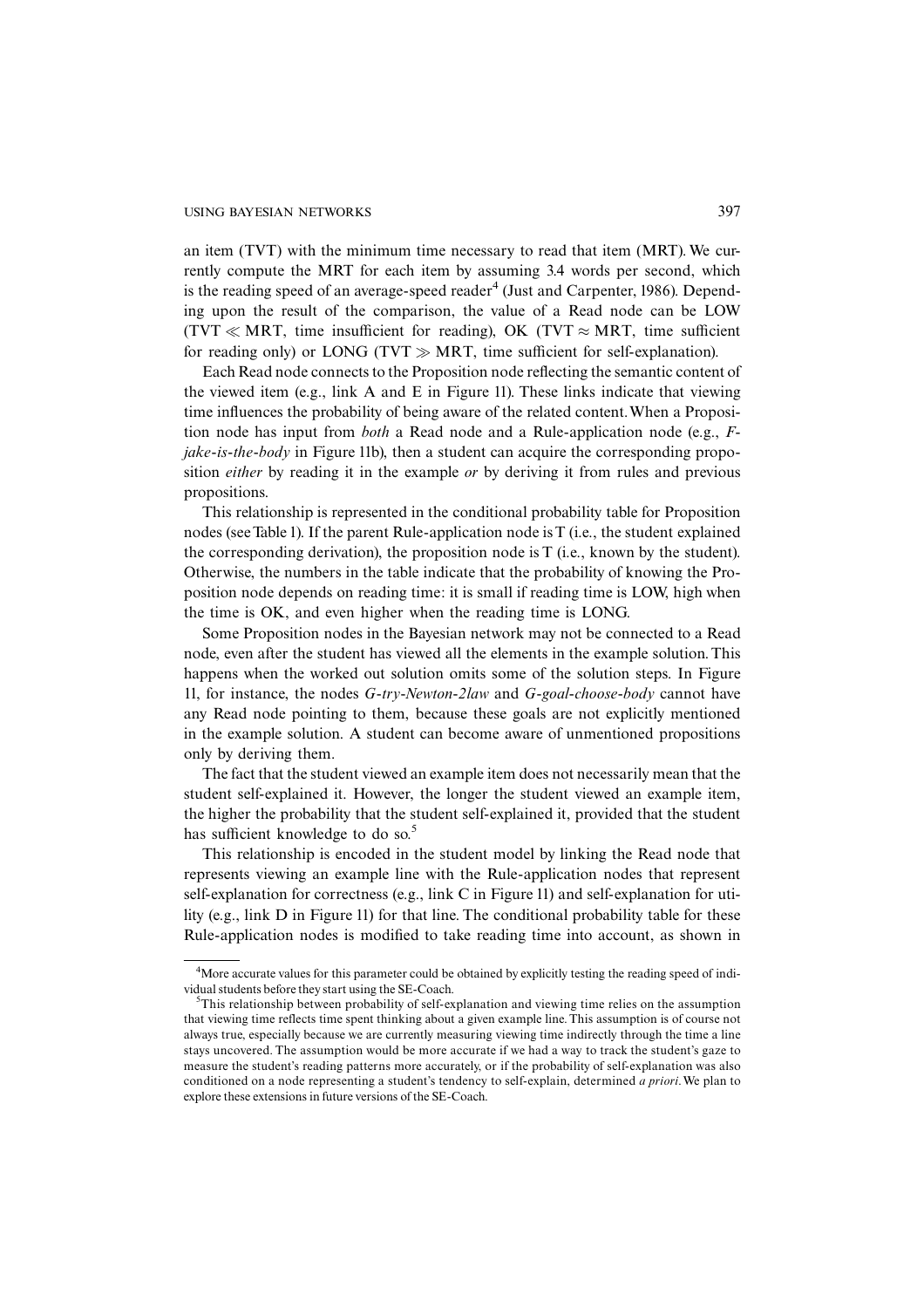Table 1. Conditional probability table for a proposition node viewed by the student.

| <b>READ</b>      | LOW      | ОK    | <b>LONG</b> |
|------------------|----------|-------|-------------|
| Rule application |          |       |             |
| T                | 1.0      | 1.0   | 1.0         |
| F                | ${<}0.4$ | > 0.9 | $\gg 0.9$   |

Table 2. Conditional probability table for a rule-application node after a student viewed the related proposition nodes.

| OK         | LONG                     |
|------------|--------------------------|
| $1-\alpha$ | $max{(1 - \alpha), 0.9}$ |
|            | $^{(1)}$                 |

Table 2. No matter how long the student attends to the derivation, it cannot be selfexplained correctly if the student does not have the necessary knowledge of the corresponding Context-rule and its preconditions. Cases where such knowledge is missing are grouped together in the row labeled 'otherwise' in Table 2. On the other hand, if the student has the necessary knowledge, the probability that proper self-explanation occurs increases with viewing time. If viewing time is LOW (i.e., insufficient for reading) or OK (i.e., sufficient for reading only), self-explanation for this line could only have occurred if a student reasoned forward from previous lines. The probability that this happens is given by Equation (1), representing the student's tendency to selfexplain ahead. Thus,

 $P(RA=T | Rule=T, All preconditions=T, Read \in \{LOW, OK\}) = 1 - \alpha$ 

as shown in Table 2. If reading time is LONG, the probability that the student selfexplained becomes high.

### 4.1.2. Modeling Student Use of the Self-explanation Menus

Another action interpretation problem that the SE-Coach student model must face is how much credit should be given to student self-explanations built through the SE-Coach menu-based tools, and how to count the feedback the SE-Coach provides as students work through the menus. This section describes how this problem is addressed in the Bayesian network.

Nodes representing the student's self-explanation actions (SE nodes) are dynamically added to the Bayesian network. For instance, the node pb-choose-body in Figure 11a represents the action of using the Plan Browser on the line 'To solve this problem we choose Jake as the body.' As we described in Section 1.3, the SE-Coach's templates reflect the content of the system's physics rules. Hence, template filling provides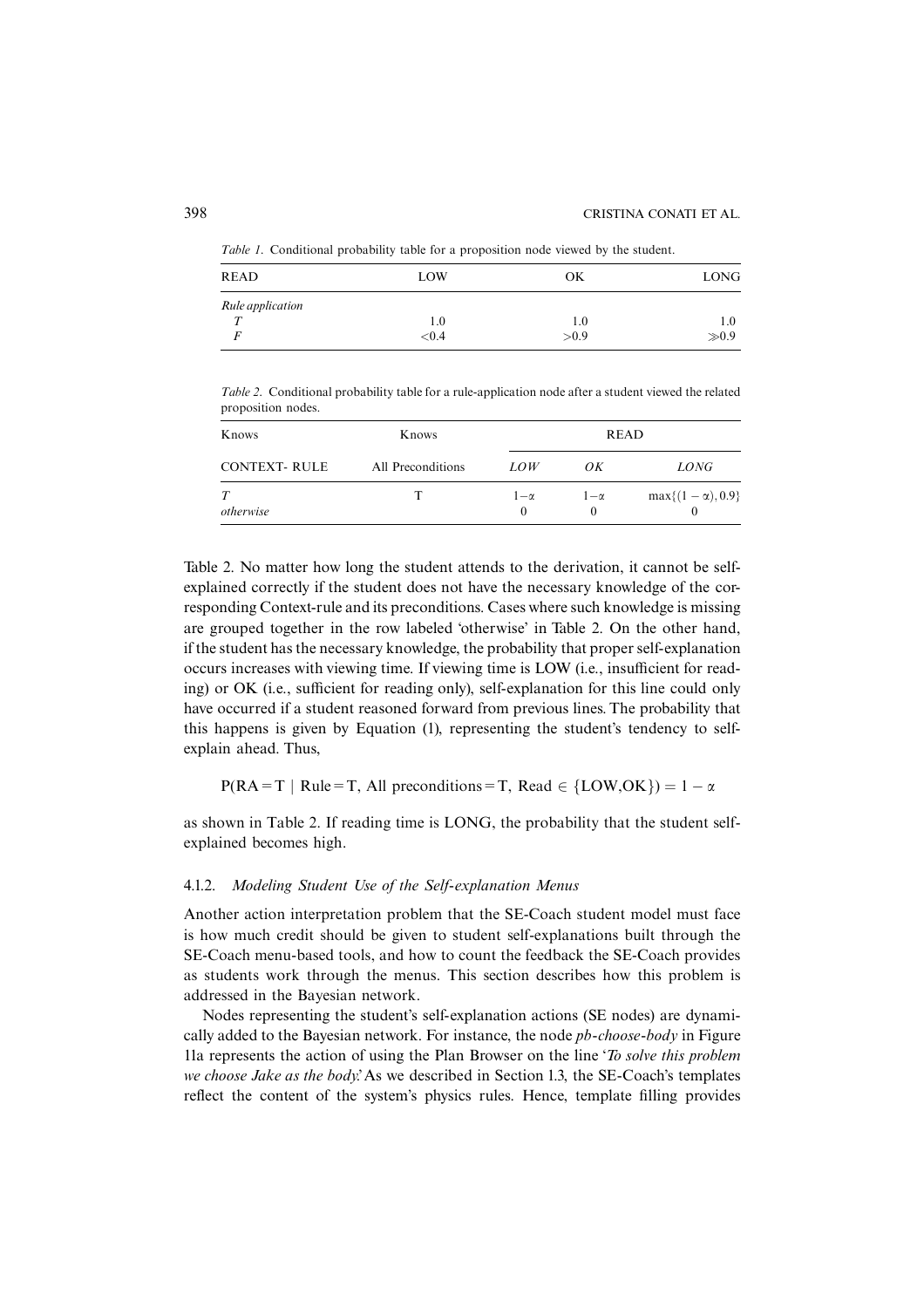evidence of the student's understanding of the corresponding rule. This is encoded in the Bayesian network by linking the SE node for a template ¢lling action with the Context-rule node corresponding to that template's content. Similarly, the selection of goals in the Plan Browser provides evidence of how well a student understands the mapping between solution steps and the underlying solution plan. This is encoded in the Bayesian network by linking Context-rule nodes establishing goals in the SE model with the SE nodes encoding goal selection in the Plan Browser (see link B in Figure 11).

Even if a student has little knowledge of a rule, she may still be able to generate a correct self-explanation involving that rule by using the SE-Coach tools, because of the guidance that these tools provide. Moreover, the more guidance the tools provide in the form of negative feedback on menu selections, the less evidence there is that the student knows the relevant rule. To model this interpretation, we direct the link from the Context-rule node to the SE node (see Figure 11a) and use the entry  $P(SE = T|Context-rule = F)$  in the SE node conditional probability table to represent the probability that a student can complete a correct SE action without knowing the corresponding rule. This conditional probability is adjusted dynamically depending on the student's use of the menus. In particular, the higher the number of wrong attempts a student makes before generating a correct SE action, the higher we set  $P(SE = T|Context-rule = F)$ . This implements a sensible interpretation policy, namely that such student's behavior makes it more likely that the student achieved the correct action through random selection in the SE-Coach tools, rather than through reasoning.

### 4.1.3. Using the Student Model to Support Self-explanation

As we described in Section 1.3, the SE-Coach delays its interventions until the student tries to leave an example. At that point, the marginal probabilities of Ruleapplication nodes in the student model represent the probability that the student has self-explained the corresponding derivations. If a Rule-application node has a marginal probability below a given threshold, the SE-Coach will suggest that the student explain the associated example line. This section describes the process in more detail.

When the student indicates the desire to leave the example, the SE-Coach performs the following steps:

- 1. Check if the student model contains Proposition nodes that both correspond to example lines and derive from a Rule-application node with probability below the threshold for self-explanation.
- 2. For each of these Proposition nodes:
	- Add the corresponding example line to the list of lines that the student should explain further (i.e., the list of lines that will have their cover boxes highlighted in pink in the interface).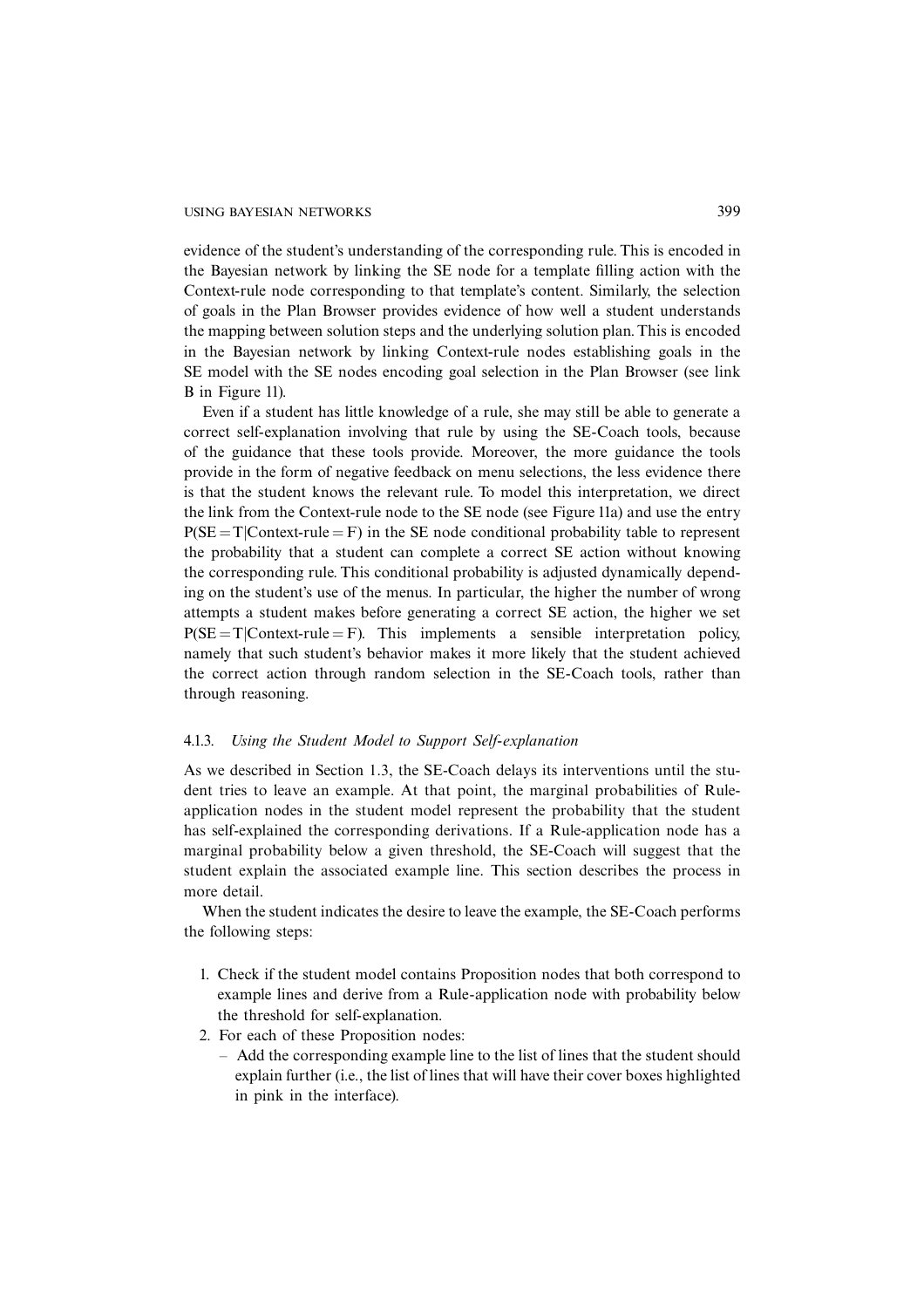- If the low probability of the parent Rule-application node is due to low probability of a Context-Rule node, add a prompt to self-explain the line using the Rule Browser/Template (when the Context-Rule node represents a physics rule) or a prompt to use the Plan Browser (when the Context-Rule node represents a planning rule).
- $-$  If the low probability of the parent Rule-application node is due only to the low value of a Read node, add a prompt suggesting to read the line more carefully.

As an illustration, consider Figure 11, which shows the probabilities in the student model after a student performed the two reading actions and the Plan Browser action whose nodes appear to the left of the dotted line. Suppose that the student tries to leave the example now.The only Proposition node that derives from a Rule-application node with low probability and that corresponds to an example line is F-Jake-is-the-body. Therefore, the SE-Coach adds the corresponding example line 'To solve this problem, we chose Jake as the body' to the list of lines to be further explained. Because the low probability of RA-body-by-force is due to low probability of the Context-rule R-body-by-force, the SE-Coach adds a prompt to use the Rule Browser/Template to self-explain the line. If the Context-Rule node R-goal-choose body also had had low probability, the SE-Coach would have added a prompt to self-explain this line using the Plan Browser. On the other hand, if both rule nodes had had high probability while the value of node Read-L2 had been low, the SE-Coach would have added only a prompt to read this line more carefully.

If the SE-Coach did not use the Bayesian network, it would have to make many more suggestions. It would probably suggest re-reading all lines whose latency was normal or below normal. It would probably suggest using the self-explanation menus forall lines that had not yet been explicitly self-explained.With the Bayesian network, the suggestions of the coach are much more focused, and thus more likely to be useful to the student, and thus more likely to be acted on by the student.

### 5. Evaluations of Andes' Student Models

In this section, we first summarize the results of various evaluations that provide evidence of the effectiveness of Andes' student model for problem solving. Next, we describe an evaluation of the student model for example studying.

### 5.1. EVALUATION OF THE STUDENT MODEL FOR PROBLEM SOLVING

Evaluation of a statistical approach to student modeling can use techniques from both disciplines of machine learning and user modeling (Zukerman and Albrecht, 2001). From a machine learning perspective, we are interested in evaluating the accuracy of the model's predictions on a known test set of data. User modeling evaluations focus on the accuracy of the model in predicting or inferring the state of real users. There is little consensus on a methodology for performing such evaluations,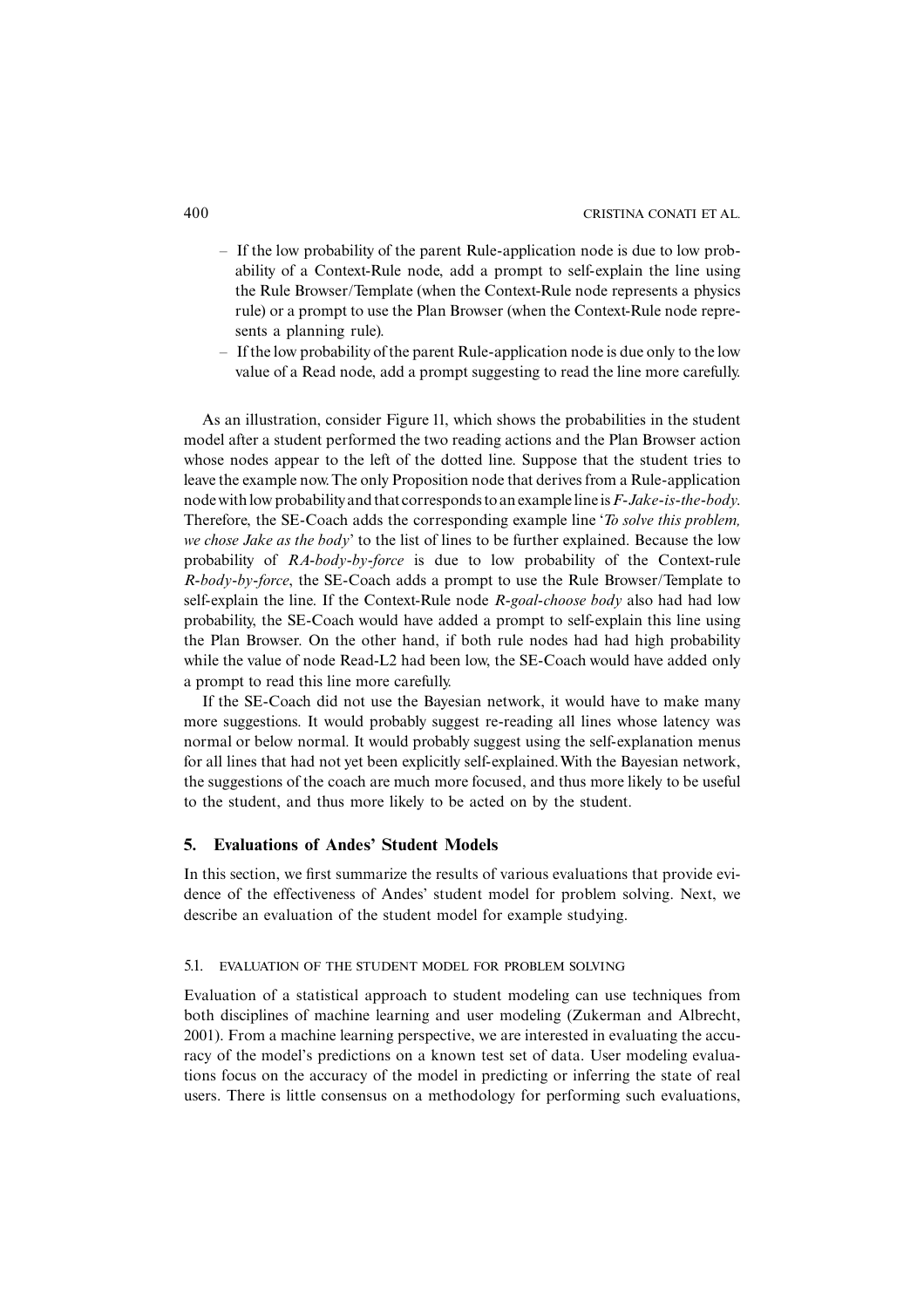and very few are reported in the literature. We have performed a machine learning style evaluation of Andes' student model for problem solving (VanLehn and Niu, 2001)and, although we still don't have a formal user-modeling-style evaluation, we have empirical results showing that Andes enhances student learning, which provides indirect evidence of the model's effectiveness.

In the next two sections we summarize the results of the machine learning style evaluation and of the evaluations with real students.

### 5.1.1. Machine Learning Style Evaluation

In the machine learning style evaluation of Andes (VanLehn and Niu, 2001), a set of simulated students were created with predefined knowledge profiles, and these students' solutions to the Andes physics problems were simulated. The student model was run to determine if it could accurately detect the knowledge profile of the simulated students. Unlike some machine learning evaluations, where many researchers use the same data to evaluate their software, Andes can only be compared to different versions of itself. Thus, this evaluation concentrated on varying numerical parameters (e.g., the prior probabilities) and structural features (e.g., whether students are required to correct their errors).

The results show that Andes' assessment, with its normal parameter settings and structural features, correctly determined whether a rule was mastered or unmastered about 65% of the time, aggregating over all synthetic students and all evaluation conditions. There were two major impediments to increased accuracy.

The first impediment was that not all the inferences that students can make are visible on the user interface. For instance, when a student adopts a goal, there is no way to tell Andes about it. If every goal or fact node in the Bayesian network had a user interface action associated with it, then Andes' accuracy would rise from 65% to 75%.

The second impediment is that Andes does not require students to make entries even when its interface allows doing so. For instance, even if the student infers that the velocity of a body is zero, the student doesn't have to write down the equation  $V = 0$ . If Andes could assume that missing actions implied missing inferences, then its accuracy would rise from 65% to 70%.

If both impediments were removed, then Andes' accuracy would rise from 65% to 95%. In contrast, varying other parameters and features (e.g., prior probabilities, slip and guess parameters) had relatively little influence on accuracy.

These results suggest that Andes is doing a good job of student modeling given the amount of information that the user interface makes available about student reasoning. In particular, all the subjective probabilities that we had to include due to the lack of empirical data are probably not hurting Andes' accuracy much, as it proved not to be sensitive to these numbers.

The only way to do better appears to be requiring students to display more of their thinking. But this would not only slow them down and increase the time to learn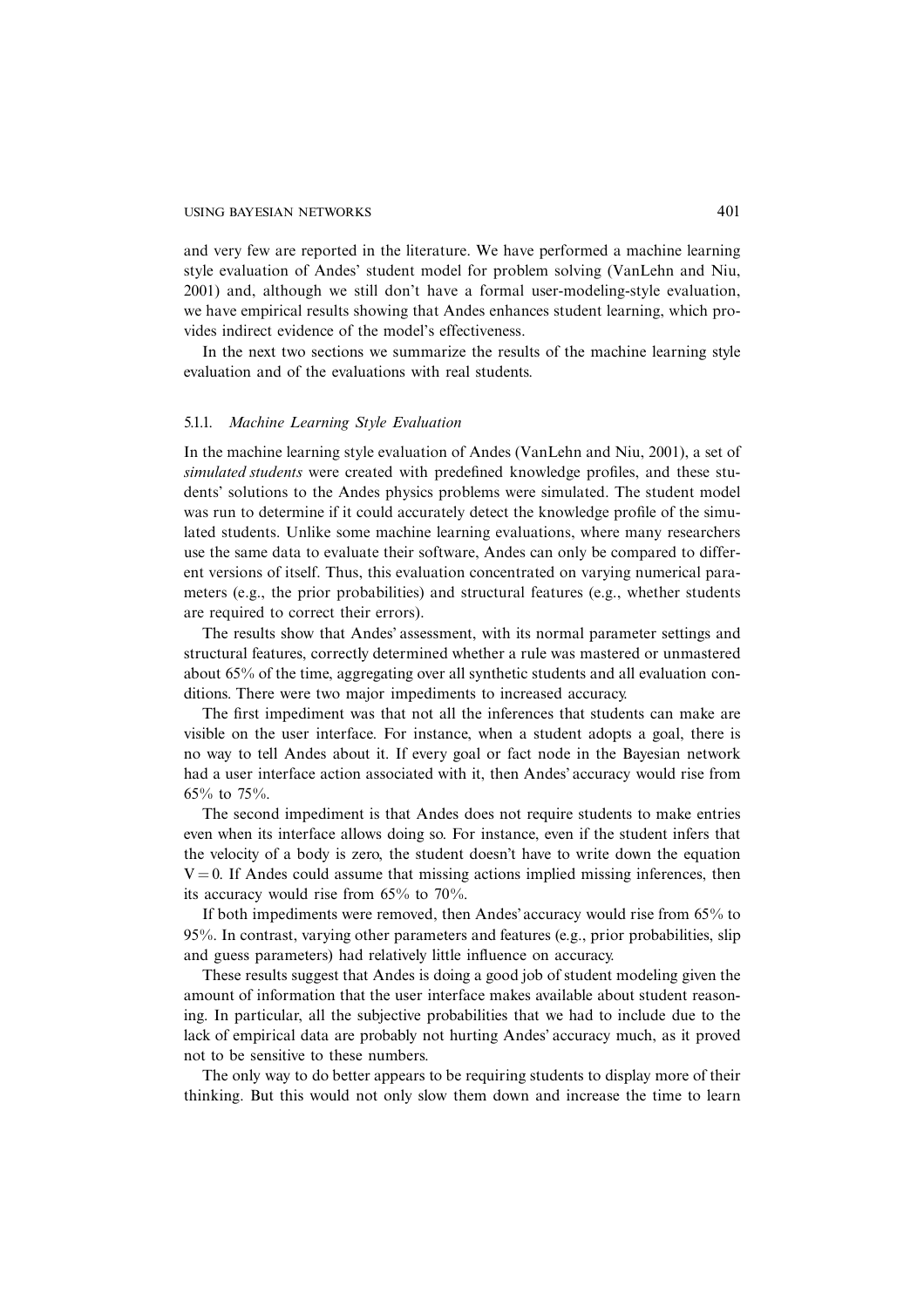the userinterface, it could also make Andes so tedious to use that students simply would not accept it.

### 5.1.2. Evaluation with Real Students

In the Fall of 1999 we performed a summative field evaluation of Andes at the Naval Academy (Schulze et al., 2000). Andes was used for four weeks by 173 students in eight sections of the Naval Academy's introductory physics course. At the end of this time, they were given a midterm exam covering material that was taught by Andes (and by the instructors during course lectures). The students' performance on the midterm was compared to a control group of 162 students whose sections did not use Andes. The results of this comparison were encouraging. Students who used Andes performed about a 1/3 of a letter grade better on average than students who did not use Andes  $(T(334) = 2.21, p = 0.036,$  two-tailed).

Andes was also evaluated in the fall of 2000 (Shelby et al., 2001). This version of Andes was essentially the same as the one evaluated the preceding year. However, it covered more chapters of mechanics, had more problems per chapter, included some more difficult problems, and required the students to draw vectors explicitly (in the previous version, students could de¢ne variables representing vector quantities without actually drawing the vectors).The experimental design was the same, with 140 students in the Andes condition and 135 students in the control condition. Students in the Andes condition scored significantly higher on the post-test  $(T(274) = 7.74, p < 0.00001,$ two-tailed). The effect size was 0.92 of a standard deviation, which at the US Naval Academy corresponds to raising the students' grade by about one letter (e.g., from C to B). This effect size compares well with other ITS, many of which also have an effect size of about 1.0 (Shute and Psotka, 1996).

The Andes design was based on the hypothesis that instruction could be improved by simply coaching students as they did their homework and making no other changes in the course. This hypothesis appears to have been borne out. Although the US Naval Academy instructors collaborated with us in designing the system and were thus familiar with it when they began to use it in their classes, they used the same textbook, the same labs and almost the same lectures as were used in the Control condition and the rest of the course. In contrast, many other ITS that have also achieved a 1 standard deviation effect size required instructors to use a new curriculum and sometimes even a new textbook (Koedinger et al., 1995; Corbett et al., 2000).

Although learning gains are the traditional measure of success for educational software, an arguably more important measure is voluntary acceptance by both instructors and students, because if either refuse to use the software, then it doesn't matter how much the software improves learning. As just discussed, Andes seems to work well even when instructors change very little in their course—in particular, they can continue to use their old textbook and lecture notes. This should increase instructor acceptance. Student acceptance was tested in the fall 2000 US Naval Academy evaluation. In the physics courses at the US Naval Academy, doing the assigned homework usually is not mandatory. Moreover, students in the Andes conditions were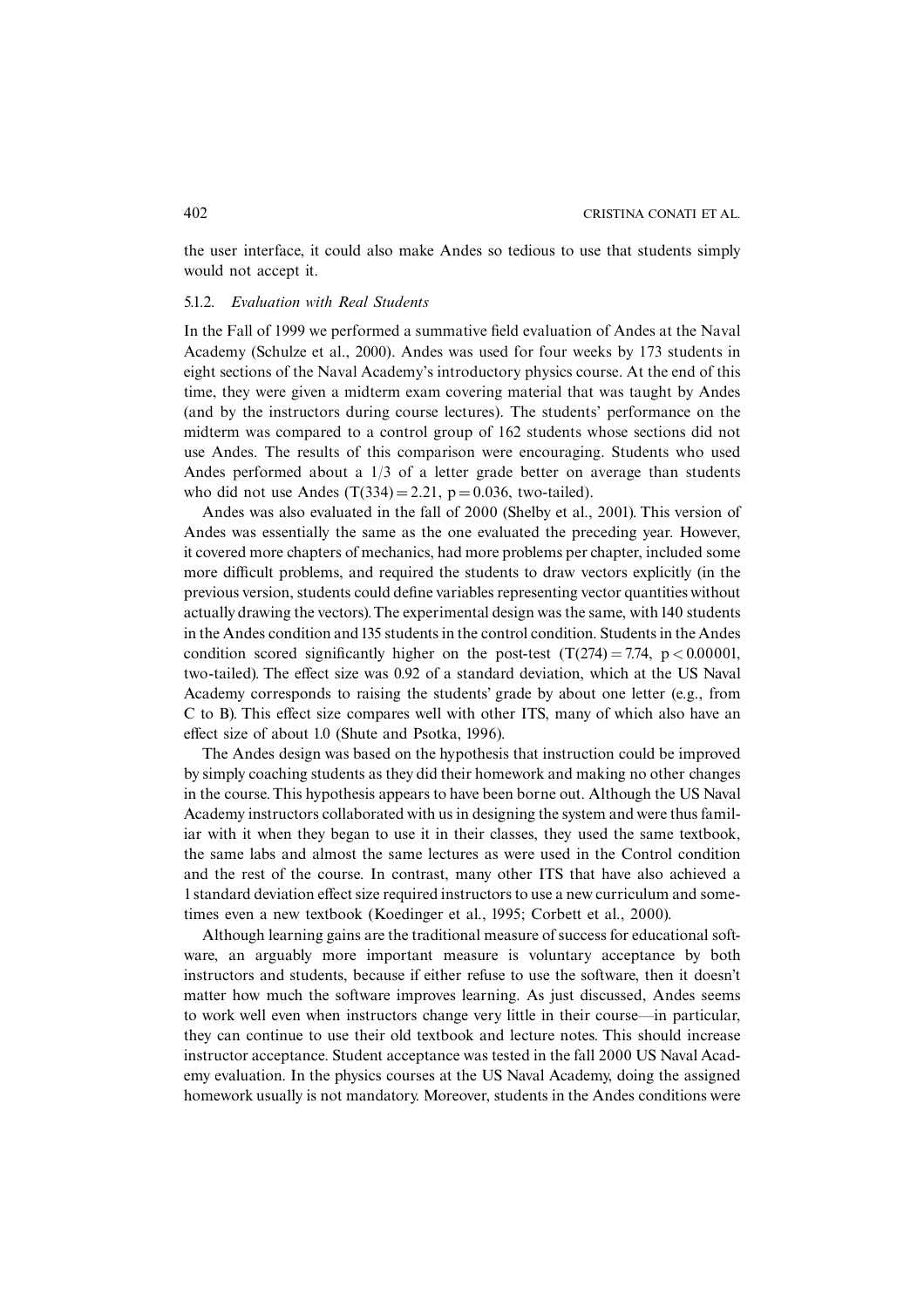encouraged to use Andes, but they could use paper and pencil if they wanted.Thus, the number of problems done on Andes is a simple measure of student acceptance, because if students found it too difficult to use relative to its perceived benefits, then they would switch to pencil and paper or just not do their homework. From automated analyses of student log files, it was found that students solved 50 out of the 60 problems assigned on Andes. This is encouraging, but unfortunately we lack standards to compare this against, as we have no similar measure for the Control condition or from other educational software.

A final type of evaluation that may be done for a student model that does plan recognition is to look at how accurate the system is at inferring the students plans. Both positive learning gains and the students' acceptance of Andes provide indirect evidence that its student model for problem solving does quite a good job in predicting the students' intended goals, orat least that Andes' interventions based on the model's predictions are not disruptive or annoying for the students. Gaining more direct evidence of the student model predictive accuracy is hard, because one must have a standard for judging what the students' goals actually were. We attempted to overcome this difficulty by using an approach that involves comparing the predictions produced by a user model to subjective human judgments of the user's goals. Using log files from the 1999 evaluation, we randomly selected episodes where the students asked Andes for help. We generated a snapshot of the Andes screen just prior to its help message.We then gave these screen snapshots to expert physics tutors, and asked them to judge (a) the goal that the student was trying to accomplish and (b) what help they would give to this student. Our plan was to evaluate Andes using only snapshots where the experts agreed with each other. Unfortunately, the agreement among the experts was so low that there were too few snapshots left for evaluating Andes. We intend to repeat the study with a new version of Andes and a much larger sample of snapshots. We will also give the judges a summary of the tutorial session up to the point of the snapshot, since they said they sometimes needed that in order to make an informed judgment.

### 5.2. EVALUATION OF THE STUDENT MODEL FOR EXAMPLE STUDYING

The SE-Coach student model guides the SE-Coach to elicit students' self-explanations on lines that are assessed to be problematic for them. Thus, an indirect way to evaluate the effectiveness of this student model is to verify how the SE-Coach interventions influence students' learning. We obtained preliminary results on this from a study that we conducted in our lab.

During the study, 29 subjects studied Newton's 2nd Law examples with the complete SE-Coach (experimental condition), while 27 subjects studied the same examples with the masking interface only and no coaching (control condition). All subjects took a pretest and a posttest consisting of Newton's 2nd Law problems. At the time of the experiment, all subjects were taking introductory physics at one of three different colleges and had started studying Newton's laws in class. In this section, we focus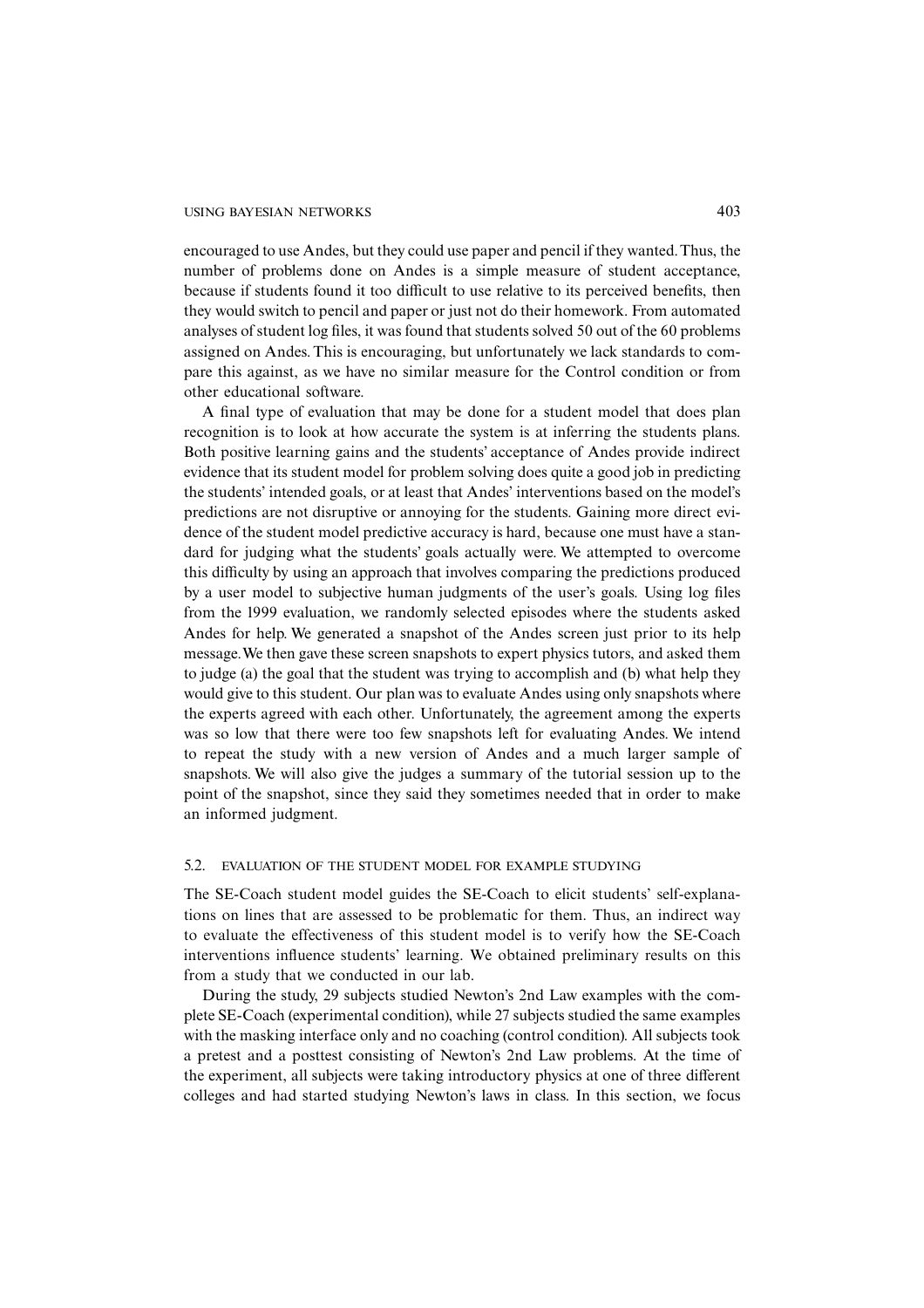on results related to how the SE-Coach interventions, and thus the student model, influenced the performance of students in the experimental group. More general data on the positive results we obtained on the difference between the performance of the experimental and the control groups can be found in (Conati and VanLehn, 2000).

Constraints on the study duration prevented us from initializing the student model with data on the students' initial knowledge and studying style. Hence, we assigned to most of Andes' rules a prior of 0.5, and we assumed that students were very unlikely to explain ahead ( $\alpha$  = 0.98) because other studies (Renkl, 1997) show that this is consistent with most students' behavior.

We computed from log data how often students followed the SE-Coach's adaptive prompts to further self-explain. The results are summarized in Table 3.

For each type of prompt, the table reports: (i) the maximum number of prompts that could appear in the interface for the three examples used in the study. These are the prompts the SE-Coach would generate if there was no student model. (ii) The average number of prompts adaptively generated by relying on the student model. (iii) The average percentage of these prompts the students followed.We then computed the correlation between the percentages of followed prompts and students' post-test scores, after regressing out pretest scores. All three measures significantly (or nearly significantly) correlate with post-test performance ( $p = 0.056$ ,  $R^2 = 66\%$  for Rule Browser/Template prompts;  $p = 0.024$ ,  $R^2 = 64.5\%$  for Plan Browser prompts;  $p = 0.016$ ,  $R^2 = 63\%$  for 'Read more carefully' prompts). These data are consistent with the hypothesis that the adaptive prompts based on the student model effectively elicited self-explanations that improved students' learning, although further data should be gathered to control for other variables that might have caused the correlation, such as general academic ability or conscientiousness.

The correlation exists despite the fact that students, on average, followed less than half of the SE-Coach prompts (see Table 3).We conjecture two possible explanations for why students did not follow the prompts more extensively. The first is that the low accuracy of the initial parameters in the student model caused the model to underestimate the amount of spontaneous self-explanation that students generated. Thus, students rightly ignored those prompts asking them for redundant selfexplanations.The second explanation is that those students who tended to overestimate their understanding ignored the SE-Coach prompts, even when the prompts were

Table 3. Percentage of SE-Coach prompts that students followed

| Prompt Type              | Max. | Generated | Followed<br>$($ %) |
|--------------------------|------|-----------|--------------------|
| Use RuleBrowser/Template | 43   | 22.6      | 38.6               |
| Use PlanBrowser          | 34   | 22.4      | 42.0               |
| Read more carefully      | 43   |           | 34.0               |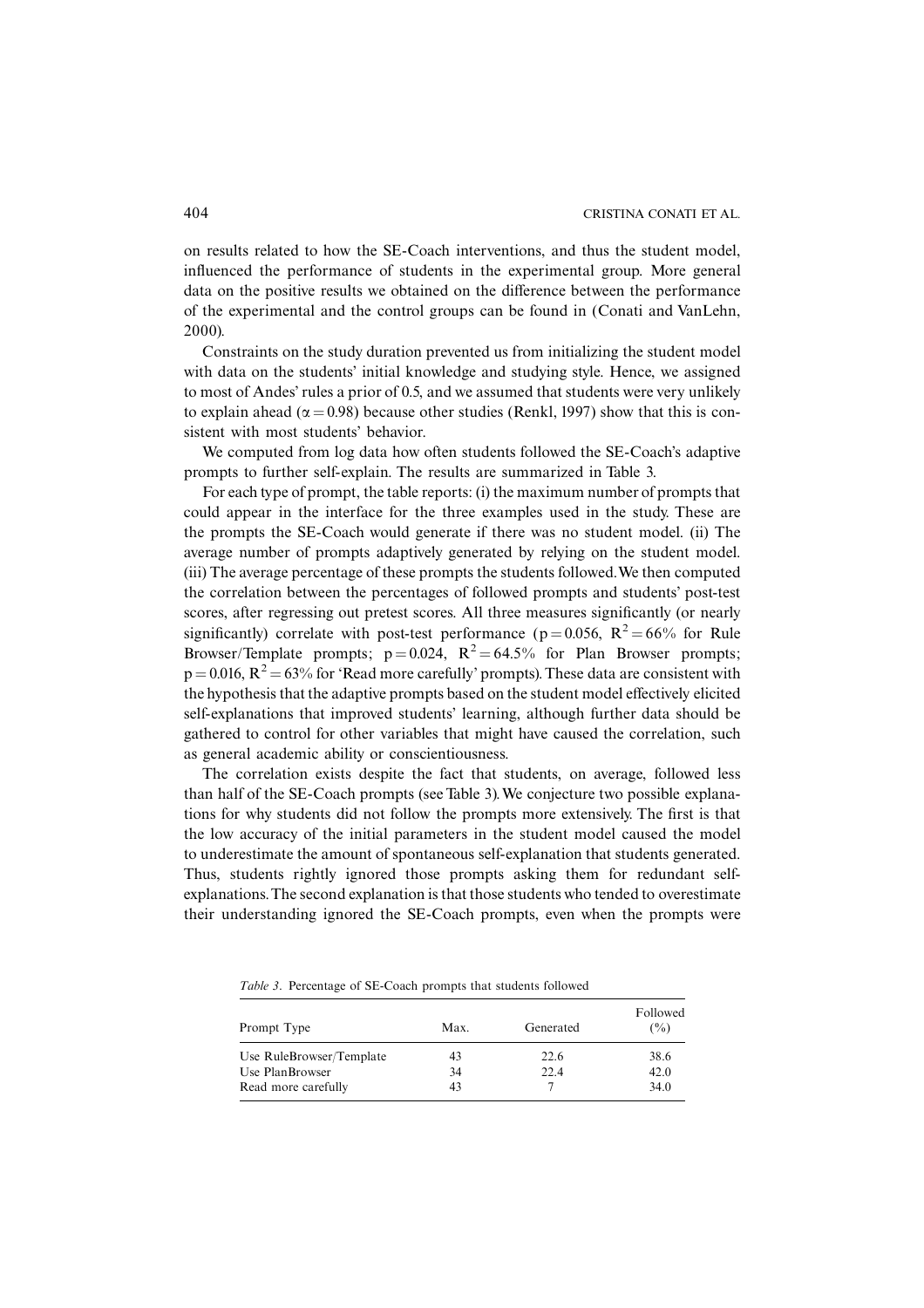justified. If this was the case, obligating the students to follow the SE-Coach suggestions would increase the effectiveness of the system. Further evaluations of the student model with more accurate initial parameters will clarify this issue.

We also examined the accuracy of the SE-Coach's assessment. We found an interaction between accuracy and when subjects had started studying Newton's Laws in their classes. In particular, we computed the correlation between posttest scores and the number of rules that reached high probability in the student model. The correlation is very low  $(r = -0.03)$  for the 17 subjects from classes that had started studying the examples' topic more than a week before the study (early-start subjects) and it is higher ( $r = 0.33$ ) for the 12 subjects from classes that had started just a few days before the study (late-start subjects). Since our data showed no significant differences in the two groups' initial knowledge or in how they used the interface tools, we hypothesize that the difference in the correlation exists because the SE-Coach examples were more challenging for late-start subjects and therefore they put more effort in reasoning and learning from their SE actions. Hence, their long reading times and use of the menus was really associated with self-explanation, whereas similar behaviors from the early-start students was not.

If this interpretation is correct, then it suggests that the students' learning stage should be taken into account when assessing knowledge based on SE actions. For instance, in the conditional probability table for SE nodes, the probability  $P(SE = T | Rule = F)$  (e.g. the probability of generating a correct SE action without knowing the corresponding rule), should be set to a higher value if a student has been working on the example topic for some time (like our early-start subjects), so that this student's knowledge receives less credit for her self-explanations.

### 6. Related Work

The development of techniques for reasoning under uncertainty that have appeared in the AI community since the mid eighties has facilitated a rapid growth of interest in probabilistic approaches to user modeling. As Jameson (1996) outlines, these user models tend to address three general purposes: (1) inferring the user's knowledge or general abilities (e.g., Mislevy, 1995; Petrushin, Sinitsa and Zherdienko, 1995; Van-Lehn and Martin, 1998), (2) recognizing the user's plans or goals (e.g., Charniak and Goldman, 1992; Huber et al., 1994; Conati and VanLehn, 1996b; Albrecht et al., 1999), or (3) predicting the user's inferences (e.g., Van Mulken, 1996; Conati and Carenini, 2001) and future behavior (Horvitz and Barry, 1995; Horvitz et al., 1998; Zukerman et al., 1999). Depending on the purpose of the system, one of these functions may be treated as more important than the others. For instance, Charniak and Goldman are primarily interested in recognizing the plans of characters in a story, while Horvitz and Barry are interested mainly in how the user will respond to information presented by their system. In a student model that supports provision of help during a fairly unconstrained tutorial interaction all three functions are important and interrelated. Thus, the Andes' model combines all three of them into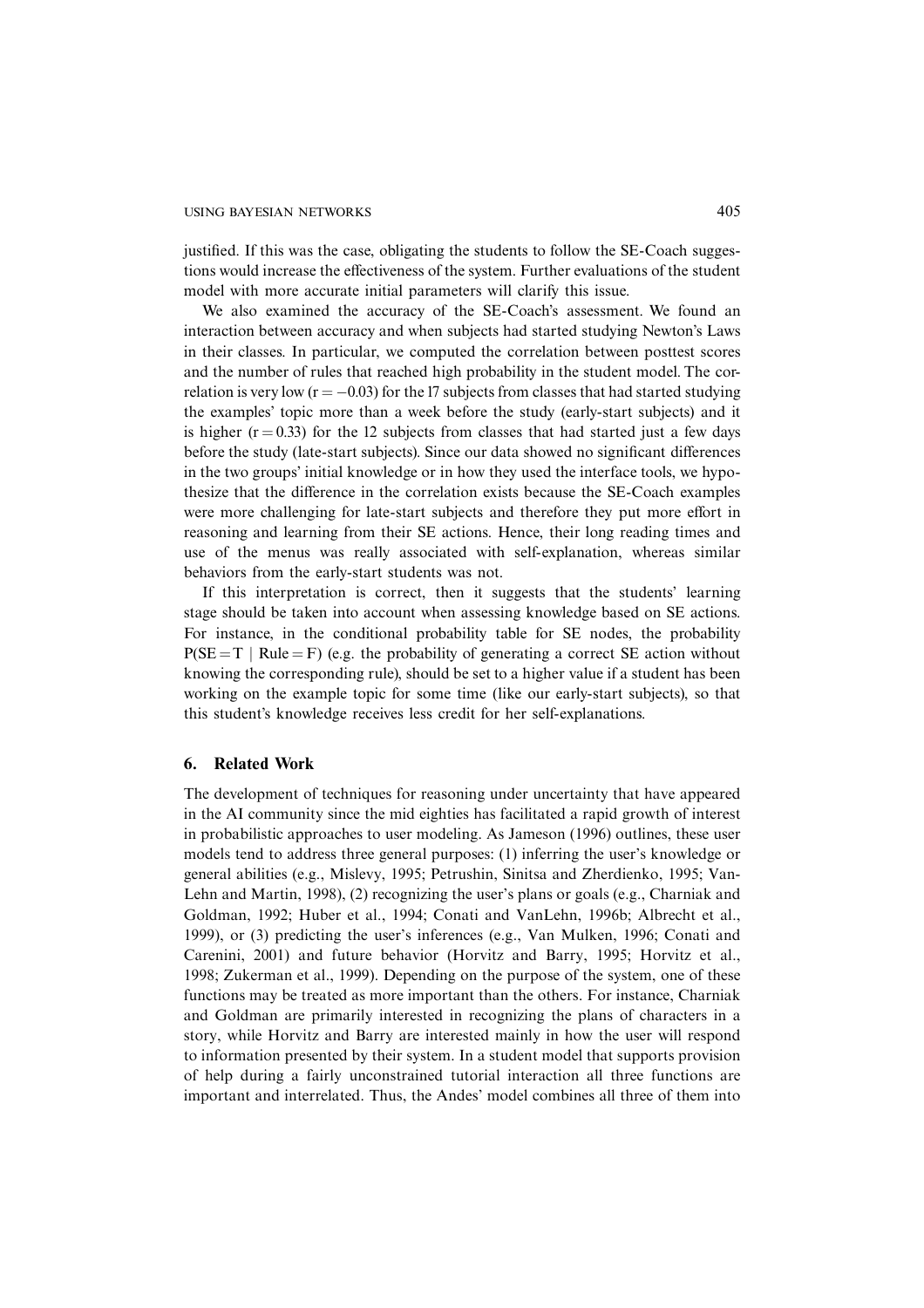a single Bayesian network representing both the students' domain knowledge as well as their past and future plans and goals.

Student modeling poses some unique challenges for probabilistic approaches due to the fact that students' knowledge changes over time as they learn. This makes it even harder to perform plan recognition and behavior prediction because the student model cannot assume, as many plan recognition systems do (Carberrry, 2001), that the useralways has perfect knowledge of the available plans throughout the interaction. Both the models developed for the Carnegie Mellon Cognitive Tutors (Corbett and Bhatnagar, 1997) and for the SMART system (Shute, 1995) are designed to assess the student's knowledge as it evolves during the interaction with the tutor, and both of these systems have been favorably evaluated as accurately reflecting students' learning. While neither of these systems uses Bayesian networks, Reye (Reye, 1998) has shown that both models can be formulated as a dynamic Bayesian network with the same basic behavior. However, none of these models make use of probabilistic knowledge assessment to guide theirinference of the student's goals, as Andes' student model does.While Shute's system does not need to inferstudents' goals, the cognitive tutors do. This is because, although they make the students explicitly enter all their solution steps and thus reduce uncertainty about what the student is trying to do, their solutions don't have fixed step-ordering. Thus, like in Andes, when a student has asked for help, there are several possible correct actions that could be done next. The Cognitive Tutors resolve the ambiguity by using heuristics based on asking the student, on the location of the student's cursor (Anderson et al., 1995), or on the student's most recent action (Corbett et al., 2000).

As we discussed in Section 3.3, Andes relies on the student model probabilities to predict which goal the student is probably focusing on. These predictions drive a heuristic algorithm for selecting the content of the tutor's hints. DT Tutor (Murray and VanLehn, 2000) extends the Andes network by adding decision nodes and utilities so that the choice of tutoraction can be done completely probabilistically. In particular, the tutor uses the extended network to predict the student's reaction to proposed tutor actions, evaluates the utility of the resulting student, tutorial and dialogue states, then chooses the tutorial action that maximizes the expected utility. However, this improved reasoning comes at the cost of greatly increased network size and therefore reduced speed for updating the network.

While Bayesian networks havebeen by far the most popular formalism in recent work on numerical user models, other numerical methods have been used as well. In particular, Jameson (Jameson, 1996) describes a number of systems that use Dempster-Shafer theory (Carberry, 1990; Bauer, 1995) and Fuzzy Logic (Katz et al., 1992). A recent review article of the field (Zukerman and Albrecht, 2001) shows how work on statistical techniques in user modeling has broadened in scope in the last five years.

An important and difficult question with respect to probabilistic or numerical approaches to student modeling is how they might be evaluated (see Section 5 for a discussion of evaluations of the Andes system). Student models that focus on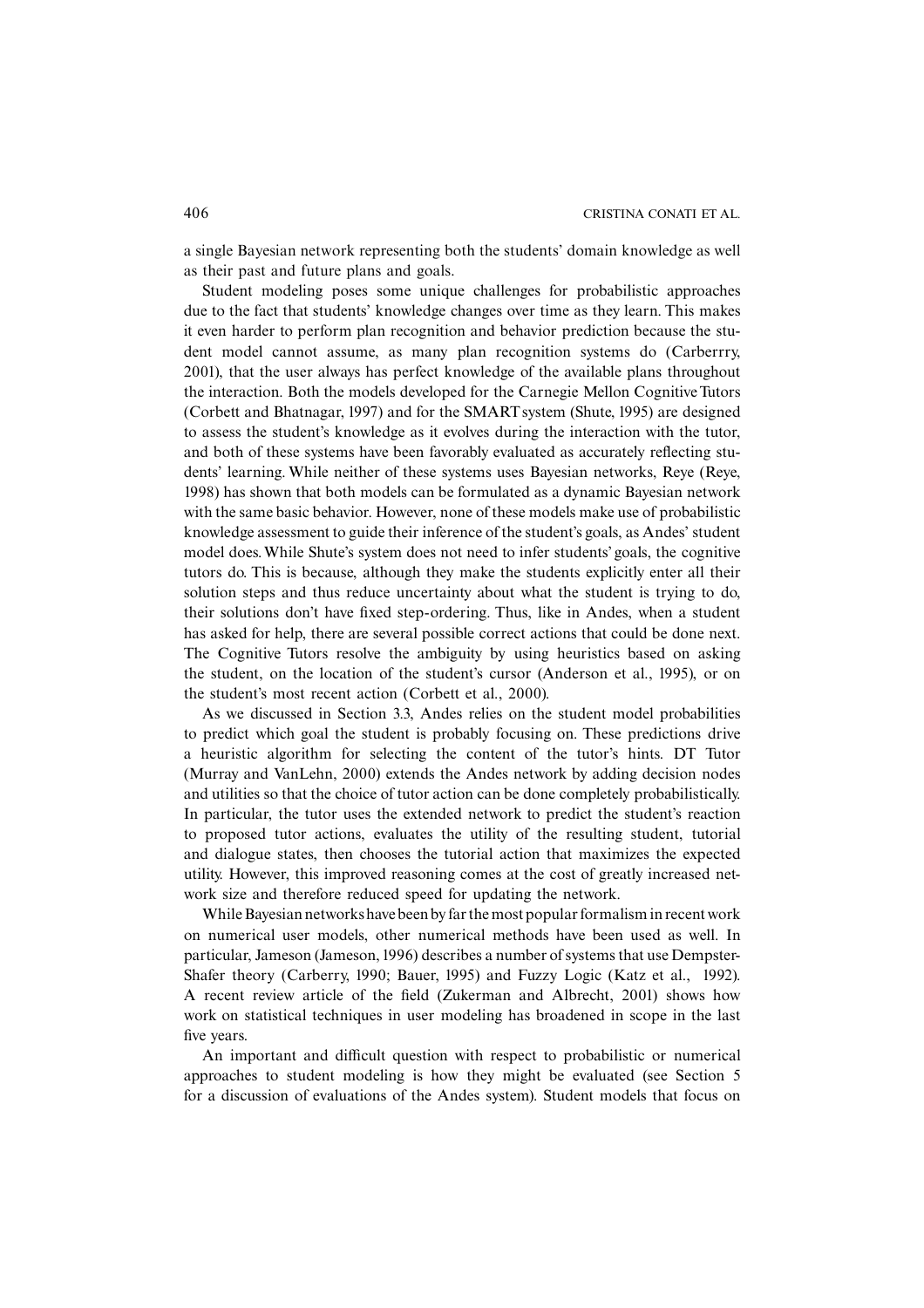knowledge assessment may be evaluated by comparing their predictions of the student's knowledge to actual student performance on post-tests. The SMART student model (Shute, 1995), which uses a set of regression equations to update the estimate of students mastery of each curriculum element, was evaluated and found both to accurately predict students' posttest performance and to contribute to impressive learning gains of greater than 2.0 standard deviations when used to guide the tutoring system's behavior. Similarly, the knowledge tracing component of the ACT Programming Tutor was found to accurately predict student post-test performance (Corbett et al., 2000), and to help students learn more and faster by using mastery learning (Anderson et al., 1995). However, there are several problems with this approach. The student model assesses student competence on many individual pieces of knowledge, but the post-test yields a single score. This can allow systematic inaccuracies in the student model to remain undetected. To put it a little differently, when the outcome of the evaluation is a single number (the correlation between predicted posttest score and actual post-test score), how can one interpret its value? As Corbett et al. (2000) discovered, it takes substantially more work to discover why the correlations are low and make the appropriate changes to the student model to raise them. Moreover, as with any assessment technique, there are the classic issues of reliability and validity. For instance, a post-test can only sample the student's knowledge, which raises the issue of whether it is a 'fair' sample of the competence in the task domain. VanLehn and Martin (1998) survey classic standards for evaluation of assessment systems, and indicate how OLAE (Andes' predecessor) fares. Lastly, the main problem with using post-tests for evaluation of knowledge assessment is that it confounds the assessment technology with the cognitive task analysis. As Corbett et al.  $(2000)$  show, their cognitive model sometimes used one rule when subjects actually used two, for instance. Although this creates an inevitable inaccuracy in the assessment, it is a fault of the cognitive task analysis and not of the assessment technique perse. Forall these reasons, evaluations with synthetic students (like the Andes' evaluation we discussed in Section 6.1) are a very promising alternative to provide valuable insights on the details of a user-model performance.

User models that focus on inferring a user's goals or intentions tend to be more difficult to evaluate, since they require judging  $a$  posteriori what goals the user had at different times during the interaction. One approach that has been used so far is that of (Calistri-Yeh, 1991), who compared the predictions produced by his system to that of human judges. We used a similar technique to evaluate the prediction capabilities of Andes' student model for problem solving, as discussed in Section 5.1.2.

### 7. Discussion and Future Work

We have presented a probabilistic approach to student modeling that relies on Bayesian networks to deal with the high level of uncertainty inherent in providing tailored support for homework-related activities in Andes, an intelligent tutoring system for Newtonian physics. The homework-related activities that Andes supports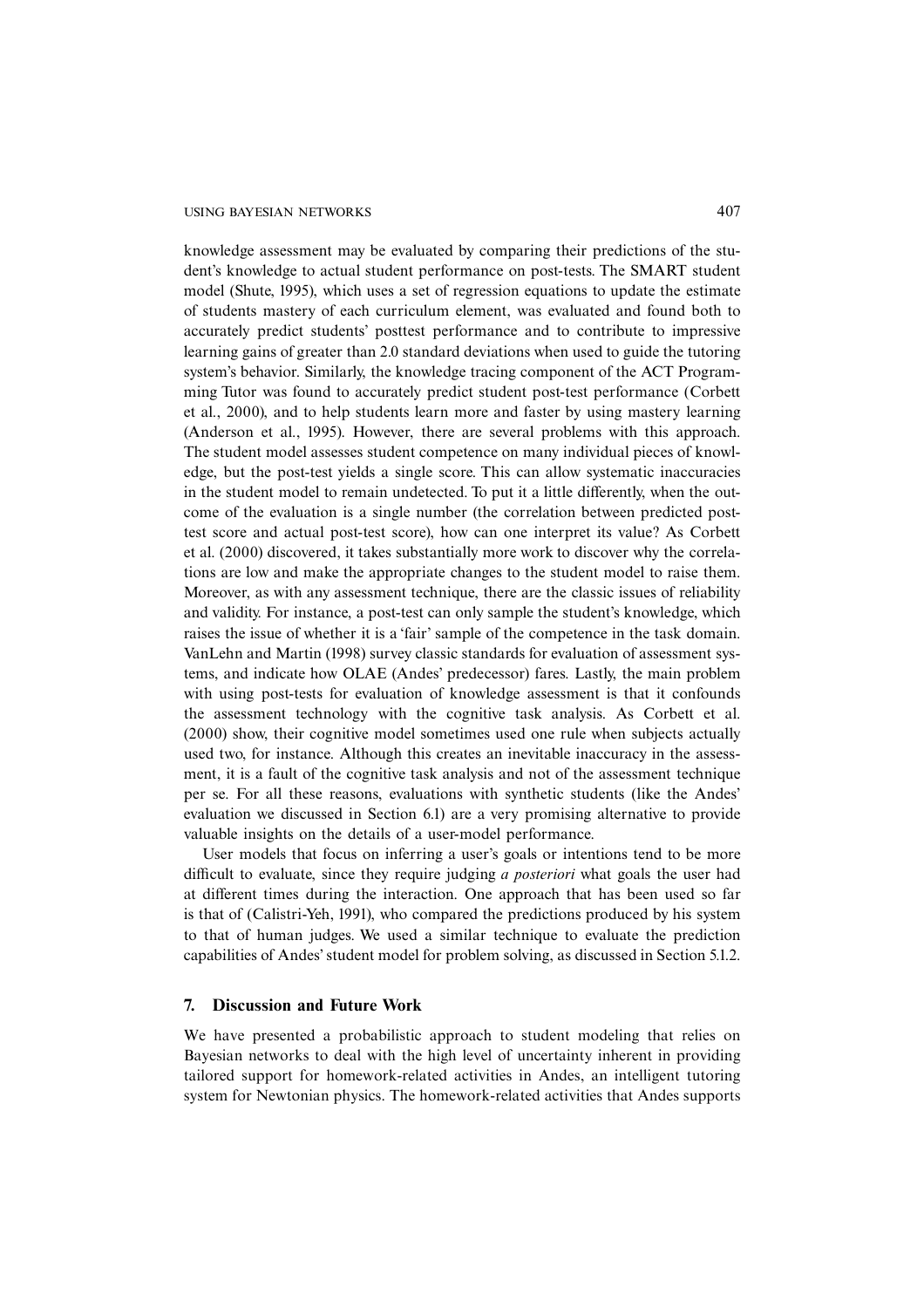include learning from worked-out examples in addition to problem solving, because example studying is one of the fundamental activities that complement classroom instruction.

Much of the uncertainty that Andes' student models face is due to Andes' philosophy of giving students the initiative in the learning process.This means, for instance, that students have the freedom to experiment with different solutions and learn from their own mistakes, while Andes provides help and support when asked to but does not constrain students to follow a predefined solution path. Furthermore, Andes does not require students to always express all their reasoning explicitly.

This focus on student initiative involves a higher level of uncertainty than more constrained ITS do (e.g., Anderson et al., 1995) for two main reasons. First, allowing students to follow multiple solutions forces Andes to confront the assignment of credit problem, which arises every time there is more than one explanation for a user's interface action. Second, not requiring students to make all their reasoning explicit can drastically reduce the amount of information the student model has for generating its predictions (the *bandwidth problem* discussed in (VanLehn, 1988)). For instance, when discussing the VanLehn and Niu (2001) evaluation of the Andes' student model, we noted that student modeling accuracy would increase from 65% to 95% if Andes required students to enter on its interface all facts or goals as they were inferred. But Andes'example studying and problem solving components cannot feasibly require students to explicate all their thinking, because this would so greatly add to the students' burden that few students would be willing to use such a tutor, especially as they become more proficient in the instructional domain. Hence, Andes' student models will often have little information on the student's reasoning and thus must guess.

In this paper, we illustrated how we rely on the probabilistic reasoning framework of Bayesian networks to enable Andes to make as much of an educated guess as possible based on the available evidence. Given that one cannot have both freedom and convenience for students while also having highly accurate student modeling, it appears that our Bayesian approach has allowed Andes to made an appropriate compromise between the two, in that Andes is indeed an effective tutoring system. Both the Problem Solving Coach and the SE-Coach cause learning gains, and the Problem Solving Coach appeared to be acceptable to students in a field testing situation.

The key to Andes' success, as with all Bayesian network models, lies in accurately representing the probabilistic dependencies in the task domain. Andes uses a knowledge-based model construction approach to generate the part of the network that represents the probabilistic dependencies between domain knowledge and inferences in problem solutions.The principles and parameters used in creating chunks of Andes' networks are essentially little theories of how specific events relate to each other and to the student's knowledge and goals.We list here a brief summary of how these theories were encoded in the Bayesian network formalism, along with a few lessons we learned along the way.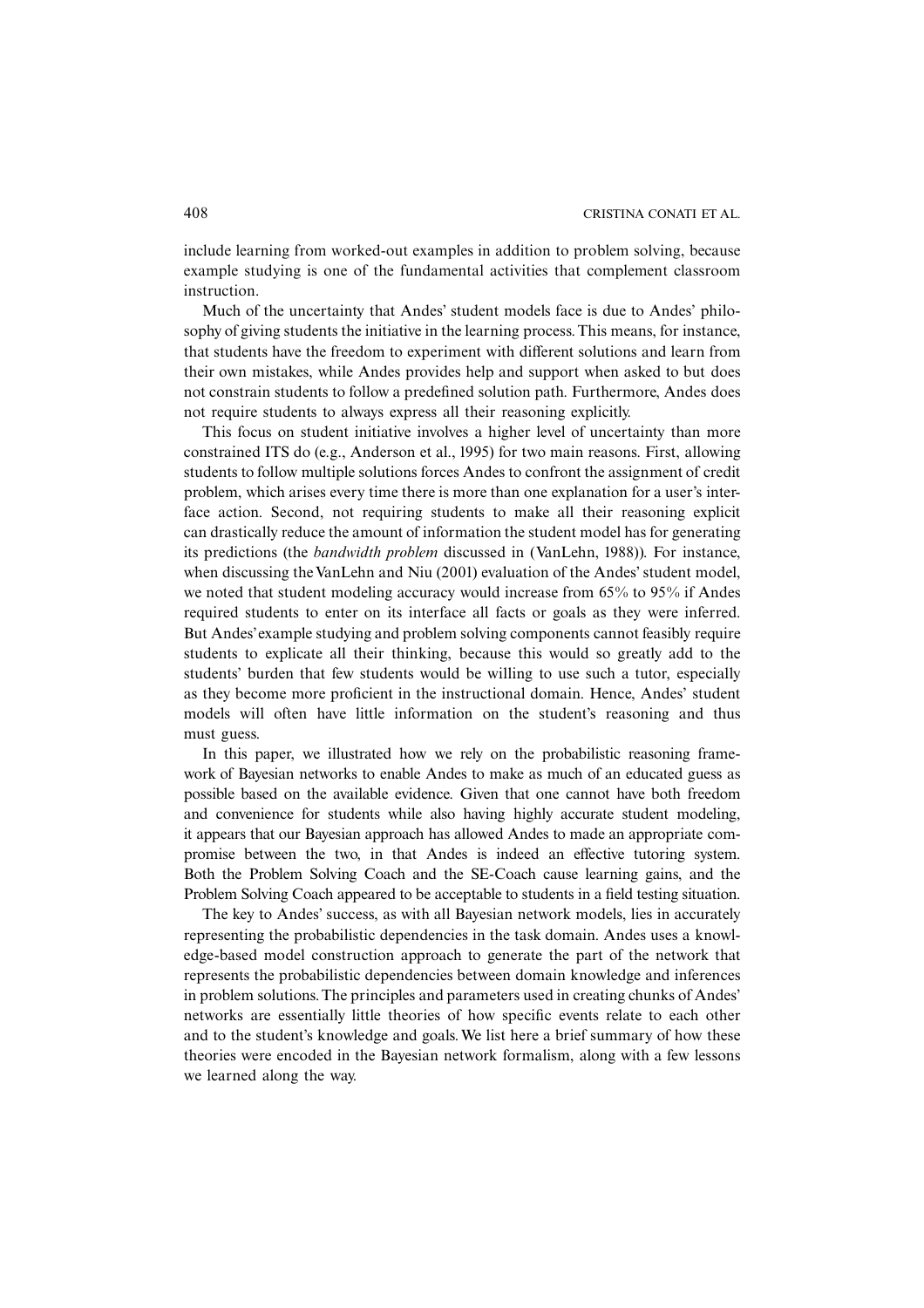### 7.1. A DEPLOYED, REALISTIC STUDENT MODEL BASED ON BAYESIAN NETWORKS

As we mentioned earlier, the main problem that Andes student model needs to address is the assignment of credit problem. The Bayesian solution that it adopts is built on the approach that OLAE pioneered for assignment of credit during off line assessment and that POLA extended to on-line plan recognition. None of these Andes' predecessors went beyond the prototype stage. To scale up the basic approach for use by a fully fledged system deployed in the field, we had to add hypotheses about knowledge, learning and behavior that increased the realism of the student model. In all cases, a sensible hypothesis was posed and implemented in the Bayesian network, albeit without the benefit of empirical calibration to determine the relevant parameters. In particular, we have presented solutions to the following issues:

- 1. Context specificity: knowledge is sometimes acquired first in a more specific form then generalized, thus making near transfer easier to obtain than far transfer (Singley and Anderson, 1989). How can we track the generality of competence? Andes distinguishes Context Rules from Rules (see Section 2.2.1).
- 2. Guessing: some actions make it easier to guess correctly than other actions. How should assignment of credit reflect this? The parameter  $\beta$  in the leaky-OR gate (which defines the conditional probability between an action and the different ways to derive it) is higher when guessing is more likely to lead to success (see Section 2.2.2.1).
- 3. Mutually exclusive strategies: some problems have multiple, mutually exclusive solution strategies. Thus, evidence that the student is following one strategy should be interpreted as evidence that they are *not* following the other strategy. Andes student model uses Strategy nodes to enforce this behavior (see Section 2.2.2.3).
- 4. Old evidence: how should evidence from earlier problems affect the interpretation of evidence from the current problem? Andes rolls up the task specific network of a completed problem by copying the marginal probabilities on Rule nodes into prior probabilities (see Section 2.2.4).
- 5. Errors: errors of omission (missing actions) cause nodes to be clamped to False only when the action is required, which happens rarely since there are only few required actions in Andes. Errors of commission (incorrect actions) cause nodes to be clamped to False only when the incorrect action directly and blatantly contradicts the node's action (see Section 3.2.1).
- 6. Hints: when the student has received hints before entering a correct action, how much credit should the goals and rules that explain that action receive? An additional node is added to those representing alternative derivations of the action, so that the more specific the hint, the less credit those derivations receive (see Section 3.2.2).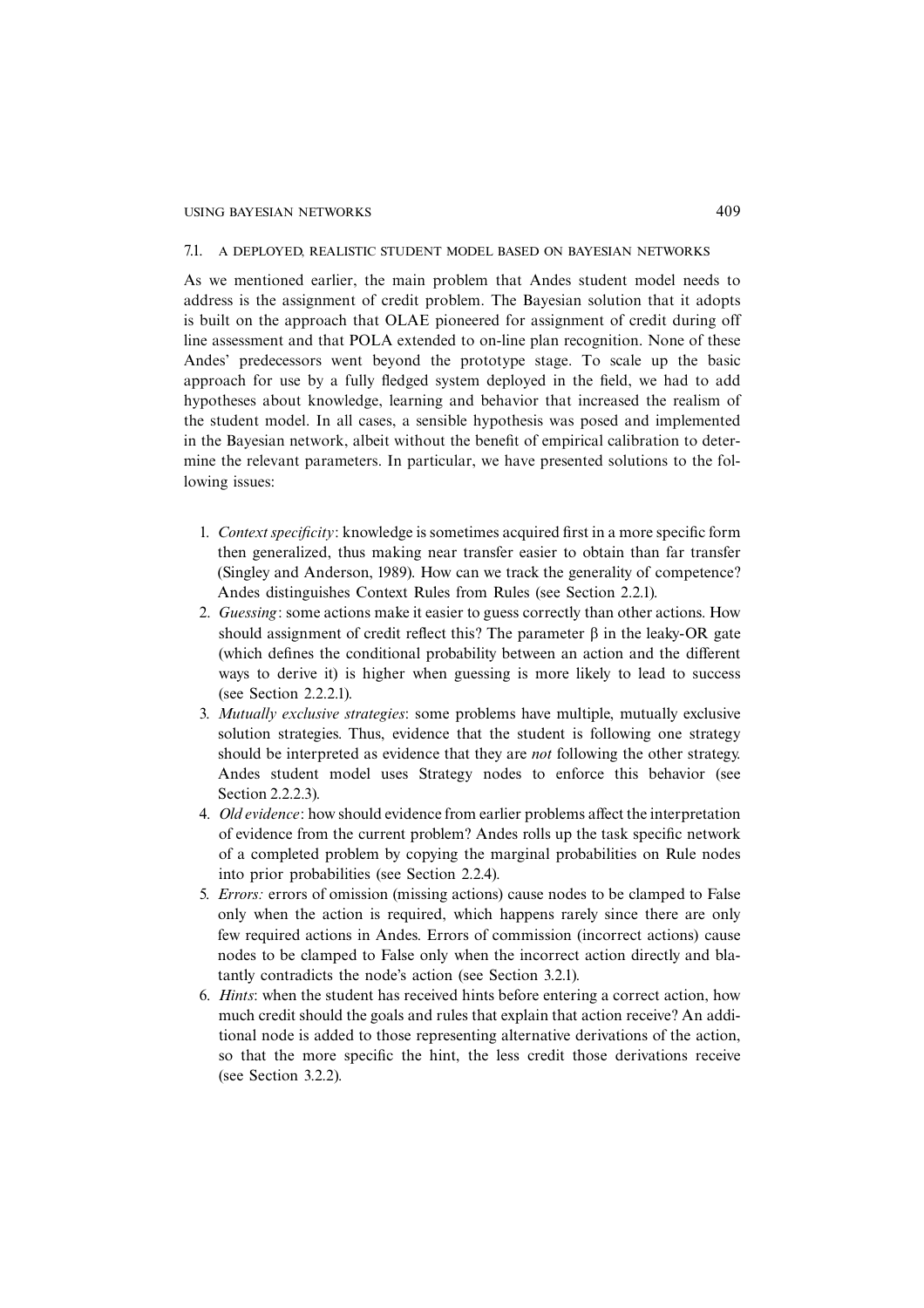- 7. Reading latency: when students study examples, they may pause longer as they read some lines than others, and this may be evidence of self-explanation. How can we properly interpret the latency of reading times? Andes uses Read nodes whose values record the observed latency and combines them with knowledge assessment to judge whether a student is self-explaining (see Section 4.1.1).
- 8. Self-explaining ahead: some students prefer to self-explain solution steps before reading them in the example, while others prefer to read steps then self-explain them (Renkl, 1997). Andes uses the noise parameter  $\alpha$  to model how these two different studying behaviors affect the interpretation of reading latencies (see Section 4.1).
- 9. Self-explanation menu selections: when students use menus to express selfexplanations, they may make a few errors, get feedback from the SE-Coach on each, and then enter a complete self-explanation. How should a sequence of such menu selections be interpreted? Andes dynamically changes the conditional probability table of the SE nodes in order to reflect the amount of feedback the coach gives the student (see Section 4.1.2).

What we learned is that Bayesian networks, even when created by a rule-based problem solver, are like any other knowledge representation formalism in that one can fairly easily represent increasingly complicated and hopefully more realistic models. Like any other knowledge-based system, Andes should have its knowledge validated empirically, but this is unrealistic in most cases. We are fortunate to be able to evaluate the system as a whole with real students, as described in Sections 5.1.2 and 5.2. The best we can do for testing individual hypotheses is to use synthetic students, as described in Section 5.1.1.

### 7.2. THE NEED FOR PLAN RECOGNITION IN UNCONSTRAINED LEARNING ENVIRONMENTS

Although assessment is important in itself, because instructors often want to see just which rules a student has mastered, plan recognition is only useful inside an ITS as a decision aid. That is, it helps the ITS decide what tutorial action to make. In building a comprehensive student modeling framework that could support both assessment and plan recognition, we realized that they are sometime in conflict.

In Andes, plan recognition is necessary for the problem solving coach to select what step to suggest when a student asks forhelp. Because Andes wants to help students solve problems in their own way, rather than teach a problem solving plan of its own as other tutoring systems do, it must determine what goal the student is probably trying to achieve, and suggest the action the student cannot perform for lack of knowledge. This defines the kind of plan recognition that the problem solving coach needs.

As we discussed in Section 3.3, the semantics of the T values on proposition and rule application nodes in the student model for problem solving don't quite match the plan recognition requirements, because they only tell what the student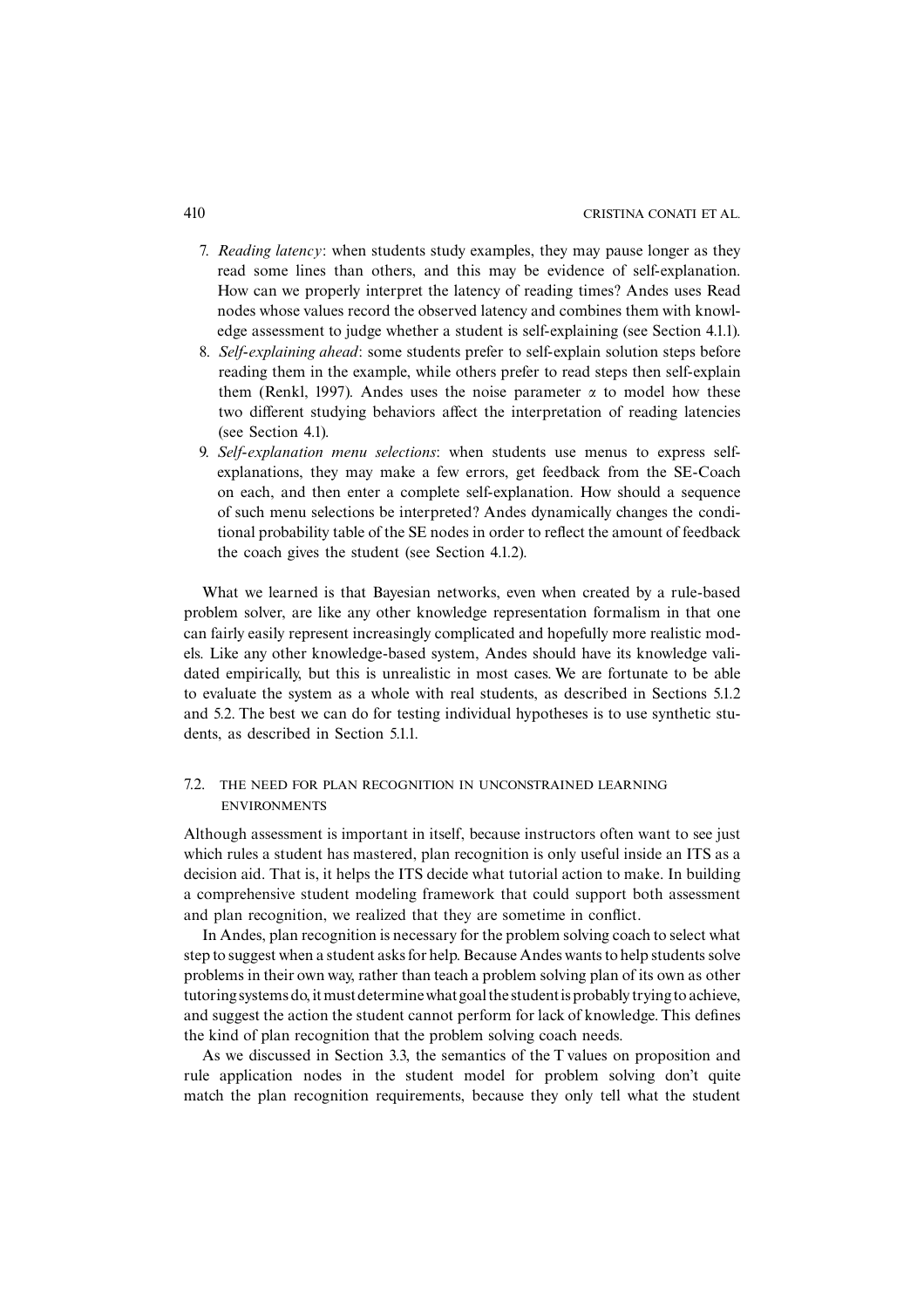can potentially derive, not what she has already derived or what she wants to derive next. In short, the problem is that Andes' nodes have the right semantics for assessment but the wrong semantics for recognizing the student's intentions. Thus, the problem solving coach needs to resort to heuristic search to select a node for hinting, although the search is guided by the student model's probabilistic prediction of what inferences the student can or cannot make.

One way to deal with this problem without resorting to heuristics as Andes does is to augment the network so that it can represent both competence and intentions (Murray and VanLehn, 2000). This requires Bayesian networks that have two nodes for each goal. One node has the same assessment-based semantics as Andes' goal nodes, and the other node indicates whether the goal is probably one that the student is currently intending to do. This allows the coaching system to perform hint selection by relying solely on the network probabilities, but unfortunately generates much larger student models that currently cannot provide the real-time responses that an Andes-like interaction needs.

Andes only needs to recognize student intentions because it wants to help students do what they intend to do. So one might wonder whether it is it really worthwhile to devise intelligent assistants that support students in fairly unconstrained pedagogical activities, considering the effort and challenges involved in building the student models suitable for these assistants. This question may be further justified by the fact that empirical studies with the CMU cognitive tutors, (which support more constrained interactions than Andes and therefore rely on less complex student models) have shown that these tutors can greatly enhance students' learning (Koedinger et al., 1995).

Although we agree that a more constrained interaction can be beneficial in specific educational settings, for specific types of learners and in particular phases of the learning process, we also believe that supporting more unconstrained, studentled interactions is critical to building richer learning environments that can be beneficial for different types of learners and at different learning stages (VanLehn et al., 2000; Bunt et al., 2001). We argue that, ideally, the role of a comprehensive model of the student's knowledge and behavior in such environments should be to allow an intelligent coach to dynamically switch from a directive tutoring style to a more open one by taking into account both the student's evolving understanding and her preferred learning style (e.g. autonomous vs. passive). The goal would be to achieve the best tradeoff between a pedagogical interaction that accommodates the student's preferences and one that is more suitable for her evolving level of knowledge.

Our position is supported by empirical studies showing that open learning environments that rely solely on the student's initiative and exploratory capabilities can be highly beneficial for learners with the suitable level of knowledge and learning skills, although they are not as effective for learners who need more structure and guidance in the learning experience (Shute and Glaser, 1990; Bunt et al., 2001). Additional information on when and how more tutorial vs. more exploratory interactions can support better learning (and consequently when a richer student model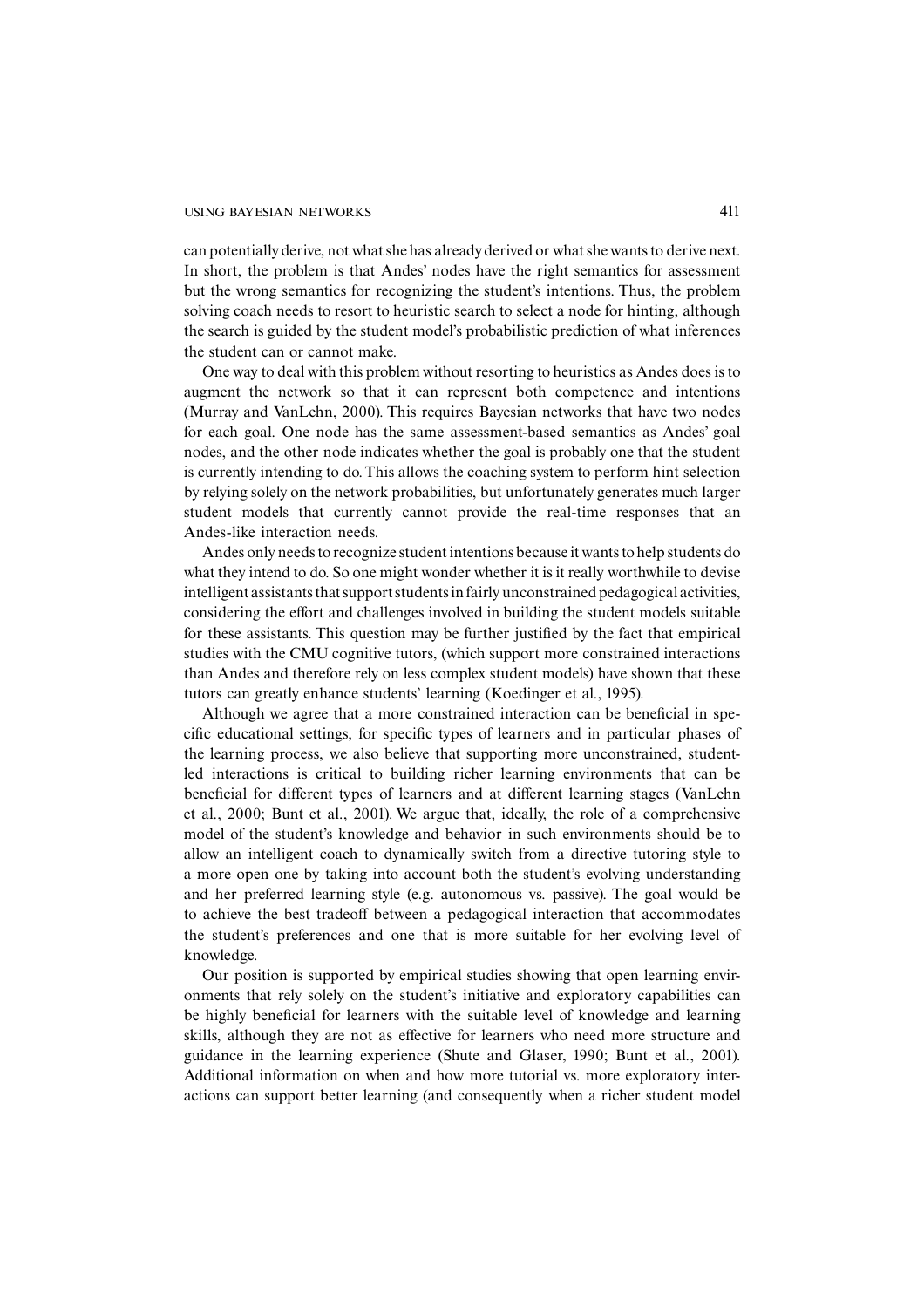like Andes' is necessary) could be gained by running user studies that compare the version of Andes presented in this paper with a new, more restrictive version that is currently under development for the U.S. Naval Academy.

### 7.3. SCALING UP

In order to tutor students through most of a semester, Andes had to have Bayesian networks for around a hundred physics problems. Every time the problem solvers' knowledge base changed, we had to regenerate all those Bayesian networks. As we discussed in Section 2.1, we were able to automate the network construction process so that it could be done with little human intervention. In particular, we did not have to hand-edit any conditional probability tables. Thus, the knowledge management problem turned out to be no worse for Andes than for any other rule-based knowledge intensive application.

On a few physics problems, updating the Bayesian network using the exact algorithm sometimes took longer than 40 seconds on the 400 MHz Pentium computers that were used in the fall 2000 evaluation.Thus, on some problems, we directed Andes to use stochastic evaluation of the networks and to stop when 40 seconds were reached. On other problems, the update was completely turned off. Hopefully, advances in the Bayesian network update algorithms will allow us to remove these expediencies. Because our networks are generated by a rule-based system, they may have regularities that could be exploited by an improved update algorithm.

On the whole, the use of Bayesian networks for Andes' student model seems to have been a complete success. The design allowed elegant, precise representation of sensible interpretation policies; it did not increase the knowledge management task, and it did not slow the system down too much. Moreover, empirical evaluations of the resulting coaches indicated that students learned more with them than with conventional instruction.

### Acknowledgments

This research was sponsored by ONR's Cognitive Science Division under grant N00014-96-1-0260, by ARPA's Computer Aided Education and Training Initiative under grant N660001-95-C-8367, and by AFOSR's Artificial Intelligence Division under grant F49620-96-1-0180.

The authors would like to thank Drs. Robert Shelby, Kay Shulze, Donald Treacy and Mary Wintersgill of the U.S. Naval Academy for their contributions to the development and evaluation of Andes.We also thank Anders Weinstein and Ellen Dugan for helping implement the Andes interface and overall architecture, Marek Druzdzel and Zendong Niu for their contributions to the design and implementation of the student model Bayesian networks, Patricia Albacete for her input at different stages of Andes' design, and Charles Murray for his comments on the manuscript.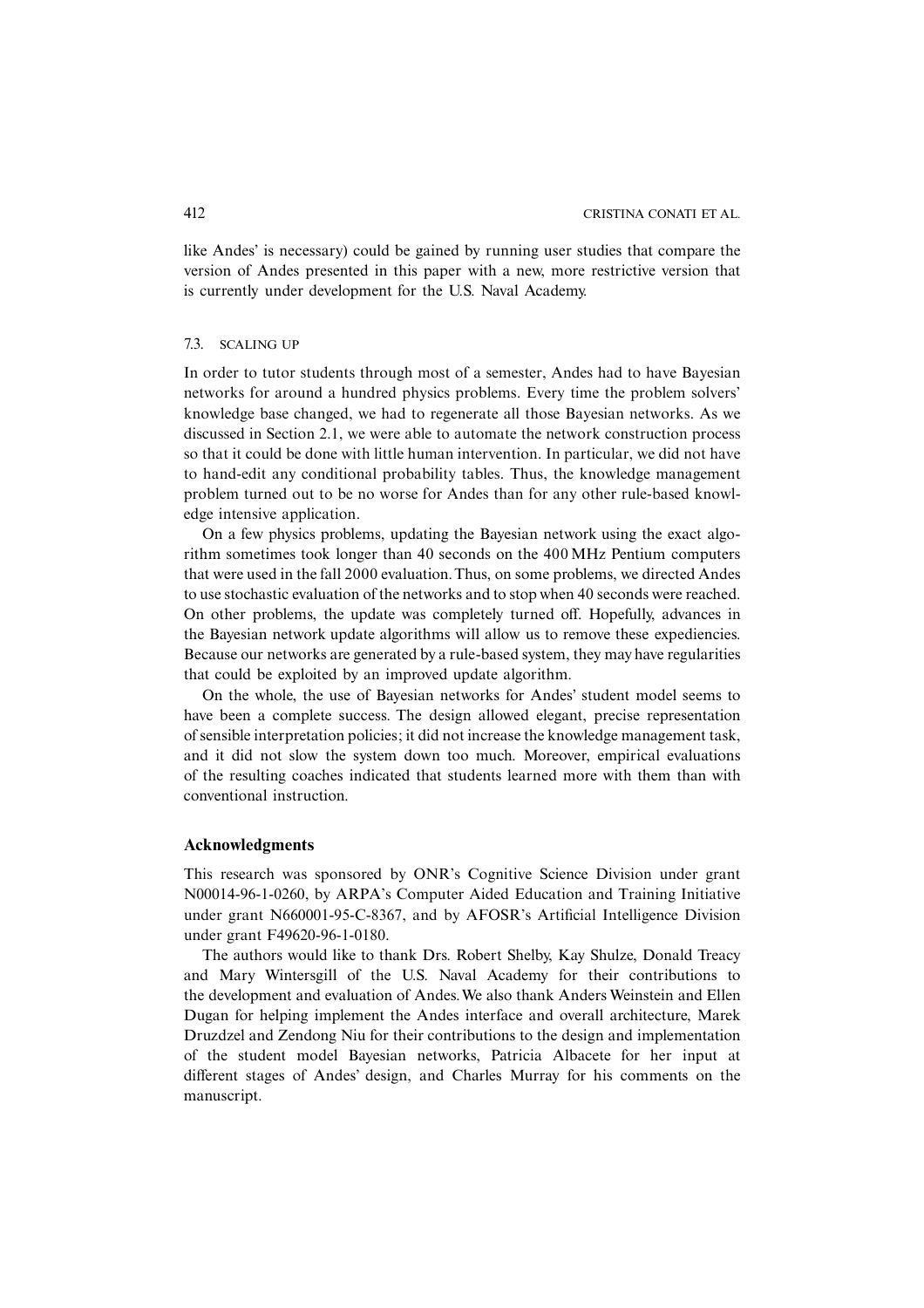### References

- Albacete, P. and VanLehn, K.: 2000, The conceptual helper: An intelligent tutoring system for teaching fundamental physics concepts. Proceedings of Intelligent Tutoring Systems, 5th International Conference, ITS2000, Montreal, Canada, Lecture Notes in Computer Science 1839, Springer, pp. 564-573.
- Albrecht, D. W., Zukerman, I. and Nicholson, A. E.: 1999, Bayesian Models for Keyhole Plan Recognition in an Adventure Game. User Modeling and User-Adapted Interaction,  $8(1-2), 5-47.$
- Anderson, J. R., Corbett, A. T., Koedinger, K. R. and Pelletier, R.: 1995, Cognitive Tutors: Lessons Learned. The Journal of the Learning Sciences, 4(2), 167-207.
- Bauer, M.: 1995, A Dempster-Shafer approach to modeling agents preferences in plan recognition. User Modeling and User-Adapted Interaction,  $5(3-4)$ , 317-348.
- Breese, J., Goldman, R. and Wellman, P.: 1994, Introduction to the special section on knowledge-based construction of probabilistic and decision models. IEEE Transactions on Systems, Man, and Cybernetics, 24, pp. 1577-1579.
- Bunt, A., Conati, C., Hugget, M. and Muldner, K.: 2001, On Improving the Effectiveness of Open Learning Environments through Tailored Support for Exploration. Proceedings of AIED 2001, 10th World Conference of Artificial Intelligence and Education, San Antonio, TX, U.S.A., pp. 365^376.
- Calistri-Yeh, R. J.: 1991, An  ${A^*}$  approach to robust plan recognition for intelligent interfaces. N. G. Bourbakis (ed.): Applications of Learning and Planning Methods. World Scientific Publishing Co., pp. 227-251.
- Carberrry, S.: 2001, Techniques for Plan Recognition. User Modeling and User-Adapted Interaction, 11, 31-48.
- Carberry, S.: 1990, Incorporating default inferences into plan recognition. Proceedings of the Eighth National Conference on Artificial Intelligence, Menlo Park, CA, MIT Press, pp. 471^478.
- Charniak, E. and Goldman, R. P.: 1992, A Bayesian model of plan recognition. Artificial Intelligence,  $64$ ,  $53-79$ .
- Chi, M. T. H.: in press, Self-Explaining: The dual process of generating inferences and repairing mental models. Advances in Instructional Psychology.
- Conati, C. and Carenini, G.: 2001, Generating Tailored Examples to Support Learning via Self-explanation. Proceedings of IJCAI '01, 17th International Joint Conference on Artificial Intelligence, Seattle, WA, U.S.A., pp. 1301-1306.
- Conati, C. and VanLehn, K.: 1996a, POLA: A student modeling framework for probabilistic on-line assessment of problem solving performance. Proceedings of UM-96, 5th International Conference on User Modeling, Kailua-Kona, Hawaii, U.S.A., User Modeling, Inc., pp. 75^82.
- Conati, C. and VanLehn, K.: 1996b, Probabilistic plan recognition for cognitive apprenticeship. Proceedings of the 18th Annual Meeting of the Cognitive Science Society, San Diego, CA. U.S.A., Erlbaum, pp. 403-408.
- Conati, C., Larkin, J., VanLehn, K.: 1997, A computer framework to support self-explanation. In duBouley B, Mizoguchi R. (eds) Artificial Intelligence in Education: Proceedings of the 8th World WNF, IOS Press, Ohmsha, pp. 279-286.
- Conati, C. and VanLehn, K.: 2000, Toward Computer-based Support of Meta-cognitive Skills: A Computational Framework to Coach Self-Explanation. International Journal of Artificial Intelligence in Education,  $11(4)$ , 389-415.
- Corbett, A., McLaughlin, M. and Scarpinatto, K. C.: 2000, Modeling Student Knowledge: Cognitive Tutors in High School and College. User Modeling and User-Adapted Interaction,  $10(2-3)$ , pp. 81-108.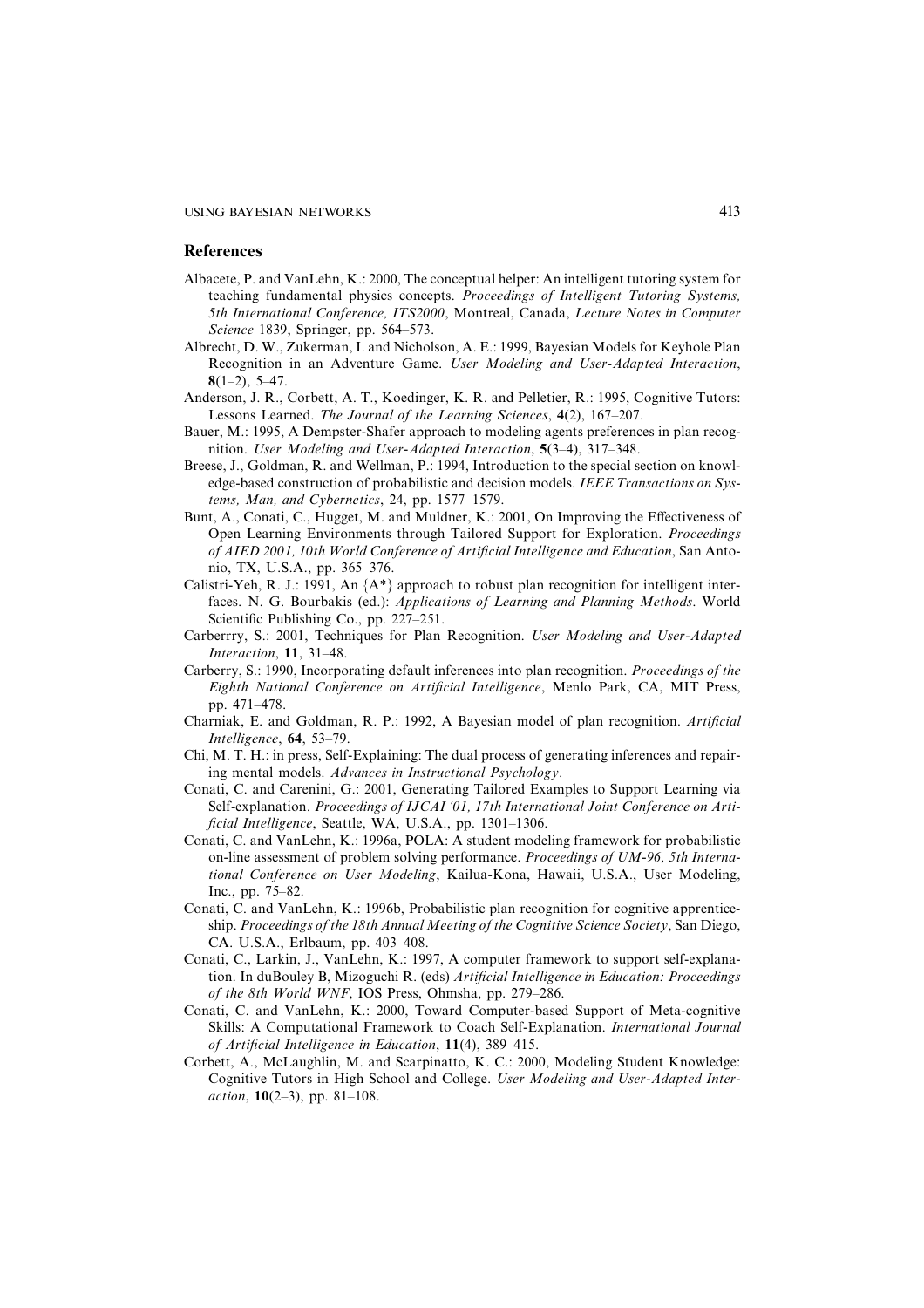- Corbett, A. T. and Anderson, J. R.: 1995, Knowledge tracing: Modeling the acquisition of procedural knowledge. User Modeling and User-Adapted Interaction, 4(4), 253-278.
- Corbett, A. T. and Bhatnagar, A.: 1997, Student modeling in the ACT programming tutor: Adjusting a procedural learning model with declarative knowledge. User Modeling: Proceedings of the Sixth International Conference, UM97, Chia Laguna, Italy, Springer, Wien, New York, pp. 243-254.
- Dean, T. and Kanazawa, K.: 1989, A Model for Reasoning about Persistence and Causation. Computational Intelligence,  $5(3)$ ,  $142-150$ .
- Gertner, A., Conati, C. and VanLehn, K.: 1998, Procedural help in Andes: Generating hints using a Bayesian network student model. Proceedings of the 15th National Conference on Artificial Intelligence, Madison, Wisconsin, U.S.A., pp. 106-111.
- Gertner, A. and VanLehn, K.: 2000, Andes: a coached problem solving environment for physics. Proceedings of Intelligent Tutoring Systems, 5th International Conference, ITS2000, Montreal, Canada, Lecture Notes in Computer Science 1839, Springer, pp. 131^142.
- Henrion, M.: 1989, Some practical issues in constructing belief networks. Proceedings of the  $3rd$  Conference on Uncertainty in Artificial Intelligence, Elsevier Science, pp. 161–173.
- Horvitz, E. and Barry, M.: 1995, Display of Information for Time-Critical Decision Making. Proceedings of the 11th Conference on Uncertainty in Artificial Intelligence, Montreal, Canada, Morgan Kaufmann: San Francisco, pp. 296-305.
- Horvitz, E., Breese, J., Heckerman, D., Hovel, D. and Rommelse, R.: 1998, The Lumiere Project: Bayesian User Modeling for Inferring the Goals and Needs of Software Users. Proceedings of the 14th Conference on Uncertainty in Artificial Intelligence, Madison, WI, U.S.A., Morgan Kaufmann: San Francisco, pp. 256-265.
- Huber, M. J., Durfee, E. H. and Wellman, M. P.: 1994, The automated mapping of plans for plan recognition. Proceedings of the 10th Conference on Uncertainty in Artificial Intelligence, Morgan Kaufmann, pp. 344^351.
- Jameson, A.: 1996, Numerical uncertainty management in user and student modeling: An overview of systems and issues. User Modeling and User-Adapted Interaction, 5(3–4), 193^251.
- Just, M. and Carpenter, P.: 1986, The Psychology of Reading and Language Comprehension. Boston.
- Katz, S., Lesgold, A., Eggan, G. and Gordin, M.: 1992, Modelling the student in Sherlock II. Journal of Artificial Intelligence in Education, 3(4), 495-518.
- Koedinger, K. and Anderson, J. R.: 1993, Reifying implicit planningin geometry: Guidelines for model-based intelligent tutoring system design. S. P. Lajoie, and S. J. Derry (eds.). Computers as cognitive tools. Hillsdale, NJ, Lawrence Erlbaum Associates, pp. 15-46.
- Koedinger, K. R., Anderson, J. R., Hadley, W. H. and Mark, M. A.: 1995, Intelligent tutoring goes to school in the big city. Proceedings of the 7th World Conference on Artificial Intelligence and Education, Charlottesville, NC, AACE, pp. 421-428.
- Mahoney, S. M. and Laskey, K. B.: 1998, Constructing situation-specific Belief networks. Proceedings of the 14th Conference on Uncertainty in Artificial Intelligence, S. Francisco, CA, U.S.A., Morgan Kaufmann, pp. 370-378.
- Martin, J. and VanLehn, K.: 1993, OLAE: Progress toward a multi-activity, Bayesian student modeller. Artificial Intelligence in Education, 1993: Proceedings of AI-ED 93, Charlottesville, VA, Association for the Advancement of Computing in Education, pp. 410^417.
- Martin, J. and VanLehn, K.: 1994, Discrete factor analysis: Learning hidden variables in Bayesian networks, LRDC, University of Pittsburgh: Technical report.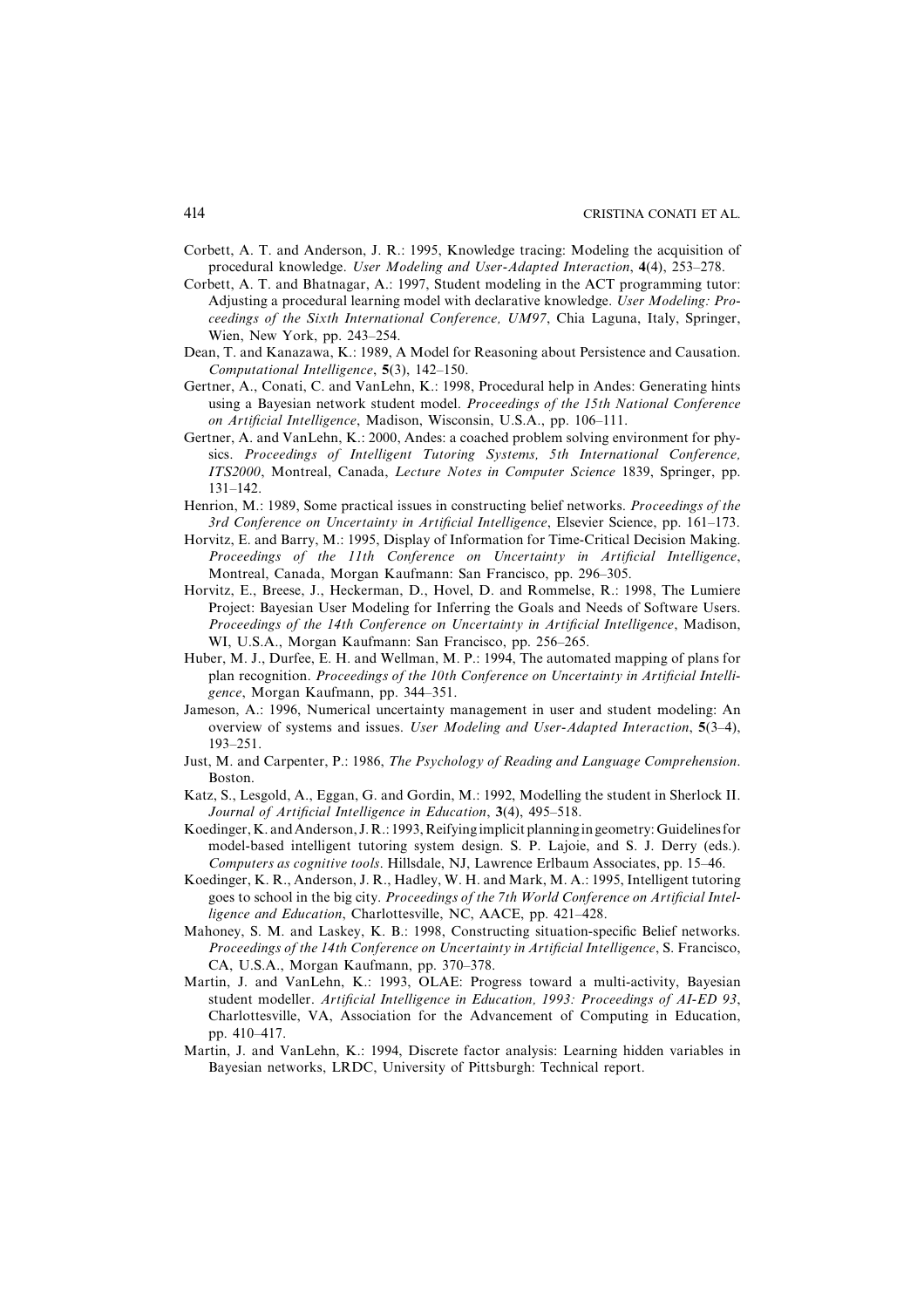- Martin, J. and VanLehn, K.: 1995, Student assessment using Bayesian nets. International Journal of Human-Computer Studies, 42, 575-591.
- Mislevy, R.: 1995, Probability-based inference in cognitive diagnosis. P. Nichols, S. Chipman, and R. Brennan (eds.). Cognitive Diagnostic Assessment. Hillsdale, NJ., Erlbaum, pp.  $43 - 71$ .
- Mislevy, R. J. and Gitomer, D. H.: 1996, The Role of Probability-Based Inference in an Intelligent Tutoring System. User Modeling and User-Adapted Interaction, 5(3-4), 253-282.
- Murray, C. and VanLehn, K.: 2000, DT Tutor: A decision-theoretic dynamic approach for optimal selection of tutorial actions. Proceedings of Intelligent Tutoring Systems, 5th International Conference, ITS2000, Montreal, Canada, Lecture Notes in Computer Science 1839, Springer, pp. 153-162.
- Norman, D. A.: 1981, Categorization of action slips. Psychological Review, 88(1), 1-15.
- Pearl, J.: 1988, Probabilistic Reasoning in Intelligent Systems: Networks of Plausible Inference. San Mateo, CA, Morgan-Kaufmann.
- Petrushin, V. A., Sinitsa, K. M. and Zherdienko, V.: 1995, Probabilistic approach to adaptive student knowledge assessment: methodology and experiment. Artificial Intelligence in Education: Proceedings of AI-ED '95, Washington, DC, U.S.A., pp. 51–58.
- Polk, T. A., VanLehn, K. and Kalp, D.: 1995, ASPM2: Progress toward the analysis of symbolic parameter models. P. D. Nichols, S. F. Chipman, and R. L. Brennan (eds.). Cognitively Diagnostic Assessment. Mahwah, NH, Erlbaum, pp. 127^141.
- Reggia, J. A. and D'Autrechy, C. L.: 1990, Parsimonious covering theory in cognitive diagnosis and adaptive instruction. N. Frederiksen, R. Glaser, A. Lesgold and M. G. Shafto (eds.). Diagnostic Monitoring of Skill and Knowledge Acquisition. Hillsdale, NJ, Lawrence Erlbaum Associates, pp. 191-216.
- Renkl, A.: 1997, Learning from worked-examples: A study on individual differences. Cognitive Science,  $21(1)$ ,  $1-30$ .
- Reye, J.: 1998, Two-phase updating of student models based on dynamic belief networks. Proceedings of the 4th International Conference on Intelligent Tutoring Systems, ITS '98, San Antonio, TX, U.S.A., Lecture Notes in Computer Science 1452, Springer, pp. 274-283.
- Russell, S. and Norvig, P.: 1995, Artificial Intelligence: A Modern Approach. Los Altos, CA, Morgan-Kaufman.
- Schulze, K. G., Correll, D., Shelby, R. N., Wintersgill, M. C. and Gertner, A.: 1998, A CLIPS problem solver for Newtonian physics force problems. C. Giarratano, and G. Riley (eds.). Expert Systems Principles and Programming. Boston, MA, PWS Publishing Company.
- Schulze, K. G., Shelby, R. N., Treacy, D. J., Wintersgill, M. C., VanLehn, K. and Gertner, A.: 2000, Andes: An intelligent tutor for classical physics. The Journal of Electronic Publishing 6(1), The University of Michigan Press.
- Shelby, R. N., Schulze, K. G., Treacy, D. J., Wintersgill, M. C. and VanLehn, K.: 2001, The Andes Intelligent Tutor: an Evaluation. Proceedings of the Physics Education Research Conference, Rochester, NY.
- Shute, V. J.: 1995, SMART: Student Modeling Approach for Responsive Tutoring. User Modeling and User-Adapted Interaction,  $5(1)$ , 1-44.
- Shute, V. J. and Glaser, R.: 1990, A large-scale evaluation of an intelligent discovery world. Interactive Learning Environments, 1, 51-76.
- Shute, V. J. and Psotka, J.: 1996, Intelligent Tutoring Systems: Past, Present and Future. D. Jonassen (ed.) Handbook of Research on Educational Communications and Technology. Scholastic Publications.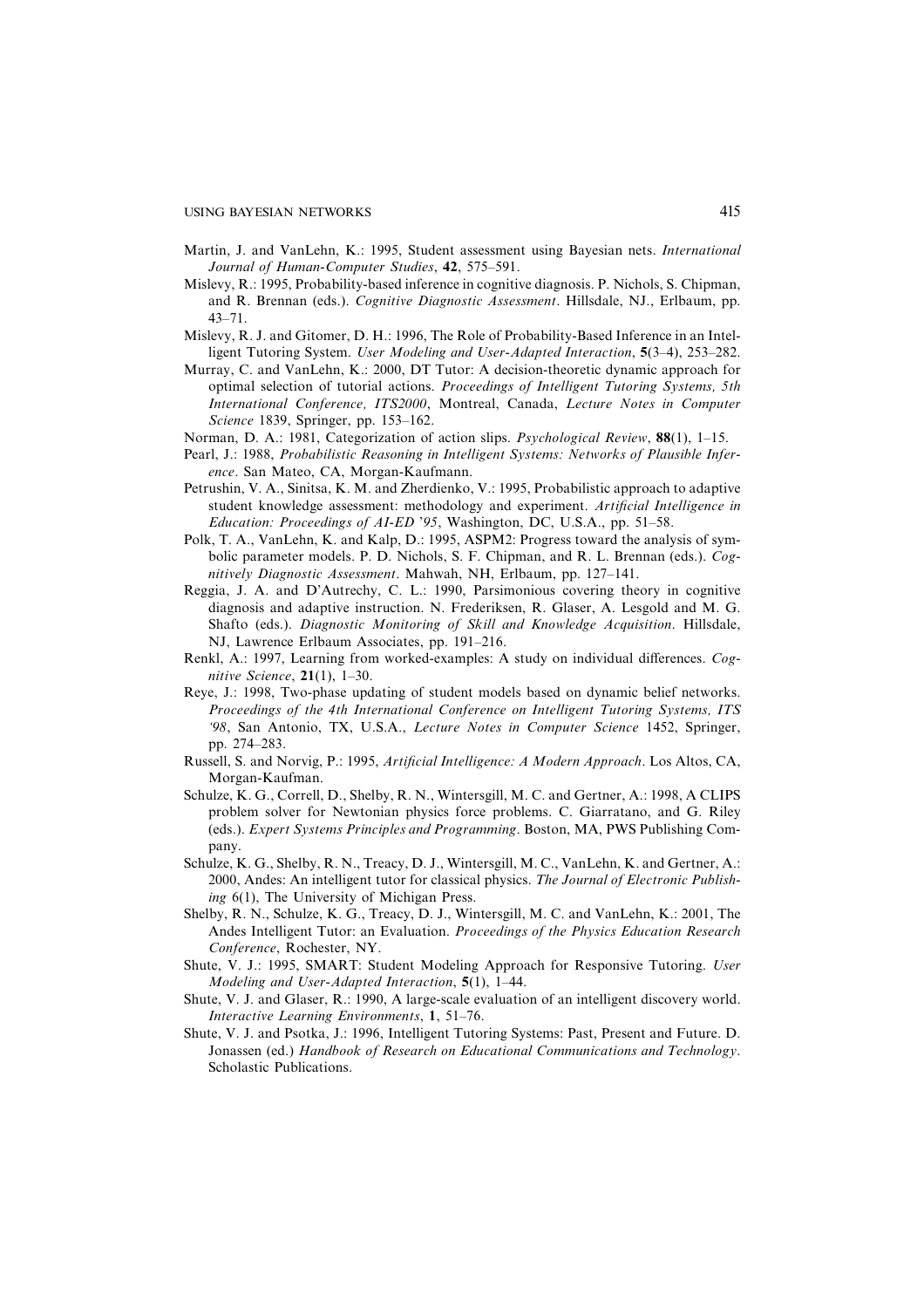- Singley, M. K. and Anderson, J. R.: 1989, Transfer of Cognitive Skill. Cambridge, MA., Harvard University Press.
- Tulving, E. and Thomson, D. M.: 1973, Encoding specificity and retrieval processes in episodic memory. *Psychological Review*, 80, 352-373.
- Van Mulken, S.: 1996, Reasoning about the user's decoding of presentations in an intelligent multimedia presentation system. Proceedings of UM '96, 5th International Conference on User Modeling, Kailua Kona, HW, U.S.A., pp. 67^74.
- VanLehn, K.: 1988, Student modeling. M. Polson and M. Richardson (eds.). Foundations of Intelligent Tutoring Systems. Hillsdale, NJ, Lawrence Erlbaum Associates, pp. 55^78.
- VanLehn, K.: 1996, Conceptual and meta learning during coached problem solving. Proceedings of Intelligent Tutoring Systems, 3rd International Conference, ITS '96, Montreal, Canada, Lecture Notes in Computer Science 1086, Springer, pp. 29-47.
- VanLehn, K., Freedman, R., Jordan, P., Murray, C., Osan, R., Ringenberg, M., Rose, C. P., Shultze, K., Shelby, R., Treacy, D., Weinstein, A. and Wintersgill, M.: 2000, Fading and deepening: The next steps for Andes and other model-tracing tutors. *Proceedings* of Intelligent Tutoring Systems, 5th International Conference, ITS2000, Montreal, Canada, Lecture Notes in Computer Science 1839, Springer, pp. 474^483.
- VanLehn, K. and Martin, J.: 1998, Evaluation of an assessment system based on Bayesian student modeling. International Journal of Artificial Intelligence in Education,  $\mathbf{8}(2)$ ,  $179 - 221$ .
- VanLehn, K. and Niu, Z. 2001, Bayesian student modeling, userinterfaces and feedback: A sensitivity analysis. International Journal of Artificial Intelligence in Education, 12, 154^184.
- VanLehn, K., Niu, Z., Siler, S. and Gertner, A. S.: 1998, Student modeling from conventional test data: A Bayesian approach without priors. Proceedings of the 4th International Conference on Intelligent Tutoring Systems, ITS '98, San Antonio, TX, U.S.A., Lecture Notes in Computer Science 1452, Springer Verlag, pp. 434-443.
- Zukerman, I. and Albrecht, D. V.: 2001, Predictive Statistical Models for User Modeling. User-Modeling and User-Adapted Interaction,  $11(1-2)$ , 5-18.
- Zukerman, I., Albrecht, D. and Nicholson, A.: 1999, Predicting Users' Requests on the WWW. Proceedings of UM '99, the 7th International Conference on User Modeling, Banff, Canada, Springer-Verlag, pp. 275-284.